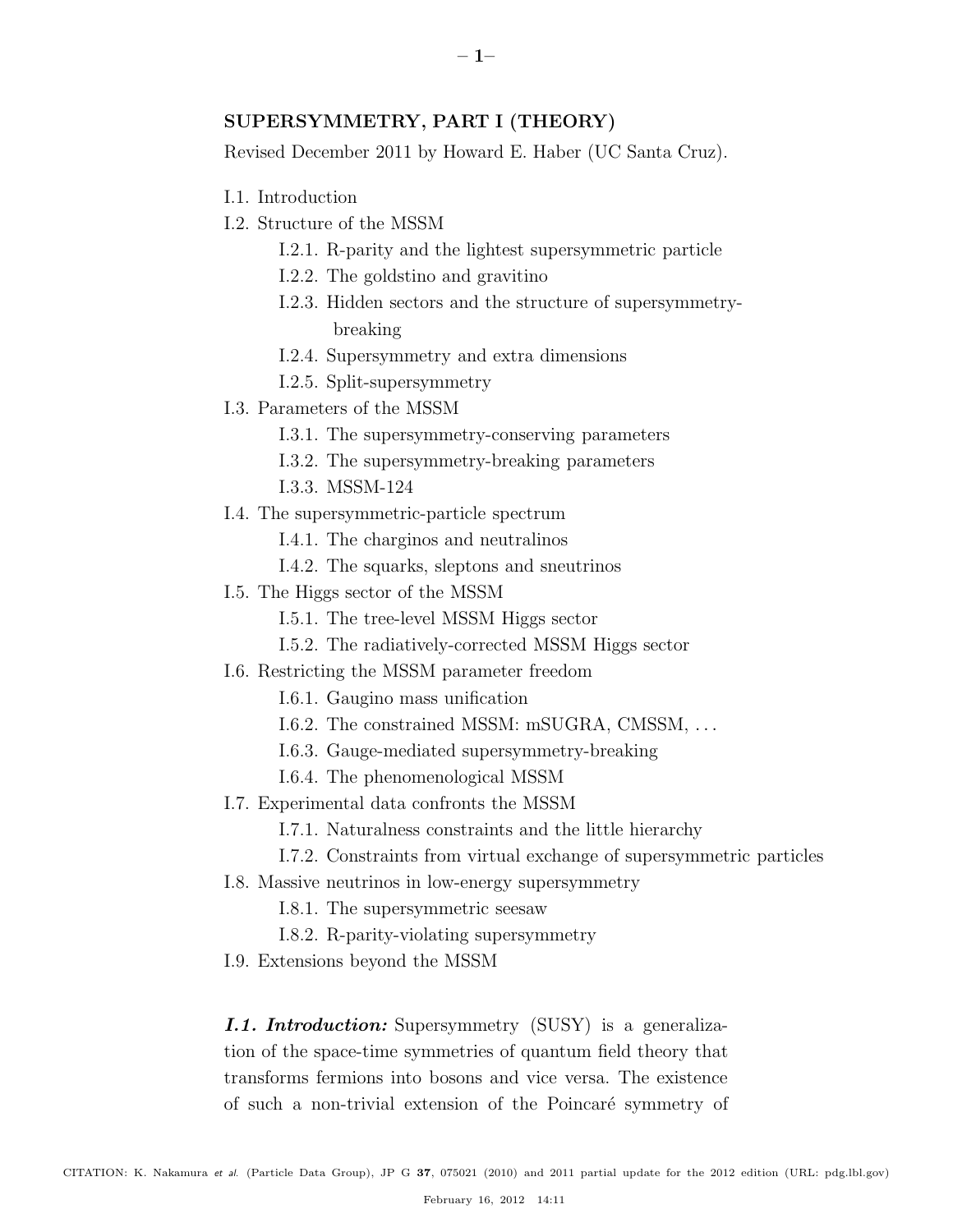ordinary quantum field theory was initially surprising, and its form is highly constrained by theoretical principles [1]. Supersymmetry also provides a framework for the unification of particle physics and gravity [2–5], which is governed by the Planck energy scale,  $M_P \approx 10^{19}$  GeV (where the gravitational interactions become comparable in magnitude to the gauge interactions). In particular, it is possible that supersymmetry will ultimately explain the origin of the large hierarchy of energy scales from the W and Z masses to the Planck scale  $[6-10]$ . This is the so-called *gauge hierarchy*. The stability of the gauge hierarchy in the presence of radiative quantum corrections is not possible to maintain in the Standard Model, but can be maintained in supersymmetric theories.

If supersymmetry were an exact symmetry of nature, then particles and their superpartners (which differ in spin by half a unit) would be degenerate in mass. Since superpartners have not (yet) been observed, supersymmetry must be a broken symmetry. Nevertheless, the stability of the gauge hierarchy can still be maintained if the supersymmetry breaking is *soft* [11,12], and the corresponding supersymmetry-breaking mass parameters are no larger than a few TeV. In particular, soft-supersymmetrybreaking terms of the Lagrangian are either linear, quadratic, or cubic in the fields, with some restrictions elucidated in Ref. 11. The impact of such terms becomes negligible at energy scales much larger than the size of the supersymmetry-breaking masses. The most interesting theories of this type are theories of "low-energy" (or "weak-scale") supersymmetry, where the effective scale of supersymmetry breaking is tied to the scale of electroweak symmetry breaking [7–10]. The latter is characterized by the Standard Model Higgs vacuum expectation value,  $v \simeq 246 \text{ GeV}.$ 

Although there are no unambiguous experimental results (at present) that require the existence of new physics at the TeVscale, expectations of the latter are primarily based on three theoretical arguments. First, a *natural* explanation (*i.e.*, one that is stable with respect to quantum corrections) of the gauge hierarchy demands new physics at the TeV-scale [10]. Second, the unification of the three Standard Model gauge couplings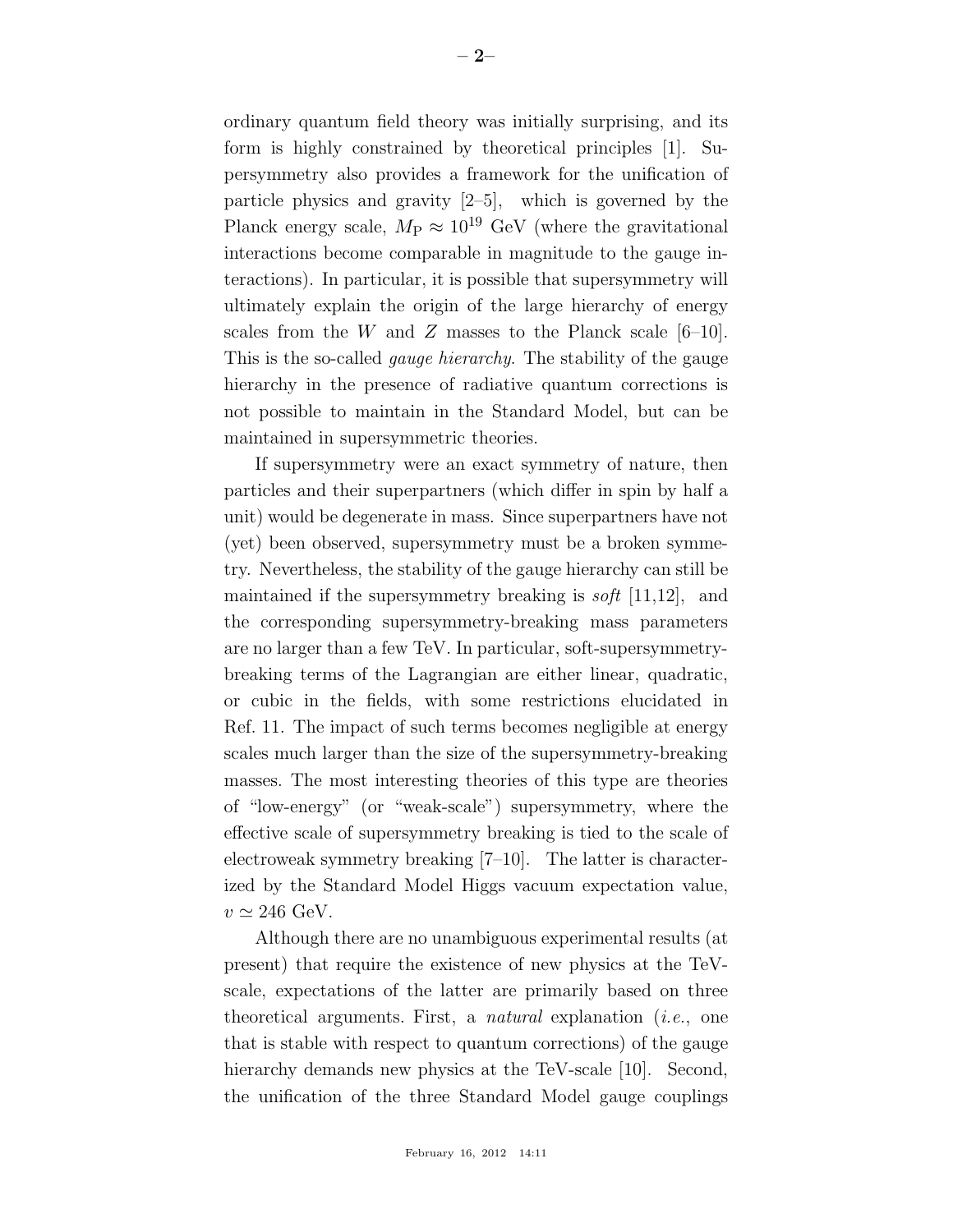at a very high energy close to the Planck scale is possible if new physics beyond the Standard Model (which modifies the running of the gauge couplings above the electroweak scale) is present. The minimal supersymmetric extension of the Standard Model, where supersymmetric masses lie below a few TeV, provides simple example of successful gauge coupling unification [13]. Third, the existence of dark matter, which makes up approximately one quarter of the energy density of the universe, cannot be explained within the Standard Model of particle physics [14]. Remarkably, a stable weakly-interacting massive particle (WIMP) whose mass and interaction rate are governed by new physics associated with the TeV-scale can be consistent with the observed density of dark matter (this is the so-called *WIMP miracle*, which is reviewed in Ref. 15). The lightest supersymmetric particle is a promising (although not the unique) candidate for the dark matter [16,17]. Further aspects of dark matter can be found in Ref. 18.

*I.2. Structure of the MSSM:* The minimal supersymmetric extension of the Standard Model (MSSM) consists of taking the fields of the two-Higgs-doublet extension of the Standard Model and adding the corresponding supersymmetric partners [19,20]. The corresponding field content of the MSSM and their gauge quantum numbers are shown in Table 1. The electric charge  $Q = T_3 + \frac{1}{2}$  $\frac{1}{2}Y$  is determined in terms of the third component of the weak isospin  $(T_3)$  and the U(1) hypercharge  $(Y)$ .

The gauge super-multiplets consist of the gluons and their *gluino* fermionic superpartners, and the  $SU(2) \times U(1)$  gauge bosons and their *gaugino* fermionic superpartners. The Higgs multiplets consist of two complex doublets of Higgs fields, their *higgsino* fermionic superpartners, and the corresponding antiparticle fields. The matter super-multiplets consist of three generations of left-handed and right-handed quarks and lepton fields, their scalar superpartners (squark and slepton fields), and the corresponding antiparticle fields. The enlarged Higgs sector of the MSSM constitutes the minimal structure needed to guarantee the cancellation of anomalies from the introduction of the higgsino superpartners. Moreover, without a second Higgs doublet, one cannot generate mass for both "up"-type and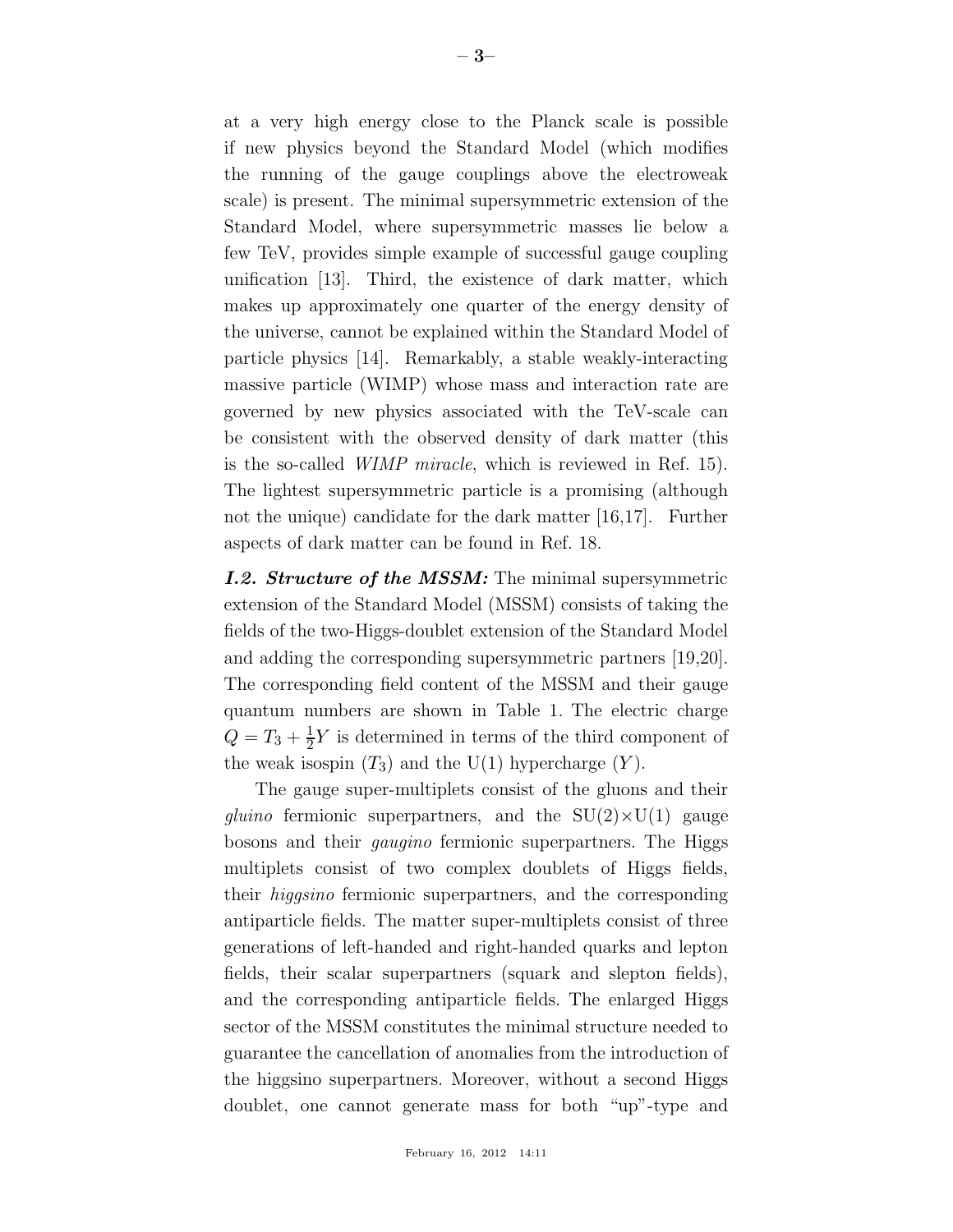Table 1: The fields of the MSSM and their  $SU(3)\times SU(2)\times U(1)$  quantum numbers are listed. Only one generation of quarks and leptons is exhibited. For each lepton, quark, and Higgs supermultiplet, there is a corresponding anti-particle multiplet of charge-conjugated fermions and their associated scalar partners.

| Field Content of the MSSM |                                         |                                             |       |                |        |
|---------------------------|-----------------------------------------|---------------------------------------------|-------|----------------|--------|
| Super-                    | Boson                                   | Fermionic                                   |       |                |        |
| Multiplets                | Fields                                  | Partners                                    | SU(3) | SU(2)          | U(1)   |
| gluon/gluino              | $\overline{q}$                          | $\widetilde{g}$                             | 8     |                | 0      |
| gauge/                    | $W^{\pm}$ , $W^0$                       | $\widetilde{W}^{\pm}$ , $\widetilde{W}^0$   |       | 3              |        |
| gaugino                   | B                                       | $\tilde{B}$                                 |       |                |        |
| slepton/                  | $(\widetilde{\nu},\widetilde{e}^-)_L$   | $(\nu, e^-)_L$                              | 1     | $\overline{2}$ | $-1$   |
| lepton                    | $\tilde{e}^-_R$                         | $e^-_R$                                     |       | 1              | $-2$   |
| square                    | $(\overline{\tilde{u}_L}, \tilde{d}_L)$ | (u,d) <sub>L</sub>                          | 3     | $\mathfrak{D}$ | 1/3    |
| quark                     | $\widetilde{u}_R$                       | $u_R$                                       | 3     |                | 4/3    |
|                           | $\widetilde{d}_R$                       | $d_R$                                       | 3     | 1              | $-2/3$ |
| Higgs/                    | $(H_d^0, H_d^-)$                        | $(\widetilde{H}_{d}^0,\widetilde{H}_{d}^-)$ | 1     | $\mathfrak{D}$ | $-1$   |
| higgsino                  | $(H_u^+, H_u^0)$                        | $(\widetilde{H}^+_u, \widetilde{H}^0_u)$    |       | $\mathcal{D}$  |        |

"down"-type quarks (and charged leptons) in a way consistent with the supersymmetry  $[21-23]$ .

A general supersymmetric Lagrangian is determined by three functions of the superfields (composed of the fields of the super-multiplets): the superpotential, the Kähler potential, and the gauge kinetic-energy function [5]. For *renormalizable* globally supersymmetric theories, minimal forms for the latter two functions are required in order to generate canonical kinetic energy terms for all the fields. A renormalizable superpotential, which is at most cubic in the superfields, yields supersymmetric Yukawa couplings and mass terms. A combination of gauge invariance and supersymmetry produces couplings of gaugino fields to matter (or Higgs) fields and their corresponding superpartners. The (renormalizable) MSSM Lagrangian is then constructed by including all possible supersymmetric interaction terms (of dimension four or less) that satisfy  $SU(3)\times SU(2)\times U(1)$  gauge invariance and B–L conservation (where  $B =$ baryon number and  $L =$ lepton number).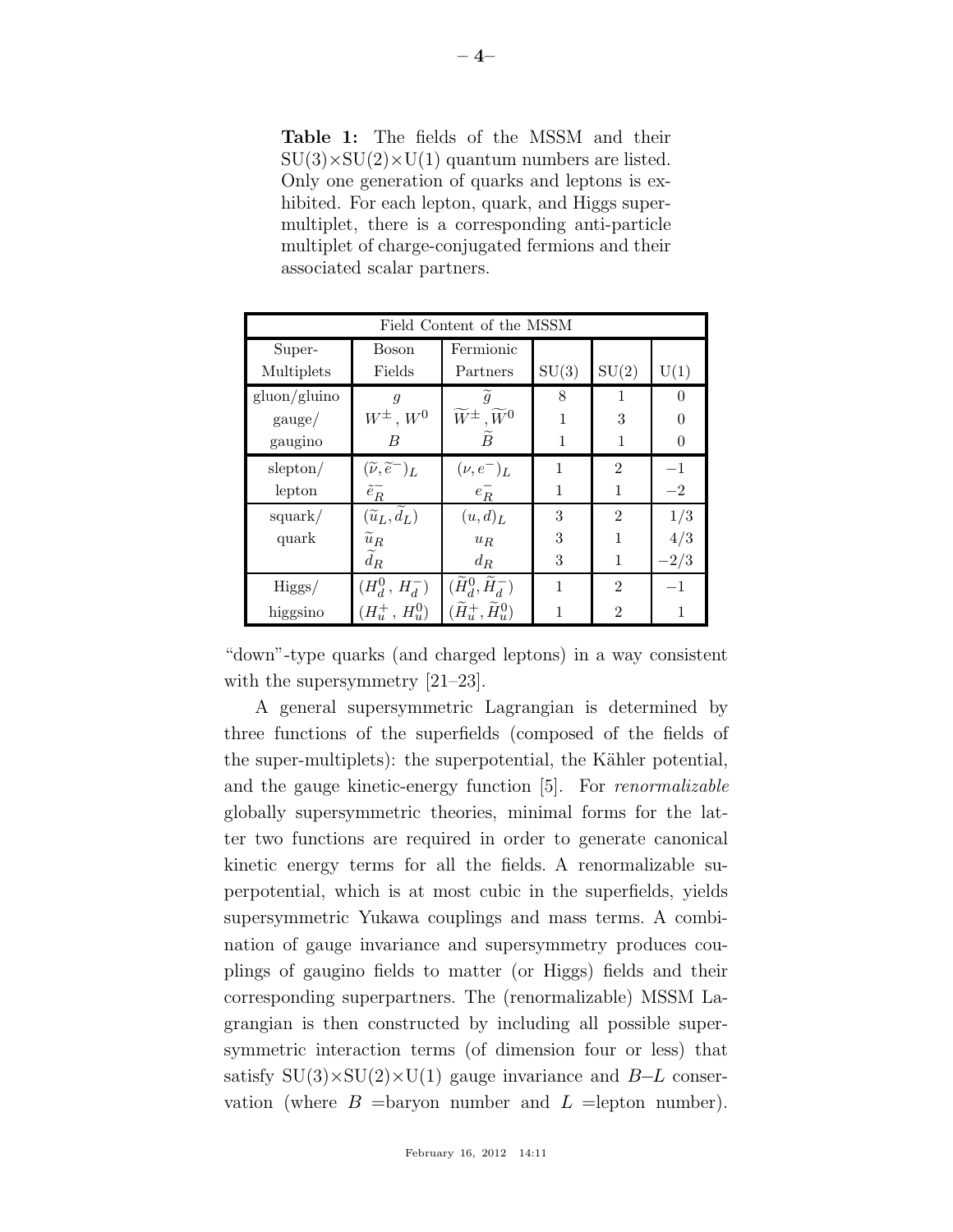Finally, the most general soft-supersymmetry-breaking terms are added [11,12,24]. To generate nonzero neutrino masses, extra structure is needed as discussed in Section I.8.

*I.2.1. R-parity and the lightest supersymmetric particle:* As a consequence of B−L invariance, the MSSM possesses a multiplicative R-parity invariance, where  $R = (-1)^{3(B-L)+2S}$ for a particle of spin  $S$  [25]. Note that this implies that all the ordinary Standard Model particles have even R parity, whereas the corresponding supersymmetric partners have odd R parity. The conservation of R parity in scattering and decay processes has a crucial impact on supersymmetric phenomenology. For example, starting from an initial state involving ordinary (Reven) particles, it follows that supersymmetric particles must be produced in pairs. In general, these particles are highly unstable and decay into lighter states. However, R-parity invariance also implies that the lightest supersymmetric particle (LSP) is absolutely stable, and must eventually be produced at the end of a decay chain initiated by the decay of a heavy unstable supersymmetric particle.

In order to be consistent with cosmological constraints, a stable LSP is almost certainly electrically and color neutral [26]. (There are some model circumstances in which a colored gluino LSP is allowed [27], but we do not consider this possibility further here.) Consequently, the LSP in an R-parity-conserving theory is weakly interacting with ordinary matter, *i.e.*, it behaves like a stable heavy neutrino and will escape collider detectors without being directly observed. Thus, the canonical signature for conventional R-parity-conserving supersymmetric theories is missing (transverse) energy, due to the escape of the LSP. Moreover, as noted at the end of Section I, the LSP is a promising candidate for dark matter [16,17].

*I.2.2. The goldstino and gravitino:* In the MSSM, supersymmetry breaking is accomplished by including the most general renormalizable soft-supersymmetry-breaking terms consistent with the  $SU(3)\times SU(2)\times U(1)$  gauge symmetry and R-parity invariance. These terms parameterize our ignorance of the fundamental mechanism of supersymmetry breaking. If supersymmetry breaking occurs spontaneously, then a massless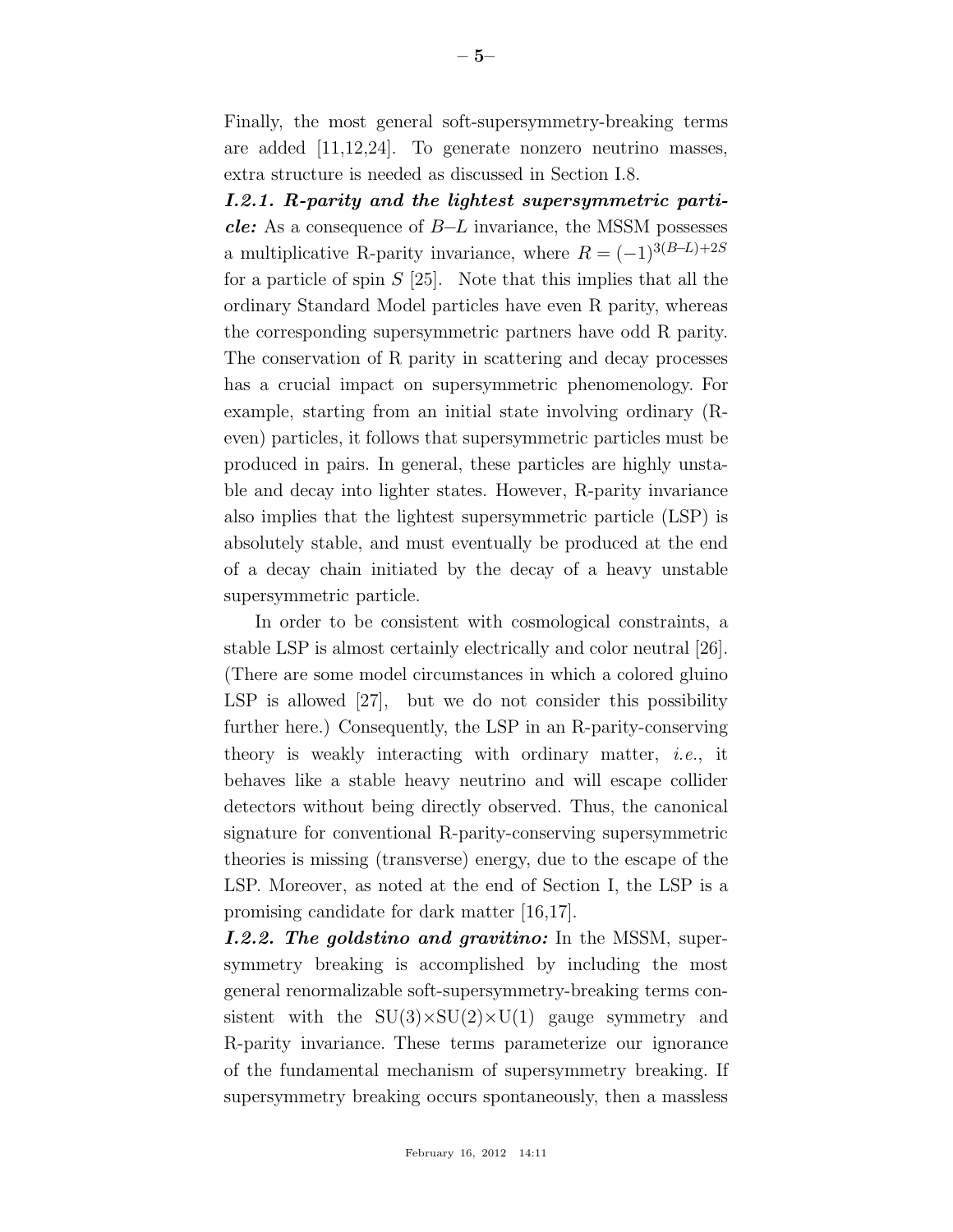Goldstone fermion called the *goldstino*  $(G_{1/2})$  must exist. The goldstino would then be the LSP, and could play an important role in supersymmetric phenomenology [28].

However, the goldstino degrees of freedom are physical only in models of spontaneously-broken global supersymmetry. If supersymmetry is a local symmetry, then the theory must incorporate gravity; the resulting theory is called supergravity [29]. In models of spontaneously-broken supergravity, the goldstino is "absorbed" by the *gravitino*  $(G)$  [sometimes called  $\widetilde{g}_{3/2}$  in the older literature], the spin-3/2 superpartner of the graviton [30]. By this super-Higgs mechanism, the goldstino is removed from the physical spectrum and the gravitino acquires a mass  $(m_{3/2})$ . In processes with center-of-mass energy  $E \gg m_{3/2}$ , the goldstino–gravitino equivalence theorem [31] states that the interactions of the helicity  $\pm \frac{1}{2}$  $\frac{1}{2}$  gravitino (whose properties approximate those of the goldstino) dominate those of the helicity  $\pm \frac{3}{2}$  $\frac{3}{2}$  gravitino. The interactions of gravitinos with with other light fields can be described by a low-energy effective Lagrangian that is determined by fundamental principles (see, *e.g.*, Ref. 32).

*I.2.3. Hidden sectors and the structure of supersymmetry breaking* [24]: It is very difficult (perhaps impossible) to construct a realistic model of spontaneously-broken low-energy supersymmetry where the supersymmetry breaking arises solely as a consequence of the interactions of the particles of the MSSM. An alternative scheme posits a theory consisting of at least two distinct sectors: a *hidden* sector consisting of particles that are completely neutral with respect to the Standard Model gauge group, and a *visible* sector consisting of the particles of the MSSM. There are no renormalizable tree-level interactions between particles of the visible and hidden sectors. Supersymmetry breaking is assumed to originate in the hidden sector, and its effects are transmitted to the MSSM by some mechanism (often involving the mediation by particles that comprise an additional *messenger* sector). Two theoretical scenarios have been examined in detail: gravity-mediated and gauge-mediated supersymmetry breaking.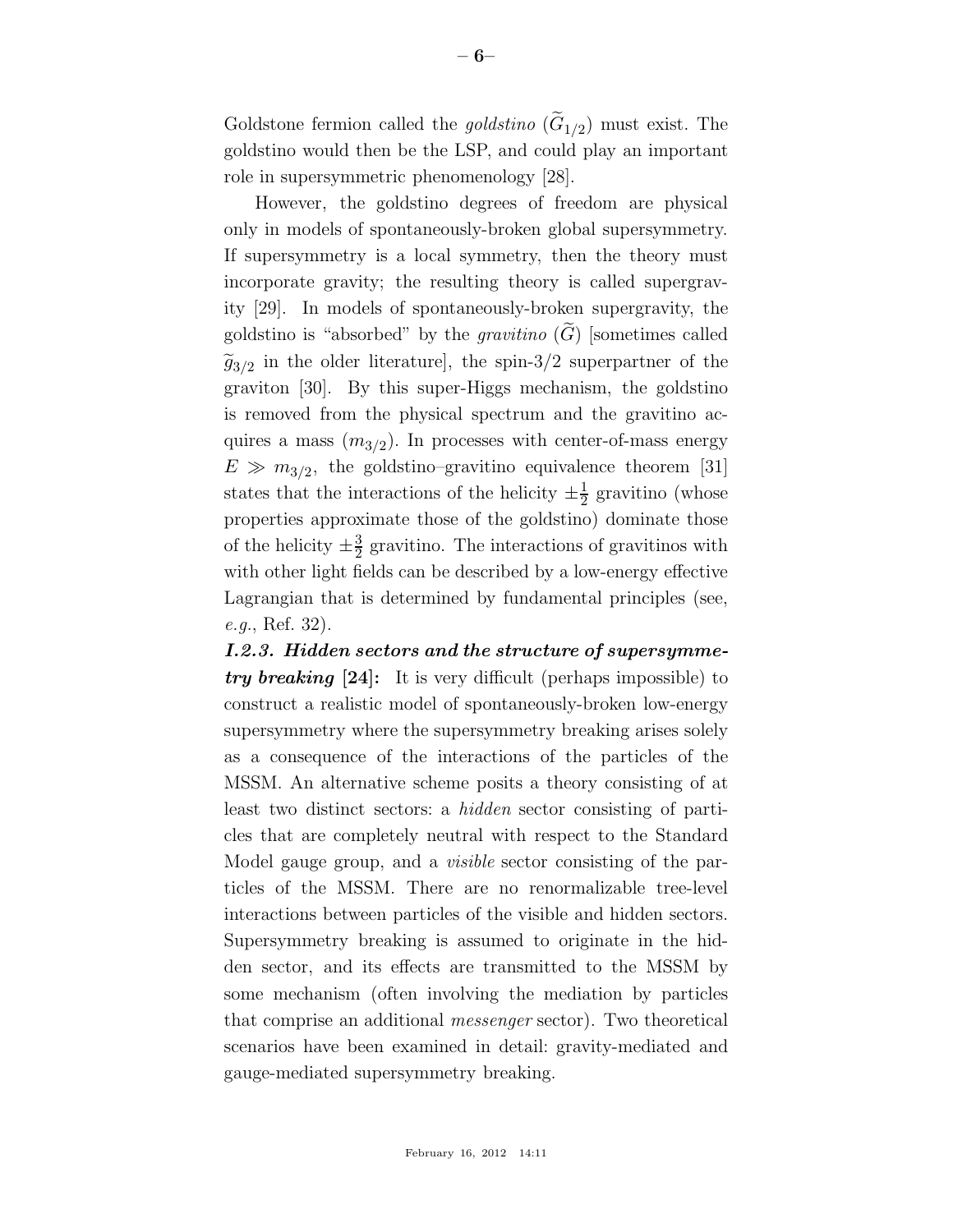Supergravity models provide a natural mechanism for transmitting the supersymmetry breaking of the hidden sector to the particle spectrum of the MSSM. In models of *gravity-mediated* supersymmetry breaking, gravity is the messenger of supersymmetry breaking [33–35]. More precisely, supersymmetry breaking is mediated by effects of gravitational strength (suppressed by inverse powers of the Planck mass). In this scenario, the gravitino mass is of order the electroweak-symmetrybreaking scale, while its couplings are roughly gravitational in strength [2,36]. Such a gravitino typically plays no role in supersymmetric phenomenology at colliders (except perhaps indirectly in the case where the gravitino is the LSP [37]) .

In *gauge-mediated* supersymmetry breaking, gauge forces transmit the supersymmetry breaking to the MSSM. A typical structure of such models involves a hidden sector where supersymmetry is broken, a messenger sector consisting of particles (messengers) with  $SU(3)\times SU(2)\times U(1)$  quantum numbers, and the visible sector consisting of the fields of the MSSM [38–40]. The direct coupling of the messengers to the hidden sector generates a supersymmetry-breaking spectrum in the messenger sector. Finally, supersymmetry breaking is transmitted to the MSSM via the virtual exchange of the messengers. In models of *direct gauge mediation*, the supersymmetry-breaking sector includes fields that carry Standard Model quantum numbers, in which case no separate messenger sector is required [41].

The gravitino mass in models of gauge-mediated supersymmetry breaking is typically in the eV range (although in some cases it can be as large as a GeV), which implies that  $\widetilde{G}$  is the LSP. In particular, the gravitino is a potential dark matter candidate (for a recent review and guide to the literature, see Ref. 17). The couplings of the helicity  $\pm \frac{1}{2}$  $\frac{1}{2}$  components of G to the particles of the MSSM (which approximate those of the goldstino, cf. Section I.2.3) are significantly stronger than gravitational strength and amenable to experimental collider analyses.

The concept of a hidden sector is more general than supersymmetry. *Hidden valley* models [42] posit the existence of a hidden sector of new particles and interactions that are very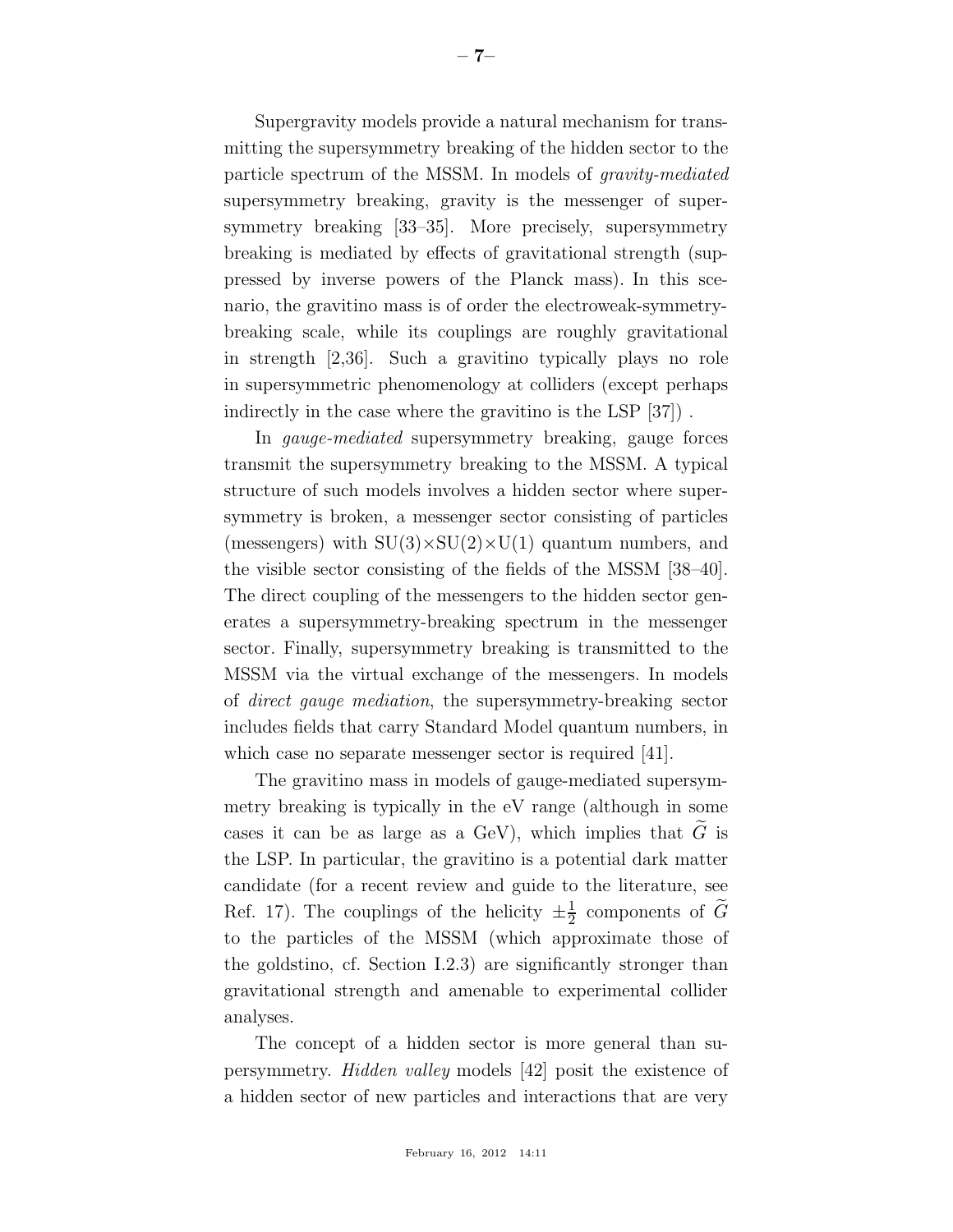weakly coupled to particles of the Standard Model. The impact of a hidden valley on supersymmetric phenomenology at colliders can be significant if the LSP lies in the valley sector [43].

# *I.2.4. Supersymmetry and extra dimensions:*

Approaches to supersymmetry breaking have also been developed in the context of theories in which the number of space dimensions is greater than three. In particular, a number of supersymmetry-breaking mechanisms have been proposed that are inherently extra-dimensional [44]. The size of the extra dimensions can be significantly larger than  $M_{\rm P}^{-1}$ ; in some cases on the order of  $(TeV)^{-1}$  or even larger [45,46].

For example, in one approach, the fields of the MSSM live on some brane (a lower-dimensional manifold embedded in a higher-dimensional spacetime), while the sector of the theory that breaks supersymmetry lives on a second-separated brane. Two examples of this approach are anomaly-mediated supersymmetry breaking of Ref. 47, and gaugino-mediated supersymmetry breaking of Ref. 48; in both cases supersymmetry breaking is transmitted through fields that live in the bulk (the higher-dimensional space between the two branes). This setup has some features in common with both gravity-mediated and gauge-mediated supersymmetry breaking (*e.g.*, a hidden and visible sector and messengers).

Alternatively, one can consider a higher-dimensional theory that is compactified to four spacetime dimensions. In this approach, supersymmetry is broken by boundary conditions on the compactified space that distinguish between fermions and bosons. This is the so-called Scherk-Schwarz mechanism [49]. The phenomenology of such models can be strikingly different from that of the usual MSSM [50]. All these extra-dimensional ideas clearly deserve further investigation, although they will not be discussed further here.

*I.2.5. Split-supersymmetry:* If supersymmetry is not connected with the origin of the electroweak scale, string theory suggests that supersymmetry still plays a significant role in Planck-scale physics. However, it may still be possible that some remnant of the superparticle spectrum survives down to the TeV-scale or below. This is the idea of *split-supersymmetry* [51],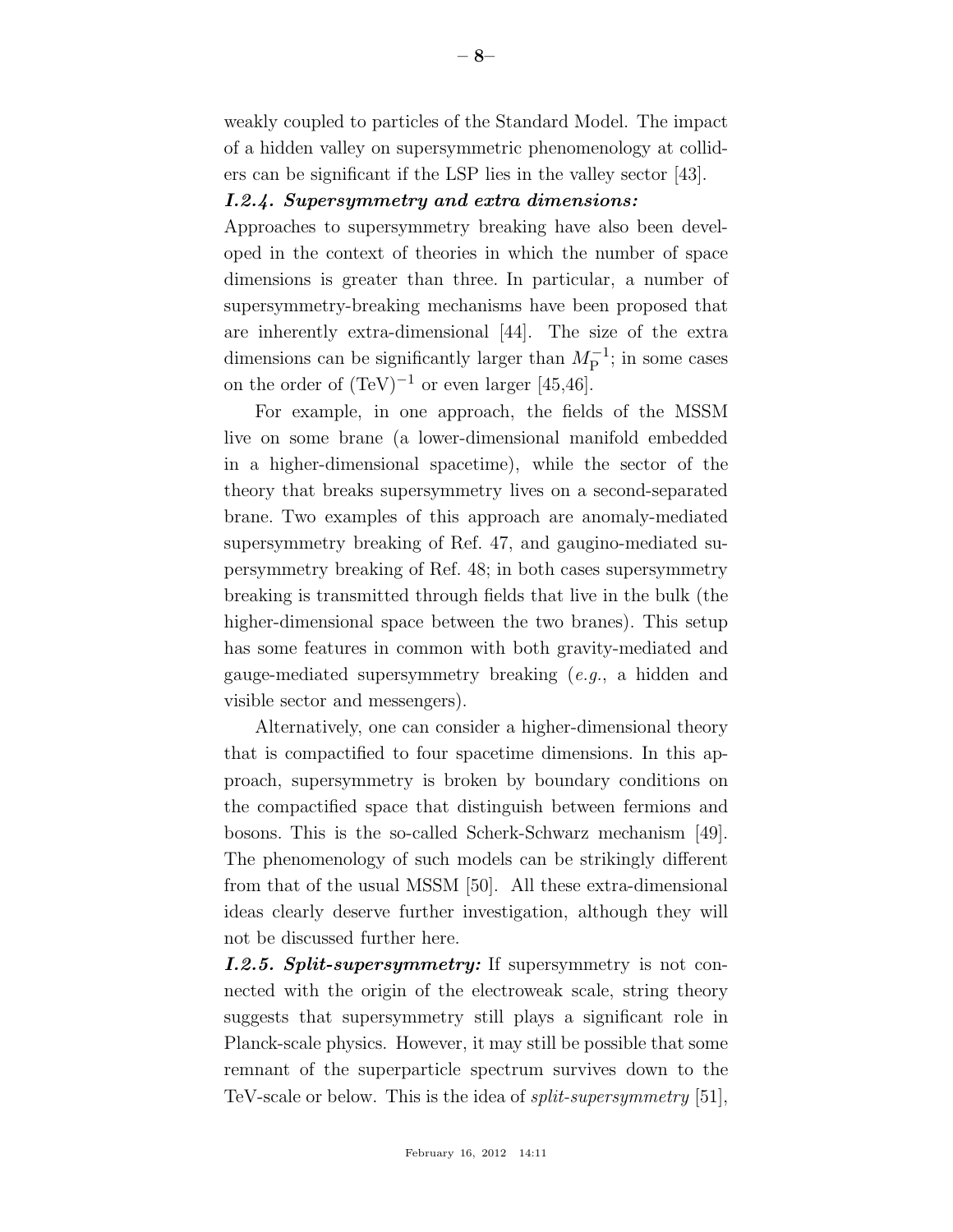in which supersymmetric scalar partners of the quarks and leptons are significantly heavier (perhaps by many orders of magnitude) than 1 TeV, whereas the fermionic partners of the gauge and Higgs bosons have masses on the order of 1 TeV or below (presumably protected by some chiral symmetry). With the exception of a single light neutral scalar whose properties are indistinguishable from those of the Standard Model Higgs boson, all other Higgs bosons are also taken to be very heavy.

The supersymmetry breaking required to produce such a scenario would destabilize the gauge hierarchy. In particular, split-supersymmetry cannot provide a natural explanation for the existence of the light Standard-Model-like Higgs boson, whose mass lies orders below the mass scale of the heavy scalars. Nevertheless, models of split-supersymmetry can account for the dark matter (which is assumed to be the LSP) and gauge coupling unification. Thus, there is some motivation for pursuing the phenomenology of such approaches [52]. One notable difference from the usual MSSM phenomenology is the existence of a long-lived gluino [53].

*I.3. Parameters of the MSSM:* The parameters of the MSSM are conveniently described by considering separately the supersymmetry-conserving sector and the supersymmetrybreaking sector. A careful discussion of the conventions used in defining the tree-level MSSM parameters can be found in Ref. 54. For simplicity, consider first the case of one generation of quarks, leptons, and their scalar superpartners.

### *I.3.1. The supersymmetric-conserving parameters:*

The parameters of the supersymmetry-conserving sector consist of: (i) gauge couplings:  $g_s$ ,  $g$ , and  $g'$ , corresponding to the Standard Model gauge group  $SU(3) \times SU(2) \times U(1)$  respectively; (ii) a supersymmetry-conserving higgsino mass parameter  $\mu$ ; and (iii) Higgs-fermion Yukawa coupling constants:  $\lambda_u$ ,  $\lambda_d$ , and  $\lambda_e$  (corresponding to the coupling of one generation of left- and right-handed quarks and leptons, and their superpartners to the Higgs bosons and higgsinos). Because there is no right-handed neutrino (and its superpartner) in the MSSM as defined here, one cannot introduce a Yukawa coupling  $\lambda_{\nu}$ .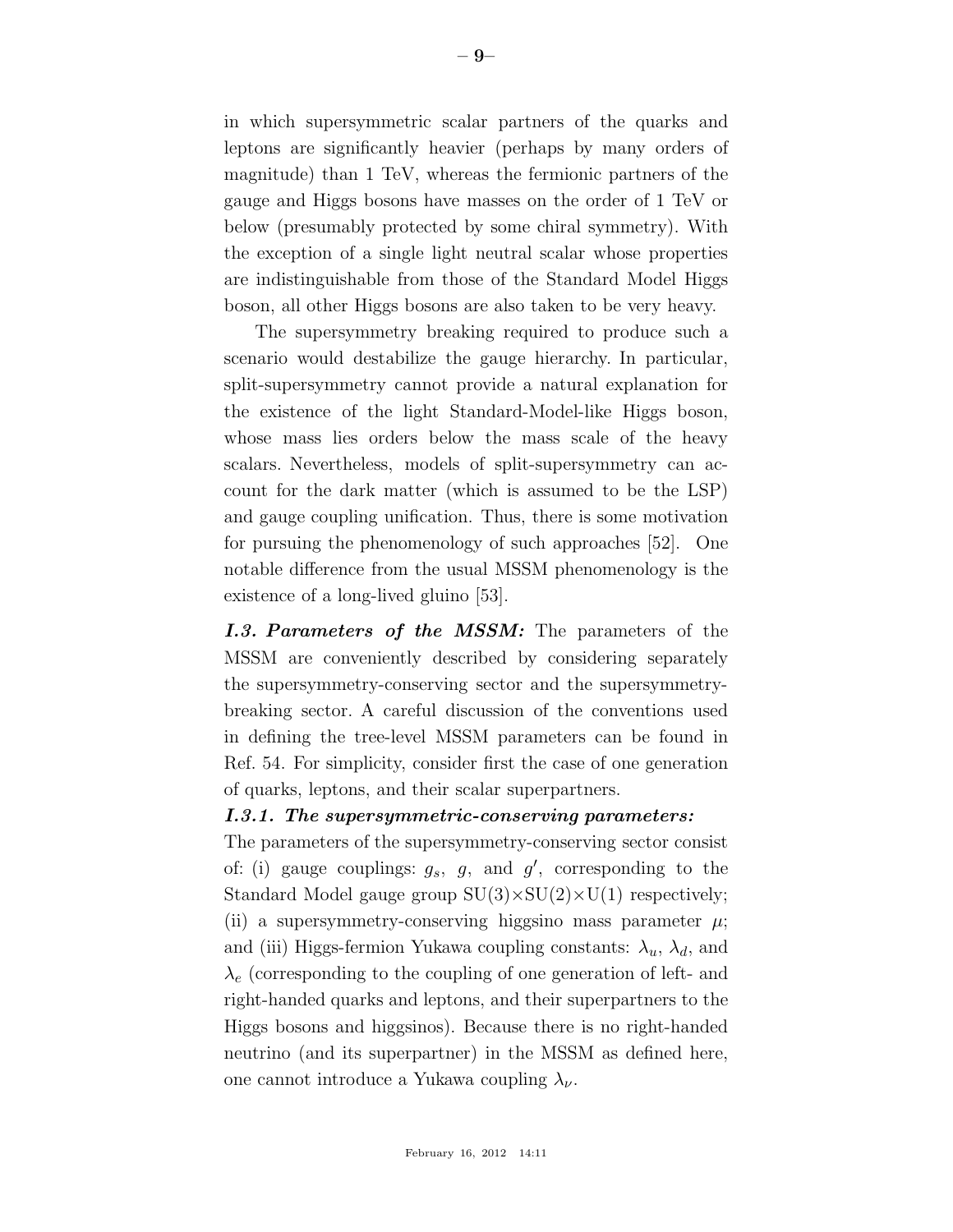#### *I.3.2. The supersymmetric-breaking parameters:*

The supersymmetry-breaking sector contains the following set of parameters: (i) gaugino Majorana masses  $M_3$ ,  $M_2$ , and  $M_1$  associated with the SU(3), SU(2), and U(1) subgroups of the Standard Model; (ii) five scalar squared-mass parameters for the squarks and sleptons,  $M_{\odot}^2$  $Q_{\text{vrt}}$ ,  $M_{\tilde{t}}^2$  $\frac{U}{\epsilon}$ ,  $M_{\tilde{\tau}}^2$  $\frac{D}{2}$ ,  $M_{\tilde{\tau}}^2$ L<br>+; , and  $M_{\widetilde{\tau}}^2$ E<br>, [corresponding to the five electroweak gauge multiplets, *i.e.*, superpartners of  $(u,d)_L$ ,  $u_l^c$  $\,_L^c$ ,  $d_L^c$  $L^c, \; (\nu, \; e^-)_{L}, \; \text{and} \; e^c_{L}$  $L^c$ , where the superscript  $c$  indicates a charge-conjugated fermion and flavor indices are suppressed; and (iii) Higgs-squark-squark and Higgs-slepton-slepton trilinear interaction terms, with coefficients  $\lambda_u A_U$ ,  $\lambda_d A_D$ , and  $\lambda_e A_E$  (which define the so-called "A-parameters"). It is traditional to factor out the Yukawa couplings in the definition of the A-parameters (originally motivated by a simple class of gravity-mediated supersymmetrybreaking models [2,4]). If the A-parameters defined in this way are parametrically of the same order (or smaller) as compared to other supersymmetry-breaking mass parameters, then only the A-parameters of the third generation will be phenomenologically relevant. Finally, we add: (iv) three scalar squared-mass parameters–two of which  $(m_1^2 \text{ and } m_2^2)$  contribute to the diagonal Higgs squared-masses, given by  $m_1^2 + |\mu|^2$  and  $m_2^2 + |\mu|^2$ , and a third which contributes to the off-diagonal Higgs squared-mass term,  $m_{12}^2 \equiv B\mu$  (which defines the "B-parameter").

The breaking of the electroweak symmetry  $SU(2) \times U(1)$  to  $U(1)_{EM}$  is only possible after introducing the supersymmetrybreaking Higgs squared-mass parameters. Minimizing the resulting tree-level Higgs scalar potential, these three squaredmass parameters can be re-expressed in terms of the two Higgs vacuum expectation values,  $v_d$  and  $v_u$  (also called  $v_1$  and  $v_2$ , respectively, in the literature), and the CP-odd Higgs mass  $A^0$  (cf. Section I.5). Here,  $v_d$  [ $v_u$ ] is the vacuum expectation value of the neutral component of the Higgs field  $H_d$  [ $H_u$ ] that couples exclusively to down-type (up-type) quarks and leptons. Note that  $v_d^2 + v_u^2 = 4m_W^2/g^2 \simeq (246 \text{ GeV})^2$  is fixed by the W mass and the gauge coupling, whereas the ratio

$$
\tan \beta = v_u/v_d \tag{1}
$$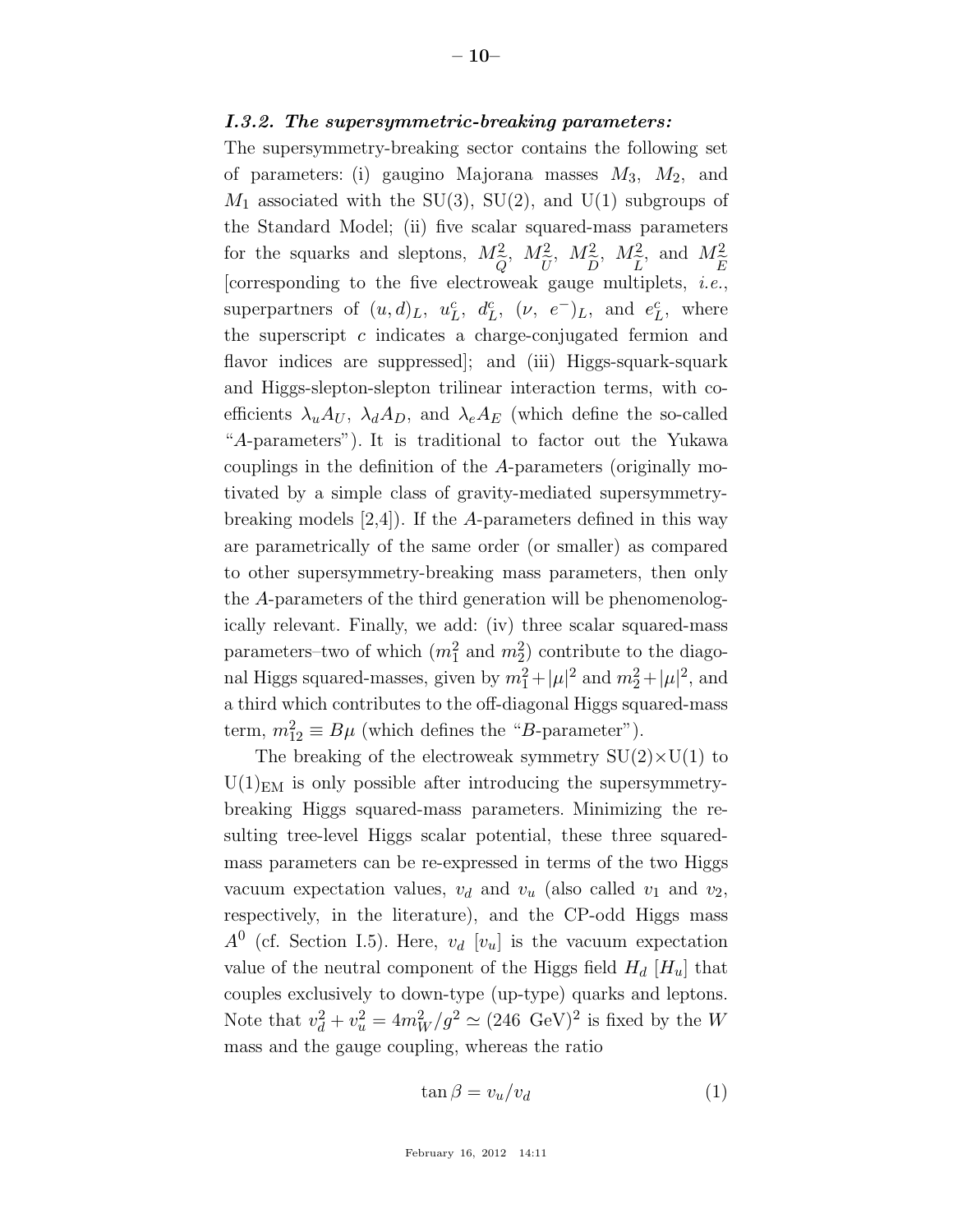is a free parameter of the model. By convention, the phases of the Higgs field are chosen such that  $0 \leq \beta \leq \pi/2$ . Equivalently, the tree-level conditions for the scalar potential minimum relate the diagonal and off-diagonal Higgs squared-masses in terms of  $m_Z^2 = \frac{1}{4}$  $\frac{1}{4}(g^2+g^{\prime 2})(v_d^2+v_u^2)$ , the angle  $\beta$  and the CP-odd Higgs mass  $m_A$ :

$$
\sin 2\beta = \frac{2m_{12}^2}{m_1^2 + m_2^2 + 2|\mu|^2} = \frac{2m_{12}^2}{m_A^2},\tag{2}
$$

$$
\frac{1}{2}m_Z^2 = -|\mu|^2 + \frac{m_1^2 - m_2^2 \tan^2 \beta}{\tan^2 \beta - 1}.
$$
 (3)

Note that supersymmetry-breaking mass terms for the fermionic superpartners of scalar fields and non-holomorphic trilinear scalar interactions (*i.e.*, interactions that mix scalar fields and their complex conjugates) have not been included above in the soft-supersymmetry-breaking sector. These terms can potentially destabilize the gauge hierarchy [11] in models with a gauge-singlet superfield. The latter is not present in the MSSM; hence as noted in Ref. 12, these so-called non-standard soft-supersymmetry-breaking terms are benign. However, the coefficients of these terms (which have dimensions of mass) are expected to be significantly suppressed compared to the TeV-scale in a fundamental theory of supersymmetry-breaking. Consequently, we follow the usual approach and omit these terms from further consideration.

*I.3.3. MSSM-124:* The total number of independent physical parameters that define the MSSM (in its most general form) is quite large, primarily due to the soft-supersymmetry-breaking sector. In particular, in the case of three generations of quarks, leptons, and their superpartners,  $M_{\tilde{c}}^2$  $Q$ ,  $M_{\tilde{r}}^2$  $\overline{U}$ ,  $M_{\tilde{r}}^2$  $\frac{D}{4}$ ,  $M_{\widetilde{\tau}}^2$  $\frac{L}{r}$ , and  $M_{\widetilde{t}}^2$  $E_{\rm v}$ are hermitian  $3 \times 3$  matrices, and  $A_U$ ,  $A_D$ , and  $A_E$  are complex  $3 \times 3$  matrices. In addition,  $M_1$ ,  $M_2$ ,  $M_3$ ,  $B$ , and  $\mu$  are, in general, complex. Finally, as in the Standard Model, the Higgsfermion Yukawa couplings,  $\lambda_f$   $(f = u, d, \text{ and } e)$ , are complex  $3 \times 3$  matrices that are related to the quark and lepton mass matrices via:  $M_f = \lambda_f v_f / \sqrt{2}$ , where  $v_e \equiv v_d$  [with  $v_u$  and  $v_d$  as defined above Eq. (1)].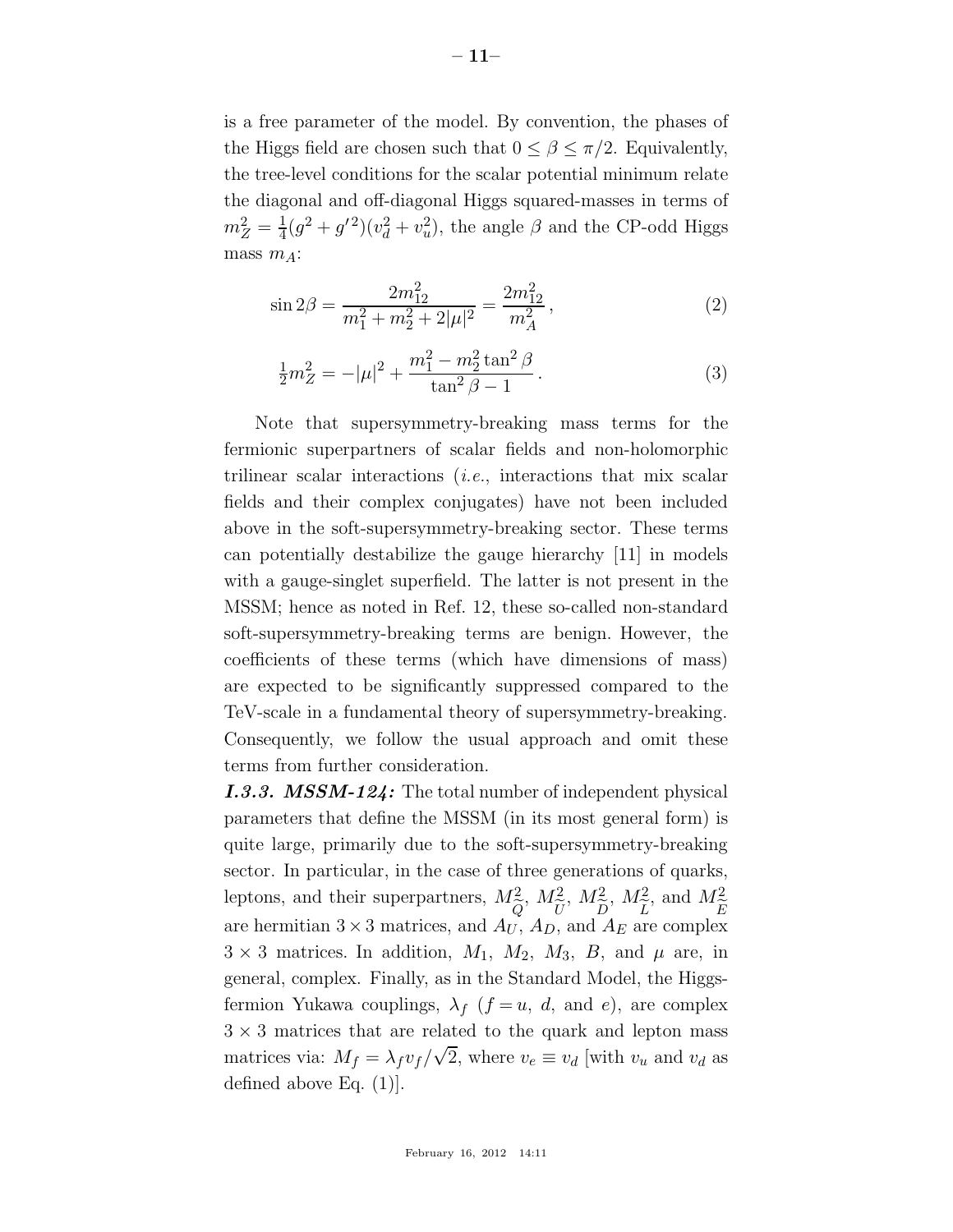However, not all these parameters are physical. Some of the MSSM parameters can be eliminated by expressing interaction eigenstates in terms of the mass eigenstates, with an appropriate redefinition of the MSSM fields to remove unphysical degrees of freedom. The analysis of Ref. 55 shows that the MSSM possesses 124 independent parameters. Of these, 18 parameters correspond to Standard Model parameters (including the QCD vacuum angle  $\theta_{\rm QCD}$ , one corresponds to a Higgs sector parameter (the analogue of the Standard Model Higgs mass), and 105 are genuinely new parameters of the model. The latter include: five real parameters and three CP-violating phases in the gaugino/higgsino sector, 21 squark and slepton masses, 36 real mixing angles to define the squark and slepton mass eigenstates, and 40 CP-violating phases that can appear in squark and slepton interactions. The most general R-parity-conserving minimal supersymmetric extension of the Standard Model (without additional theoretical assumptions) will be denoted henceforth as MSSM-124 [56].

*I.4. The supersymmetric-particle spectrum:* The supersymmetric particles (*sparticles*) differ in spin by half a unit from their Standard Model partners. The supersymmetric partners of the gauge and Higgs bosons are fermions, whose names are obtained by appending "ino" at the end of the corresponding Standard Model particle name. The gluino is the color-octet Majorana fermion partner of the gluon with mass  $M_{\widetilde{g}} = |M_3|$ .<br>The supersymmetric partners of the electroweak gauge and The supersymmetric partners of the electroweak gauge and Higgs bosons (the gauginos and higgsinos) can mix. As a result, the physical states of definite mass are model-dependent linear combinations of the charged and neutral gauginos and higgsinos, called *charginos* and *neutralinos*, respectively. Like the gluino, the neutralinos are also Majorana fermions, which provide for some distinctive phenomenological signatures [57,58]. The supersymmetric partners of the quarks and leptons are spin-zero bosons: the *squarks*, charged *sleptons*, and *sneutrinos*, respectively. A complete set of Feynman rules for the sparticles of the MSSM can be found in Ref. 59. The MSSM Feynman rules also are implicitly contained in a number of Feynman diagram and amplitude generation software packages (see *e.g.*, Refs. 60−62).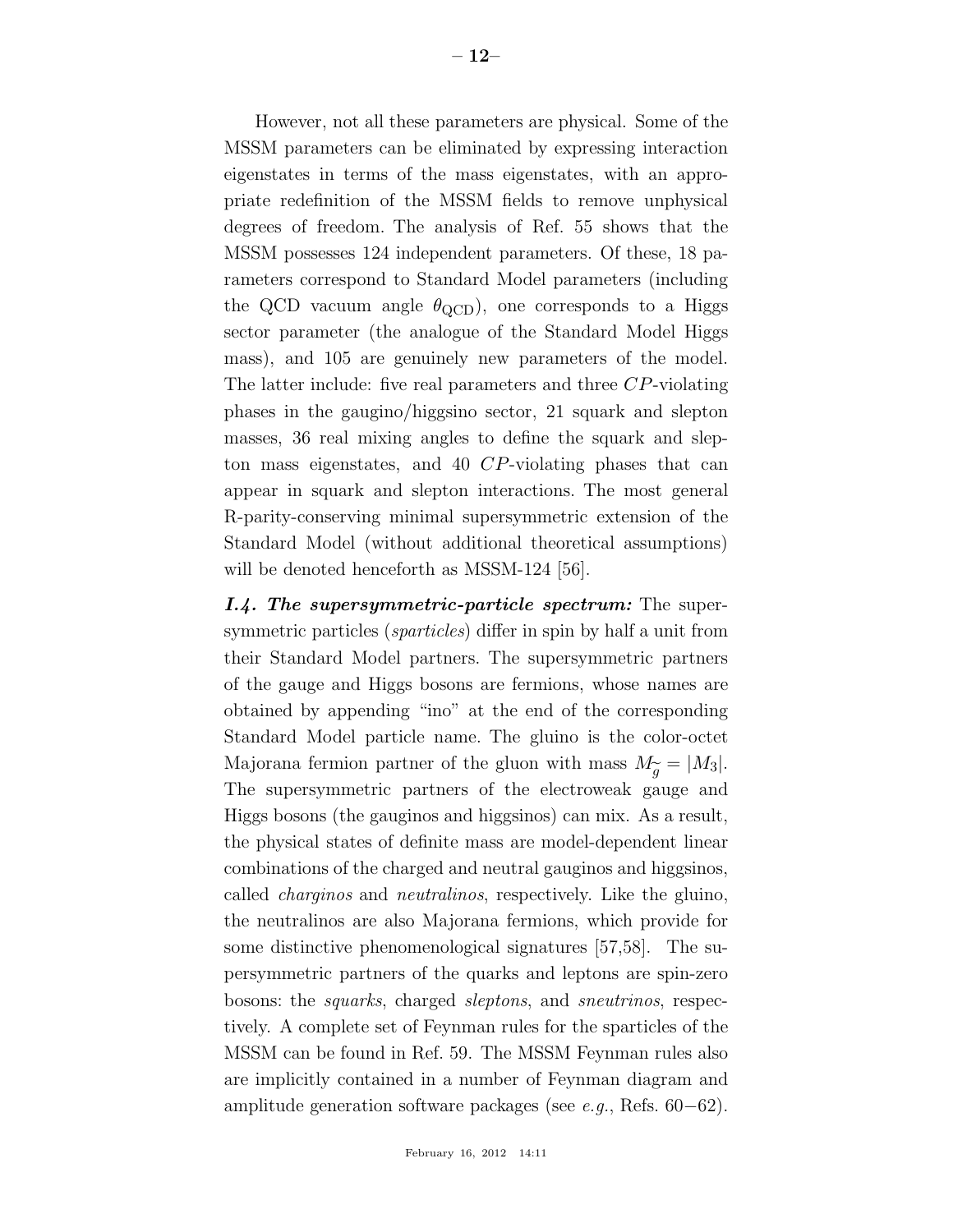*I.4.1. The charginos and neutralinos:* The mixing of the charged gauginos  $(\widetilde{W}^{\pm})$  and charged higgsinos  $(H_u^+$  and  $H_d^-)$  is described (at tree-level) by a  $2\times 2$  complex mass matrix [63–65]:

$$
M_C \equiv \begin{pmatrix} M_2 & \frac{1}{\sqrt{2}} g v_u \\ \frac{1}{\sqrt{2}} g v_d & \mu \end{pmatrix} . \tag{4}
$$

To determine the physical chargino states and their masses, one must perform a singular value decomposition [66,67] of the complex matrix  $M_C$ :

$$
U^* M_C V^{-1} = \text{diag}(M_{\widetilde{\chi}_1^+}, M_{\widetilde{\chi}_2^+}), \tag{5}
$$

where  $U$  and  $V$  are unitary matrices, and the right-hand side of Eq. (5) is the diagonal matrix of (non-negative) chargino masses. The physical chargino states are denoted by  $\widetilde{\chi}_1^{\pm}$  and  $\widetilde{\chi}_2^{\pm}$ . These are linear combinations of the charged gaugino and higgsino states determined by the matrix elements of U and V  $[63-65]$ . The chargino masses correspond to the *singular values* [66] of  $M_C$ , *i.e.*, the positive square roots of the eigenvalues of  $M_C^{\dagger} M_C$ :

$$
M_{\tilde{\chi}_1^+,\tilde{\chi}_2^+}^2 = \frac{1}{2} \left\{ |\mu|^2 + |M_2|^2 + 2m_W^2 \mp \left[ (|\mu|^2 + |M_2|^2 + 2m_W^2)^2 \right] \right\}
$$
  
- 4|\mu|^2|M\_2|^2 - 4m\_W^4 \sin^2 2\beta + 8m\_W^2 \sin 2\beta \text{Re}(\mu M\_2) \right]^{1/2} \Big\}, (6)

where the states are ordered such that  $M_{\widetilde{\chi}_1^+} \leq M_{\widetilde{\chi}_2^+}$ .<br>It is convenient to choose a convention where the

It is convenient to choose a convention where  $\tan \beta$  and  $M_2$ are real and positive. Note that the relative phase of  $M_2$  and  $\mu$ is meaningful. (If  $CP$ -violating effects are neglected, then  $\mu$  can be chosen real but may be either positive or negative.) The sign of  $\mu$  is convention-dependent; the reader is warned that both sign conventions appear in the literature. The sign convention for  $\mu$  in Eq. (4) is used by the LEP collaborations [68] in their plots of exclusion contours in the  $M_2$  vs.  $\mu$  plane derived from the non-observation of  $e^+e^- \rightarrow \tilde{\chi}_1^+ \tilde{\chi}_1^-$ .

The mixing of the neutral gauginos  $(\widetilde{B} \text{ and } \widetilde{W}^0)$  and neutral higgsinos  $(\tilde{H}_d^0$  and  $\tilde{H}_u^0$ ) is described (at tree-level) by a  $4 \times 4$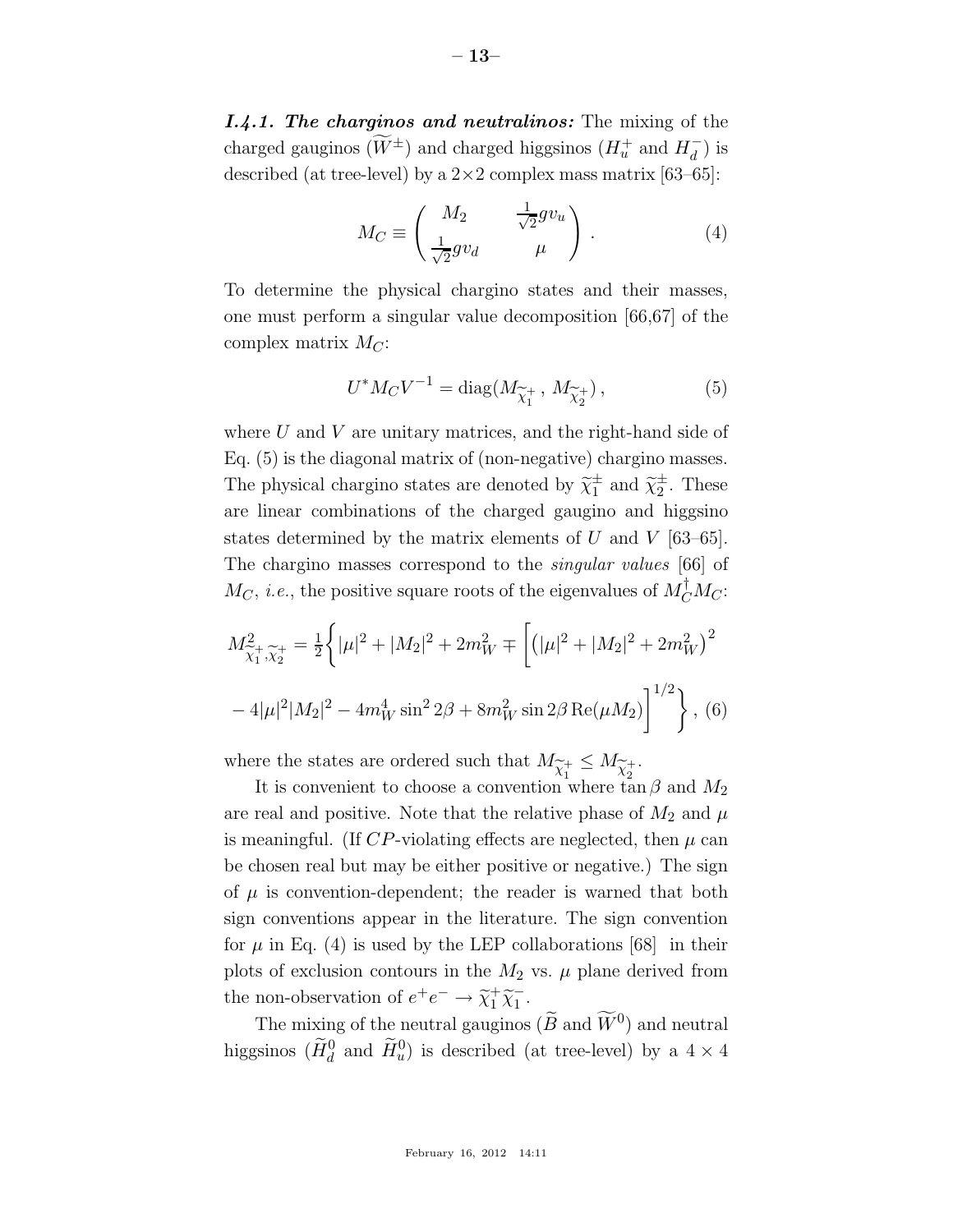complex symmetric mass matrix [63,64,69,70]:

$$
M_N \equiv \begin{pmatrix} M_1 & 0 & -\frac{1}{2}g'v_d & \frac{1}{2}g'v_u \\ 0 & M_2 & \frac{1}{2}gv_d & -\frac{1}{2}gv_u \\ -\frac{1}{2}g'v_d & \frac{1}{2}gv_d & 0 & -\mu \\ \frac{1}{2}g'v_u & -\frac{1}{2}gv_u & -\mu & 0 \end{pmatrix} . \quad (7)
$$

To determine the physical neutralino states and their masses, one must perform a Takagi-diagonalization [66,67,71,72] of the complex symmetric matrix  $M_N$ :

$$
W^{T} M_{N} W = \text{diag}(M_{\widetilde{\chi}_{1}^{0}}, M_{\widetilde{\chi}_{2}^{0}}, M_{\widetilde{\chi}_{3}^{0}}, M_{\widetilde{\chi}_{4}^{0}}), \qquad (8)
$$

where  $W$  is a unitary matrix and the right-hand side of Eq.  $(8)$ is the diagonal matrix of (non-negative) neutralino masses. The physical neutralino states are denoted by  $\tilde{\chi}_i^0$   $(i = 1, \ldots 4)$ , where the states are ordered such that  $M_{\widetilde{\chi}_{1}^{0}} \leq M_{\widetilde{\chi}_{2}^{0}} \leq M_{\widetilde{\chi}_{3}^{0}} \leq M_{\widetilde{\chi}_{4}^{0}}$ . The  $\tilde{\chi}^0_i$  are the linear combinations of the neutral gaugino and higgsino states determined by the matrix elements of  $W$  (in Ref. 63,  $W = N^{-1}$ ). The neutralino masses correspond to the singular values of  $M_N$  (*i.e.*, the positive square roots of the eigenvalues of  $M_N^{\dagger} M_N$ ). Exact formulae for these masses can be found in Refs. [69] and [73]. A numerical algorithm for determining the mixing matrix  $W$  has been given by Ref. 74.

If a chargino or neutralino state approximates a particular gaugino or higgsino state, it is convenient to employ the corresponding nomenclature. Specifically, if  $M_1$  and  $M_2$  are small compared to  $m_Z$  and  $|\mu|$ , then the lightest neutralino  $\tilde{\chi}_1^0$  would be nearly a pure *photino*,  $\tilde{\gamma}$ , the supersymmetric partner of the photon. If  $M_1$  and  $m_Z$  are small compared to  $M_2$  and  $|\mu|$ , then the lightest neutralino would be nearly a pure *bino*,  $B$ , the supersymmetric partner of the weak hypercharge gauge boson. If  $M_2$  and  $m_Z$  are small compared to  $M_1$  and  $|\mu|$ , then the lightest chargino pair and neutralino would constitute a triplet of roughly mass-degenerate pure *winos*,  $\widetilde{W}^{\pm}$ , and  $\widetilde{W}_{3}^{0}$ , the supersymmetric partners of the weak SU(2) gauge bosons. Finally, if  $|\mu|$  and  $m_Z$  are small compared to  $M_1$  and  $M_2$ , then the lightest neutralino would be nearly a pure *higgsino*. Each of the above cases leads to a strikingly different phenomenology.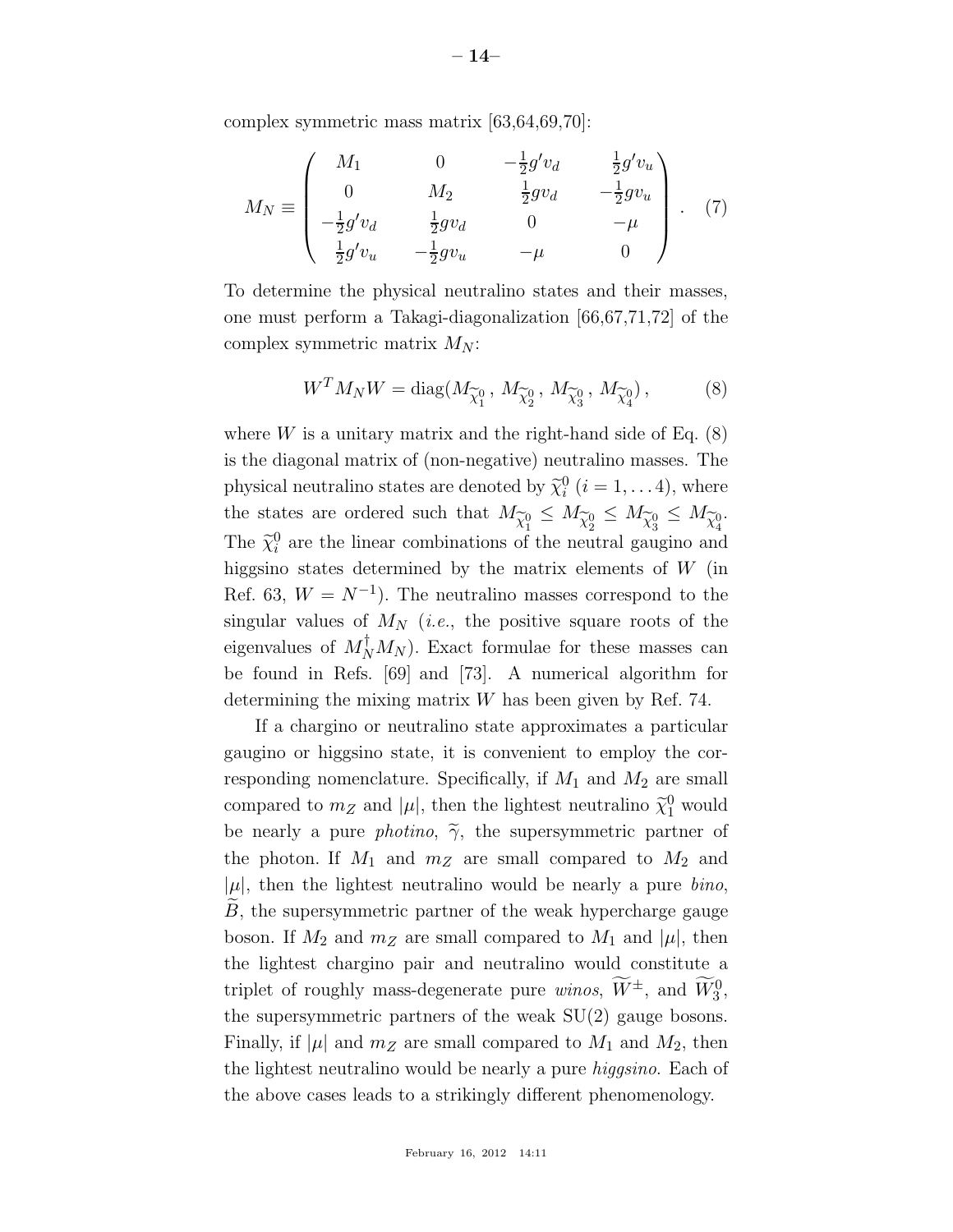*I.4.2. The squarks, sleptons and sneutrinos:* For a given fermion  $f$ , there are two supersymmetric partners,  $f_L$  and  $f_R$ , which are scalar partners of the corresponding left- and righthanded fermion. (There is no  $\tilde{\nu}_R$  in the MSSM.) However, in general,  $f_L$  and  $f_R$  are not mass eigenstates, since there is  $f_L - f_R$ mixing. For three generations of squarks, one must in general diagonalize  $6 \times 6$  matrices corresponding to the basis  $(\widetilde{q}_{iL}, \widetilde{q}_{iR}),$ where  $i = 1, 2, 3$  are the generation labels. For simplicity, only the one-generation case is illustrated in detail below. (The effects of second and third generation squark mixing can be significant and is treated in Ref. 75.)

Using the notation of the third family, the one-generation tree-level squark squared-mass matrix is given by [76]

$$
M_F^2 = \begin{pmatrix} M_{\tilde{Q}}^2 + m_q^2 + L_q & m_q X_q^* \\ m_q X_q & M_{\tilde{R}}^2 + m_q^2 + R_q \end{pmatrix}, \qquad (9)
$$

where

$$
X_q \equiv A_q - \mu^* (\cot \beta)^{2T_{3q}}, \qquad (10)
$$

and  $T_{3q} = \frac{1}{2}$  $\frac{1}{2}$   $\left[-\frac{1}{2}\right]$  $\frac{1}{2}$  for  $q = t$  [b]. The diagonal squared masses are governed by soft-supersymmetry-breaking squared masses  $M^2_{\tilde{c}}$  $Q$ and  $M_{\widetilde{R}}^2$  $R$  $\equiv M_{\widetilde{U}}^2$  $U_{\text{D}}$  $[M_{\tilde{\tau}}^2]$  $\frac{D}{2}$  $\left| \right|$  for  $q = t$   $\left| b \right|$ , the corresponding quark masses  $m_t$  [ $m_b$ ], and electroweak correction terms:

$$
L_q \equiv (T_{3q} - e_q \sin^2 \theta_W) m_Z^2 \cos 2\beta \,, \quad R_q \equiv e_q \sin^2 \theta_W m_Z^2 \cos 2\beta \,, \tag{11}
$$

where  $e_q = \frac{2}{3}$  $rac{2}{3}$   $\left[-\frac{1}{3}\right]$  $\frac{1}{3}$  for  $q = t$  [b]. The off-diagonal squared squark masses are proportional to the corresponding quark masses and depend on  $\tan \beta$  [Eq. (1)], the soft-supersymmetrybreaking A-parameters and the higgsino mass parameter  $\mu$ . The signs of the A and  $\mu$  parameters are convention-dependent; other choices appear frequently in the literature. Due to the appearance of the *quark* mass in the off-diagonal element of the squark squared-mass matrix, one expects the  $\tilde{q}_L-\tilde{q}_R$  mixing to be small, with the possible exception of the third generation, where mixing can be enhanced by factors of  $m_t$  and  $m_b \tan \beta$ .

In the case of third generation  $\tilde{q}_L-\tilde{q}_R$  mixing, the mass eigenstates (usually denoted by  $\tilde{q}_1$  and  $\tilde{q}_2$ , with  $m_{\tilde{q}_1} < m_{\tilde{q}_2}$ ) are determined by diagonalizing the  $2 \times 2$  matrix  $M_F^2$  given by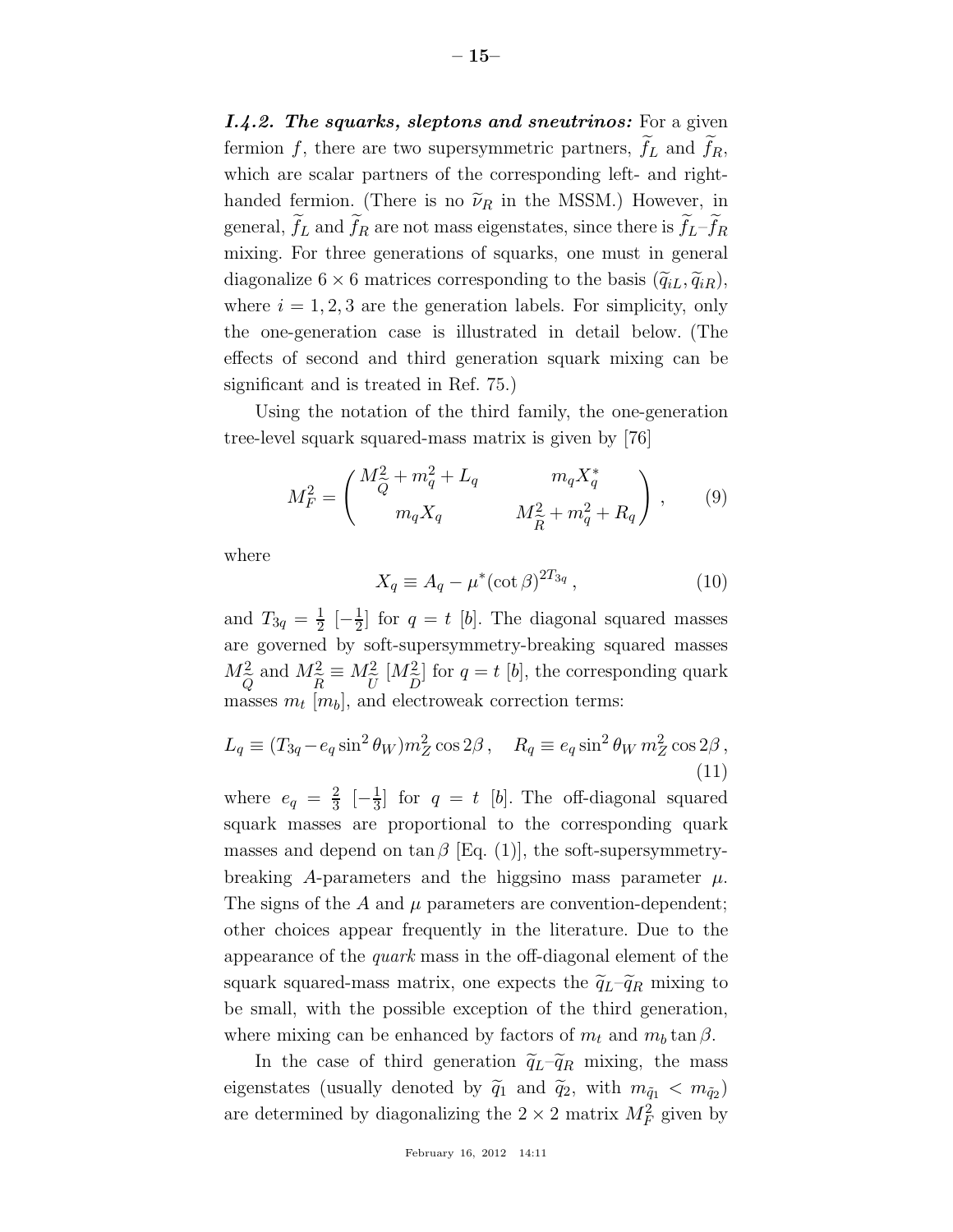Eq. (9). The corresponding squared masses and mixing angle are given by [76]:

$$
m_{\tilde{q}_{1,2}}^2 = \frac{1}{2} \left[ \text{Tr} \, M_F^2 \mp \sqrt{(\text{Tr} M_F^2)^2 - 4 \det M_F^2} \right],
$$
  

$$
\sin 2\theta_{\tilde{q}} = \frac{2m_q |X_q|}{m_{\tilde{q}_2}^2 - m_{\tilde{q}_1}^2}.
$$
 (12)

The one-generation results above also apply to the charged sleptons, with the obvious substitutions:  $q \to \tau$  with  $T_{3\tau} = -\frac{1}{2}$ 2 and  $e_{\tau} = -1$ , and the replacement of the supersymmetrybreaking parameters:  $M_{\odot}^2$  $Q_{\widetilde{i}}$  $\rightarrow M_{\widetilde{L}}^2$  $L$ <sub>c</sub> ,  $M_{\tilde{\tau}}^2$  $\frac{D}{\Omega}$  $\to M_{\widetilde{E}}^2$  $E_+$ , and  $A_q \to A_\tau$ . For the neutral sleptons,  $\widetilde{\nu}_R$  does not exist in the MSSM, so  $\widetilde{\nu}_L$ is a mass eigenstate.

In the case of three generations, the supersymmetrybreaking scalar-squared masses  $[M<sup>2</sup><sub>z</sub>]$ Q<br>Fo ,  $M_{\tilde{t}}^2$  $U_+$ ,  $M_{\tilde{\tau}}^2$ D<br>Ti ,  $M_{\tilde{\tau}}^2$  $\frac{L}{c}$ , and  $M_{\widetilde{\tau}}^2$ E<br>tr ] and the A-parameters that parameterize the Higgs couplings to up- and down-type squarks and charged sleptons (henceforth denoted by  $A_U$ ,  $A_D$ , and  $A_E$ , respectively) are now  $3 \times 3$ matrices as noted in Section I.3. The diagonalization of the  $6 \times 6$  squark mass matrices yields  $f_{iL}-f_{jR}$  mixing (for  $i \neq j$ ). In practice, since the  $f_L - f_R$  mixing is appreciable only for the third generation, this additional complication can often be neglected (although see Ref. 75 for examples in which the mixing between the second and third generations is relevant).

Radiative loop corrections will modify all tree-level results for masses quoted in this section. These corrections must be included in any precision study of supersymmetric phenomenology [77]. Beyond tree level, the definition of the supersymmetric parameters becomes convention-dependent. For example, one can define physical couplings or running couplings, which differ beyond the tree level. This provides a challenge to any effort that attempts to extract supersymmetric parameters from data. The Supersymmetry Les Houches Accord (SLHA) [78] has been adopted, which establishes a set of conventions for specifying generic file structures for supersymmetric model specifications and input parameters, supersymmetric mass and coupling spectra, and decay tables. These provide a universal interface between spectrum calculation programs, decay packages, and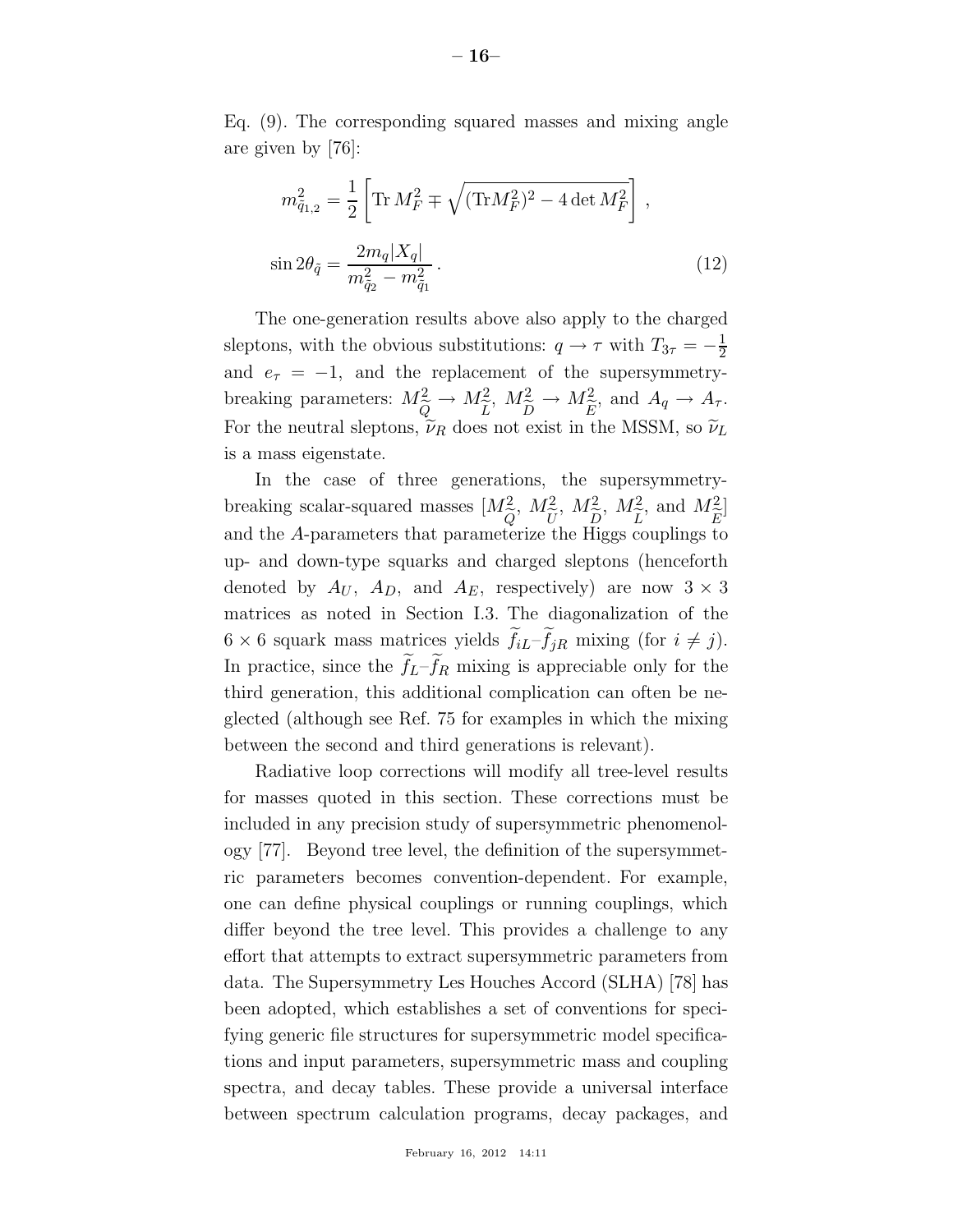high energy physics event generators. Ultimately, these efforts will facilitate the reconstruction of the fundamental supersymmetric theory (and its breaking mechanism) from high-precision studies of supersymmetric phenomena at future colliders.

*I.5. The Higgs sector of the MSSM:* Next, consider the MSSM Higgs sector [22,23,79]. Despite the large number of potential CP-violating phases among the MSSM-124 parameters, the tree-level MSSM Higgs sector is automatically CPconserving. That is, unphysical phases can be absorbed into the definition of the Higgs fields such that  $\tan \beta$  is a real parameter (conventionally chosen to be positive). Consequently, the physical neutral Higgs scalars are  $CP$  eigenstates. The MSSM Higgs sector contains five physical spin-zero particles: a charged Higgs boson pair  $(H^{\pm})$ , two CP-even neutral Higgs bosons (denoted by  $h^0$  and  $H^0$  where  $m_h < m_H$ ), and one  $CP$ -odd neutral Higgs boson  $(A^0)$ .

*I.5.1 The Tree-level MSSM Higgs sector:* The properties of the Higgs sector are determined by the Higgs potential, which is made up of quadratic terms [whose squared-mass coefficients were specified above Eq. (1)] and quartic interaction terms governed by dimensionless couplings. The quartic interaction terms are manifestly supersymmetric at tree level (although these are modified by supersymmetry-breaking effects at the loop level). In general, the quartic couplings arise from two sources: (i) the supersymmetric generalization of the scalar potential (the so-called "F-terms"), and (ii) interaction terms related by supersymmetry to the coupling of the scalar fields and the gauge fields, whose coefficients are proportional to the corresponding gauge couplings (the so-called "D-terms").

In the MSSM, F-term contributions to the quartic couplings are absent (although such terms may be present in extensions of the MSSM, *e.g.*, models with Higgs singlets). As a result, the strengths of the MSSM quartic Higgs interactions are fixed in terms of the gauge couplings. Due to the resulting constraint on the form of the two-Higgs-doublet scalar potential, all the tree-level MSSM Higgs-sector parameters depend only on two quantities:  $\tan \beta$  [defined in Eq. (1)] and one Higgs mass usually taken to be  $m_A$ . From these two quantities, one can predict the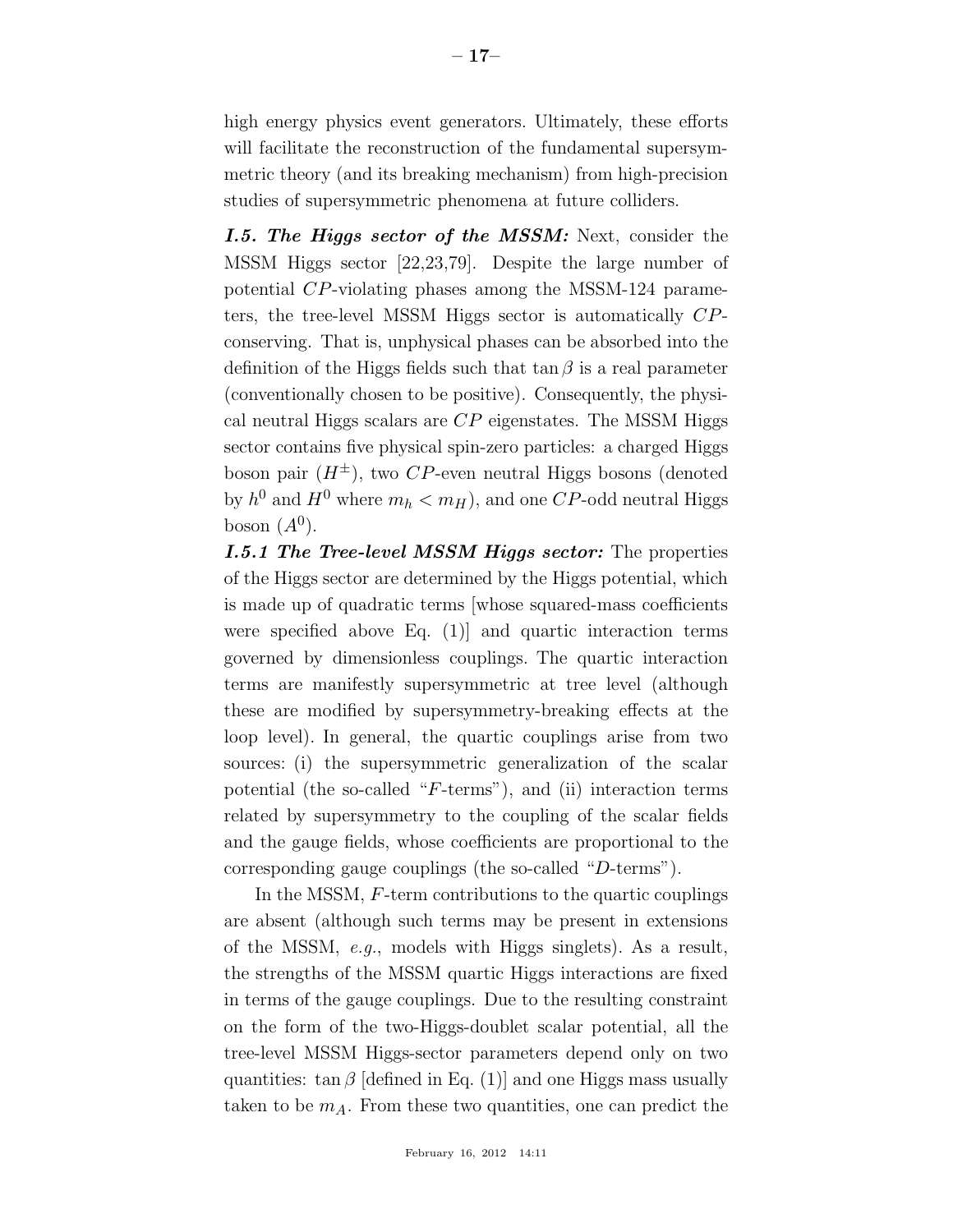values of the remaining Higgs boson masses, an angle  $\alpha$  (which measures the component of the original  $Y = \pm 1$  Higgs doublet states in the physical CP-even neutral scalars), and the Higgs boson self-couplings.

*I.5.2 The radiatively-corrected MSSM Higgs sector:* When radiative corrections are incorporated, additional parameters of the supersymmetric model enter via virtual loops. The impact of these corrections can be significant [80]. For example, the tree-level MSSM-124 prediction for the upper bound of the lightest CP-even Higgs mass,  $m_h \leq m_Z |\cos 2\beta| \leq m_Z$  [22,23], can be substantially modified when radiative corrections are included. The qualitative behavior of these radiative corrections can be most easily seen in the large top-squark mass limit, where in addition, both the splitting of the two diagonal entries and the two off-diagonal entries of the top-squark squared-mass matrix [Eq. (9)] are small in comparison to the average of the two top-squark squared masses,  $M_S^2 \equiv \frac{1}{2}$  $\frac{1}{2}(M_{\widetilde t_1}^2$  $\frac{t_1}{n}$  $+ M_{\tilde{i}}^2$  $rac{t_2}{11}$ ). In this case (assuming  $m_A > m_Z$ ), the predicted upper bound for  $m_h$ (which reaches its maximum at large  $\tan \beta$ ) is approximately given by

$$
m_h^2 \lesssim m_Z^2 + \frac{3g^2 m_t^4}{8\pi^2 m_W^2} \left[ \ln \left( M_S^2 / m_t^2 \right) + \frac{X_t^2}{M_S^2} \left( 1 - \frac{X_t^2}{12 M_S^2} \right) \right], \tag{13}
$$

where  $X_t \equiv A_t - \mu \cot \beta$  is the top-squark mixing factor [see Eq.  $(9)$ ].

A more complete treatment of the radiative corrections [81] shows that Eq. (13) somewhat overestimates the true upper bound of  $m_h$ . These more refined computations, which incorporate renormalization group improvement and the leading two-loop contributions, yield  $m_h \lesssim 135$  GeV (with an accuracy of a few GeV) for  $m_t = 175$  GeV and  $M_S \lesssim 2$  TeV [81]. This Higgs-mass upper bound can be relaxed somewhat in non-minimal extensions of the MSSM, as noted in Section I.9.

In addition, one-loop radiative corrections can introduce CP-violating effects in the Higgs sector, which depend on some of the CP-violating phases among the MSSM-124 parameters [82]. Although these effects are more model-dependent, they can have a non-trivial impact on the Higgs searches at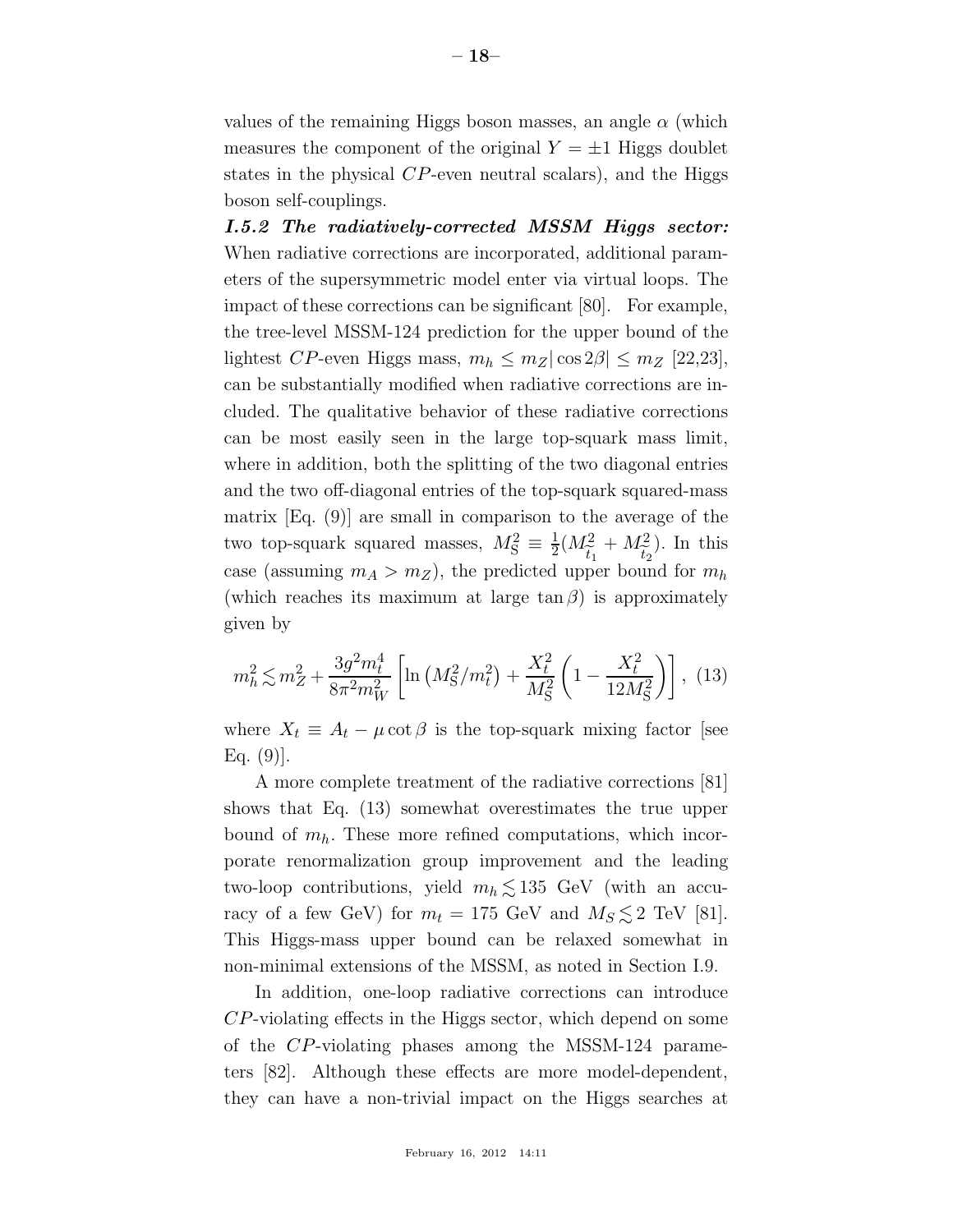future colliders. A summary of the current MSSM Higgs mass limits can be found in Ref. 83.

*I.6. Restricting the MSSM parameter freedom:* In Sections I.4 and I.5, we surveyed the parameters that comprise the MSSM-124. However, in its most general form, the MSSM-124 is not a phenomenologically-viable theory over most of its parameter space. This conclusion follows from the observation that a generic point in the MSSM-124 parameter space exhibits: (i) no conservation of the separate lepton numbers  $L_e, L_\mu$ , and  $L_\tau$ ; (ii) unsuppressed flavor-changing neutral currents (FCNC's); and (iii) new sources of CP violation that are inconsistent with the experimental bounds.

For example, the MSSM contains many new sources of CP violation [84]. In particular, some combinations of the complex phases of the gaugino-mass parameters, the A-parameters, and  $\mu$  must be less than on the order of  $10^{-2}-10^{-3}$  (for a supersymmetry-breaking scale of 100 GeV) to avoid generating electric dipole moments for the neutron, electron, and atoms in conflict with observed data [85–87]. The non-observation of FCNC's [88–90] places additional strong constraints on the off-diagonal matrix elements of the squark and slepton softsupersymmetry-breaking squared masses and A-parameters (see Section I.3.3). As a result of the phenomenological deficiencies listed above, almost the entire MSSM-124 parameter space is ruled out! This theory is viable only at very special "exceptional" regions of the full parameter space.

The MSSM-124 is also theoretically incomplete as it provides no explanation for the origin of the supersymmetrybreaking parameters (and in particular, why these parameters should conform to the exceptional points of the parameter space mentioned above). Moreover, there is no understanding of the choice of parameters that leads to the breaking of the electroweak symmetry. What is needed ultimately is a fundamental theory of supersymmetry breaking, which would provide a rationale for a set of soft-supersymmetry-breaking terms that is consistent with all phenomenological constraints.

The successful unification of the  $SU(3)\times SU(2)\times U(1)$  gauge couplings in supersymmetric grand unified theories [8,51,91,92]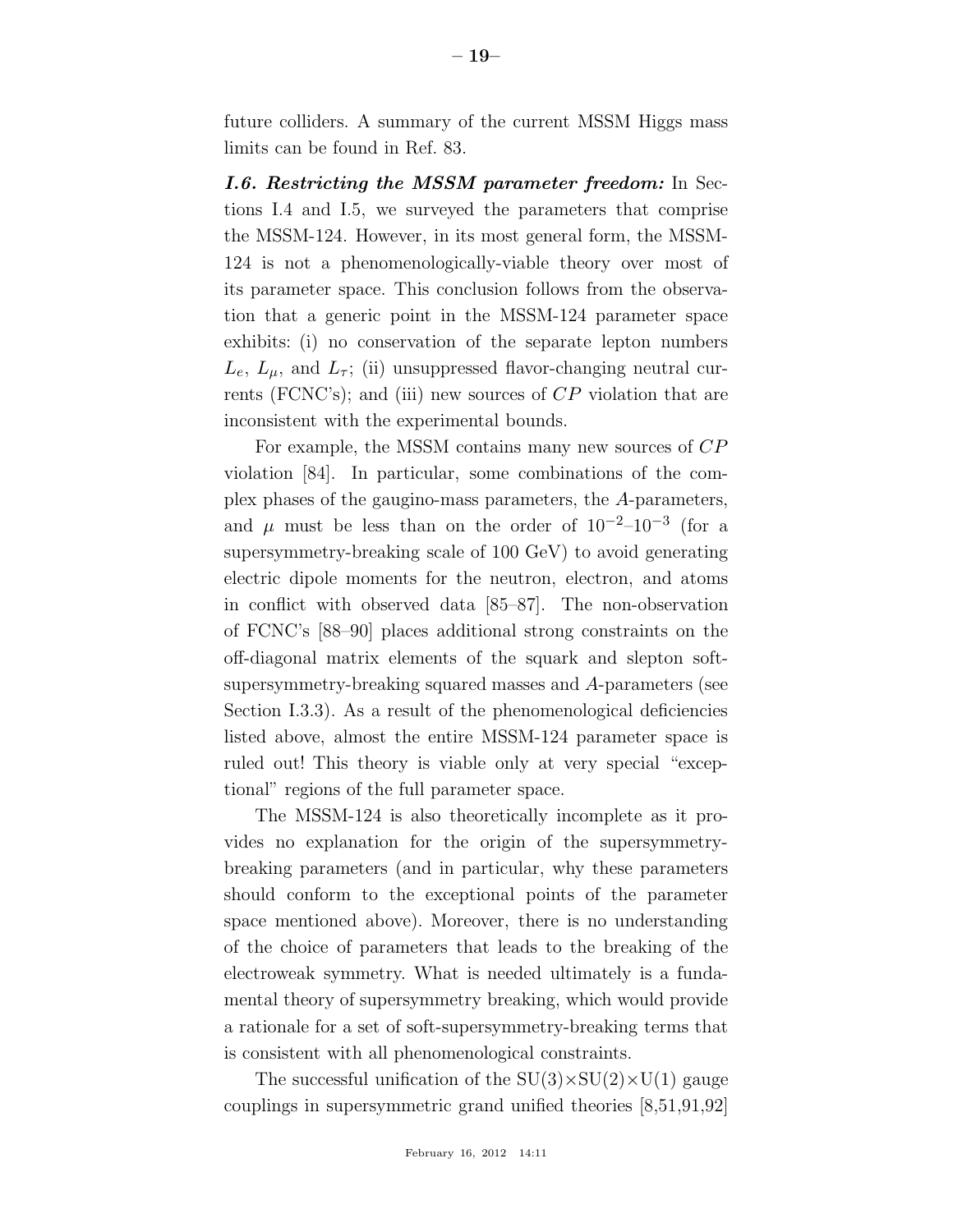suggests the possibility that the high-energy structure of the theory may be considerable simpler than its low-energy realization. The desired phenomenological constraints of the lowenergy theory can often be implemented by the dynamics which govern the more fundamental theory that resides at the high energy scale.

In this Section, we examine a number of theoretical frameworks that yield phenomenologically viable regions of the the general MSSM parameter space. The resulting supersymmetric particle spectrum is then a function of a relatively small number of input parameters. This is accomplished by imposing a simple structure on the soft-supersymmetry-breaking terms at a common high-energy scale  $M_X$  (typically chosen to be the Planck scale,  $M_P$ , the grand unification scale,  $M_{GUT}$ , or the messenger scale,  $M_{\text{mess}}$ ). Using the renormalization group equations, one can then derive the low-energy MSSM parameters relevant for collider physics. The initial conditions (at the appropriate high-energy scale) for the renormalization group equations depend on the mechanism by which supersymmetry breaking is communicated to the effective low energy theory.

Examples of this scenario are provided by models of gravitymediated and gauge-mediated supersymmetry breaking, to be discussed in more detail below. In some of these approaches, one of the diagonal Higgs squared-mass parameters is driven negative by renormalization group evolution [93]. In such models, electroweak symmetry breaking is generated radiatively, and the resulting electroweak symmetry-breaking scale is intimately tied to the scale of low-energy supersymmetry breaking.

## *I.6.1. Gaugino mass unification:*

One prediction that arises in many grand unified supergravity models and gauge-mediated supersymmetry-breaking models is the unification of the (tree-level) gaugino mass parameters at some high-energy scale  $M_X$ :

$$
M_1(M_X) = M_2(M_X) = M_3(M_X) = m_{1/2}.
$$
 (14)

Consequently, the effective low-energy gaugino mass parameters (at the electroweak scale) are related:

$$
M_3 = (g_s^2/g^2)M_2 \simeq 3.5M_2 , \qquad M_1 = (5g'^2/3g^2)M_2 \simeq 0.5M_2.
$$
\n(15)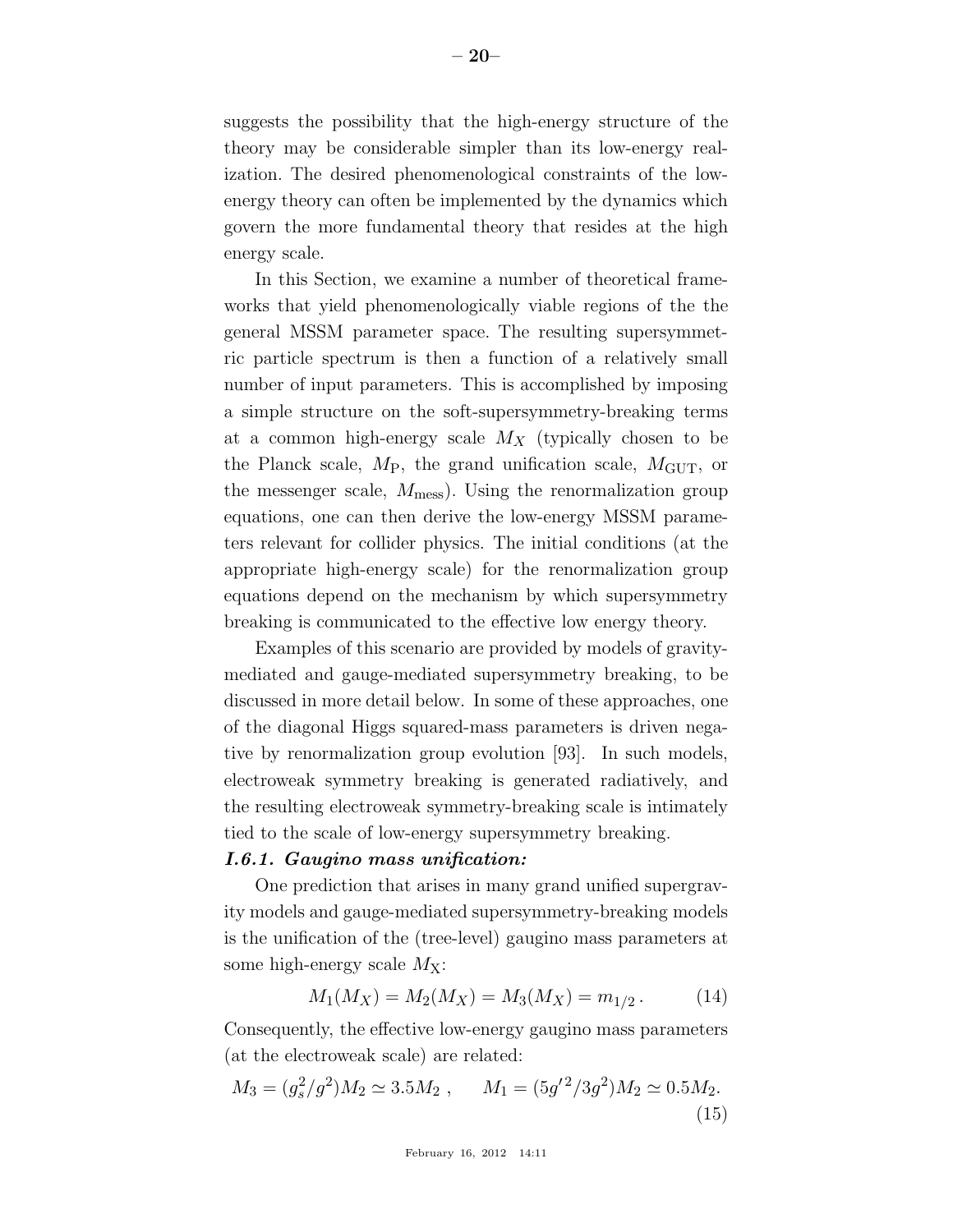In this case, the chargino and neutralino masses and mixing angles depend only on three unknown parameters: the gluino mass,  $\mu$ , and tan  $\beta$ . If in addition  $|\mu| \gg M_1 \gtrsim m_Z$ , then the lightest neutralino is nearly a pure bino, an assumption often made in supersymmetric particle searches at colliders.

Although Eqs. (14) and (15) are often assumed in many phenomenological studies, a truly model-independent approach would take the gaugino mass parameters,  $M_i$ , to be independent parameters to be determined by experiment. For example, although LEP data yields a lower bound of 46 GeV on the mass of the lightest neutralino [94], an exactly massless neutralino *cannot* be ruled out today in a model-independent analysis [95].

It is possible that the tree-level masses for the gauginos are absent. In this case, the gaugino mass parameters arise at one-loop and do not satisfy Eq. (15). In supergravity, there exists a model-independent contribution to the gaugino mass whose origin can be traced to the super-conformal (super-Weyl) anomaly, which is common to all supergravity models [47]. Eq. (15) is then replaced (in the one-loop approximation) by:

$$
M_i \simeq \frac{b_i g_i^2}{16\pi^2} m_{3/2} \,, \tag{16}
$$

where  $m_{3/2}$  is the gravitino mass (assumed to be on the order of 1 TeV), and  $b_i$  are the coefficients of the MSSM gauge betafunctions corresponding to the corresponding  $U(1)$ ,  $SU(2)$ , and SU(3) gauge groups:  $(b_1, b_2, b_3) = (\frac{33}{5}, 1, -3)$ . Eq. (16) yields  $M_1 \simeq 2.8M_2$  and  $M_3 \simeq -8.3M_2$ , which implies that the lightest chargino pair and neutralino comprise a nearly massdegenerate triplet of winos,  $\widetilde{W}^{\pm}$ ,  $\widetilde{W}^0$  (c.f. Table 1), over most of the MSSM parameter space. (For example, if  $|\mu| \gg m_Z$ , then Eq. (16) implies that  $M_{\widetilde{\chi}_1^{\pm}}$ <br>The corresponding sup  $\chi^{\scriptscriptstyle{\pm}}_1 \simeq M_{\widetilde{\chi}^0_1} \simeq M_2 \; [96].$ 

The corresponding supersymmetric phenomenology differs significantly from the standard phenomenology based on Eq. (15), and is explored in detail in Ref. 97. Under certain theoretical assumptions on the structure of the Kähler potential (the so-called sequestered form introduced in Ref. 47), anomaly-mediated supersymmetry breaking also generates (approximate) flavordiagonal squark and slepton mass matrices. This approach is called *anomaly-mediated* supersymmetry breaking (AMSB).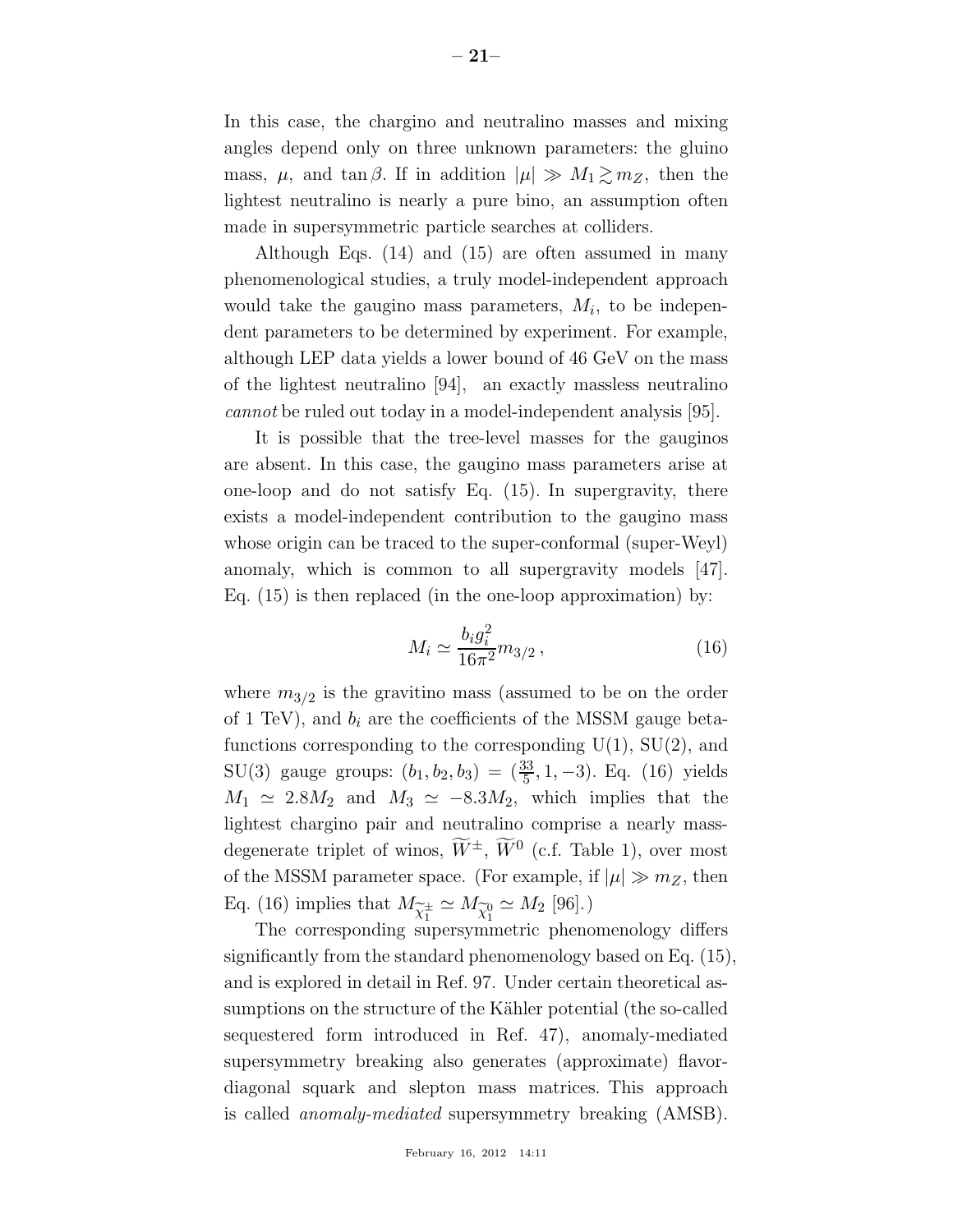However in its simplest formulation, AMSB yields negative squared-mass contributions for the sleptons in the MSSM. It may be possible to cure this fatal flaw in approaches beyond the minimal supersymmetric model [98]. Alternatively, one can assume that anomaly-mediation is not the sole source of supersymmetry-breaking in the slepton sector.

Finally, it should be noted that the unification of gaugino masses (and scalar masses) can be accidental. In particular, the energy scale where unification takes place may not be directly related to any physical scale. This phenomenon has been called *mirage unification* and can occur in certain theories of fundamental supersymmetry-breaking [99].

*I.6.2. The constrained MSSM: mSUGRA, CMSSM,* . . . In the *minimal* supergravity (mSUGRA) framework [2–4], a form of the Kähler potential is employed that yields minimal kinetic energy terms for the MSSM fields [100]. As a result, the soft-supersymmetry-breaking parameters at the high-energy scale  $M_X$  take a particularly simple form in which the scalar squared masses and the A-parameters are flavor-diagonal and universal [34]:

$$
M_{\widetilde{Q}}^2(M_X) = M_{\widetilde{U}}^2(M_X) = M_{\widetilde{D}}^2(M_X) = m_0^2 \mathbf{1},
$$
  
\n
$$
M_{\widetilde{L}}^2(M_X) = M_{\widetilde{E}}^2(M_X) = m_0^2 \mathbf{1},
$$
  
\n
$$
m_1^2(M_X) = m_2^2(M_X) = m_0^2,
$$
  
\n
$$
A_U(M_X) = A_D(M_X) = A_E(M_X) = A_0 \mathbf{1},
$$
\n(17)

where 1 is a  $3 \times 3$  identity matrix in generation space. As in the Standard Model, this approach exhibits minimal flavor violation, whose unique source is the nontrivial flavor structure of the Higgs-fermion Yukawa couplings. The gaugino masses are also unified according to Eq. (14).

Renormalization group evolution is then used to derive the values of the supersymmetric parameters at the low-energy (electroweak) scale. For example, to compute squark masses, one must use the *low-energy* values for  $M^2_{\tilde{c}}$  $\frac{Q}{C}$ ,  $M_{\tilde{t}}^2$  $\frac{U}{\nu}$ , and  $M_{\widetilde{\tau}}^2$  $D \over b \cdot \bf{h}$ in Eq. (9). Through the renormalization group running with boundary conditions specified in Eqs. (15) and (17), one can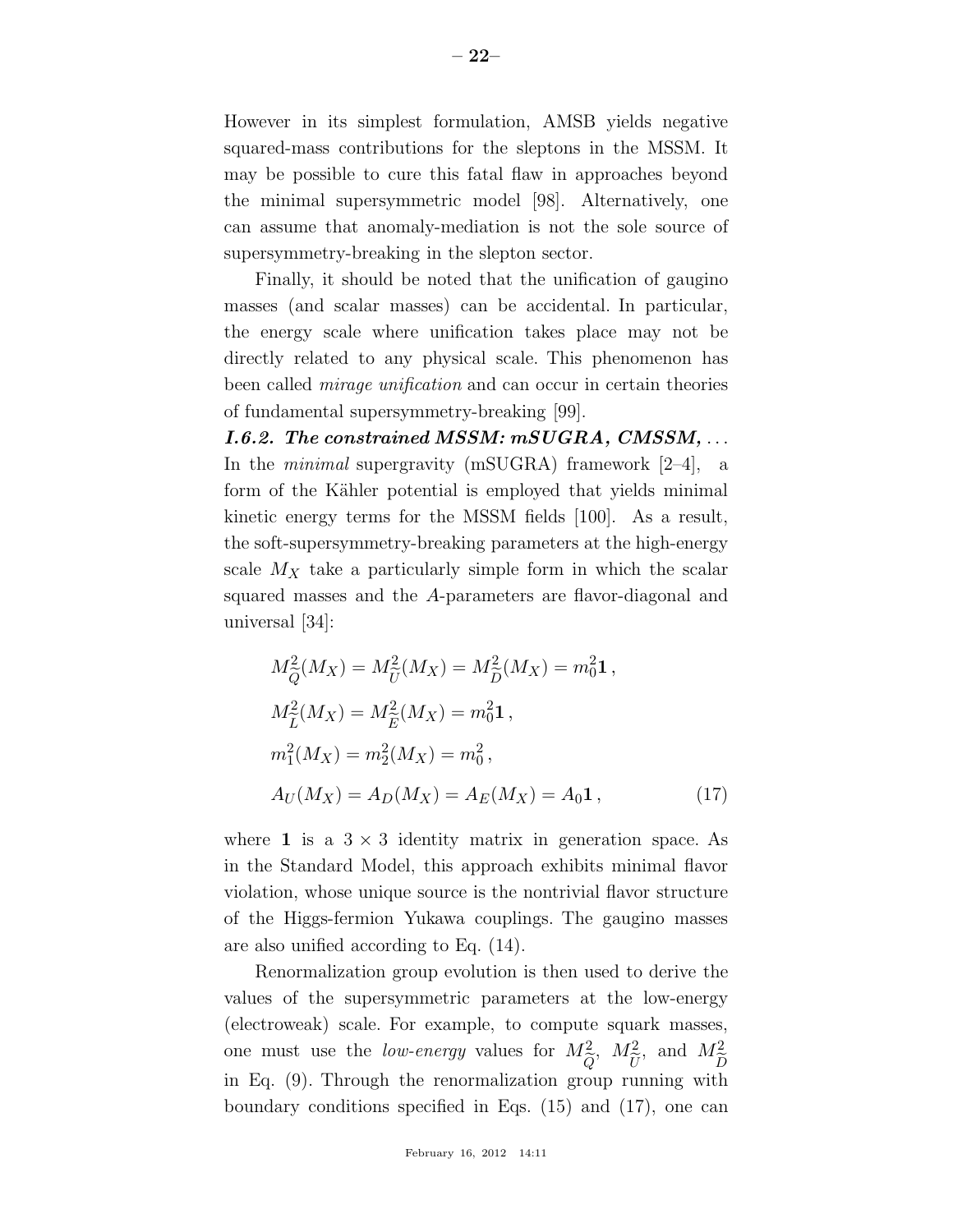show that the low-energy values of  $M^2_{\tilde{c}}$ ,  $M^2_{\tilde{c}}$ , and  $M^2_{\tilde{c}}$  depend primarily on  $m_0^2$  and  $m_{1/2}^2$ . A number of useful approximate analytic expressions for superpartner masses in terms of the mSUGRA parameters can be found in Ref. 101.

In the mSUGRA approach, one typically finds that four flavors of squarks (with two squark eigenstates per flavor) and  $\tilde{b}_R$  are nearly mass-degenerate. The  $\tilde{b}_L$  mass and the diagonal  $\tilde{t}_L$  and  $\tilde{t}_R$  masses are reduced compared to the common squark mass of the first two generations. In addition, there are six flavors of nearly mass-degenerate sleptons (with two slepton eigenstates per flavor for the charged sleptons and one per flavor for the sneutrinos); the sleptons are expected to be somewhat lighter than the mass-degenerate squarks. Finally, third-generation squark masses and tau-slepton masses are sensitive to the strength of the respective  $f_L - f_R$  mixing, as discussed below Eq. (9). The LSP is typically the lightest neutralino,  $\tilde{\chi}_1^0$ , which is dominated by its bino component. In particular, mSUGRA parameter regimes in which the LSP is a chargino or the  $\tilde{\tau}_1$  (the lightest scalar superpartner of the  $\tau$ -lepton) are not phenomenologically viable.

One can count the number of independent parameters in the mSUGRA framework. In addition to 18 Standard Model parameters (excluding the Higgs mass), one must specify  $m_0$ ,  $m_{1/2}$ ,  $A_0$ , the Planck-scale values for  $\mu$  and B-parameters (denoted by  $\mu_0$  and  $B_0$ ), and the gravitino mass  $m_{3/2}$ . Without additional model assumptions,  $m_{3/2}$  is independent of the parameters that govern the mass spectrum of the superpartners of the Standard Model [34]. In principle,  $A_0$ ,  $B_0$ ,  $\mu_0$ , and  $m_{3/2}$ can be complex, although in the mSUGRA approach, these parameters are taken (arbitrarily) to be real.

As previously noted, renormalization group evolution is used to compute the low-energy values of the mSUGRA parameters, which then fixes all the parameters of the low-energy MSSM. In particular, the two Higgs vacuum expectation values (or equivalently,  $m_Z$  and  $\tan \beta$  can be expressed as a function of the Planck-scale supergravity parameters. The simplest procedure is to remove  $\mu_0$  and  $B_0$  in favor of  $m_Z$  and  $\tan \beta$  [the sign of  $\mu_0$ , denoted sgn $(\mu_0)$  below, is not fixed in this process.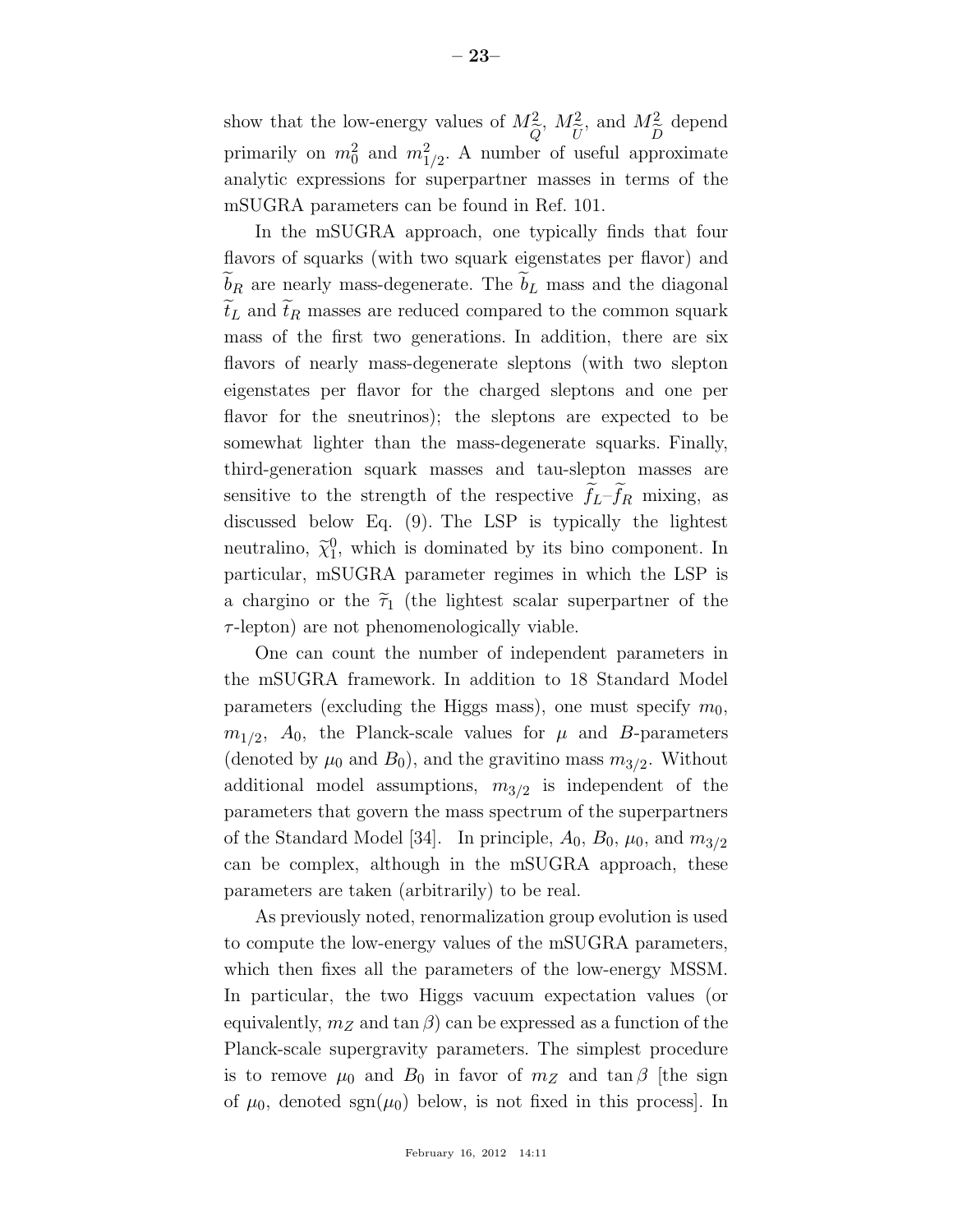this case, the MSSM spectrum and its interaction strengths are determined by five parameters:

$$
m_0
$$
,  $A_0$ ,  $m_{1/2}$ ,  $\tan \beta$ , and  $\text{sgn}(\mu_0)$ , (18)

in addition to the 18 parameters of the Standard Model and an independent gravitino mass  $m_{3/2}$ . This framework is conventionally called the *constrained minimal sypersymmetric extension of the Standard Model* (CMSSM).

In the early literature, additional conditions were obtained by assuming a simplifying form for the hidden sector that provides the fundamental source of supersymmetry breaking. Two additional relations emerged among the mSUGRA parameters [100]:  $B_0 = A_0 - m_0$  and  $m_{3/2} = m_0$ . These relations characterize a theory that was called minimal supergravity when first proposed. In the more recent literature, it has been more common to omit these extra conditions in defining the mSUGRA model (in which case the mSUGRA model and the CMSSM are synonymous). The authors of Ref. 102 advocate restoring the original nomenclature in which the mSUGRA model is defined with the extra conditions as originally proposed. Additional mSUGRA variations can be considered where different relations among the CMSSM parameters are imposed.

One can also relax the universality of scalar masses by decoupling the squared-masses of the Higgs bosons and the squarks/sleptons. This leads to the non-universal Higgs mass models (NUHM), thereby adding one or two new parameters to the CMSSM depending on whether the diagonal Higgs scalar squared-mass parameters  $(m_1^2 \text{ and } m_2^2)$  are set equal (NUHM1) or taken to be independent (NUHM2) at the high energy scale  $M_X^2$ . Clearly, this modification preserves the minimal flavor violation of the mSUGRA approach. Nevertheless, the mSUGRA approach and its NUHM generalizations are probably too simplistic. Theoretical considerations suggest that the universality of Planck-scale soft-supersymmetry-breaking parameters is not generic [103]. In particular, effective operators at the Planck scale exist that do not respect flavor universality, and it is difficult to find a theoretical principle that would forbid them.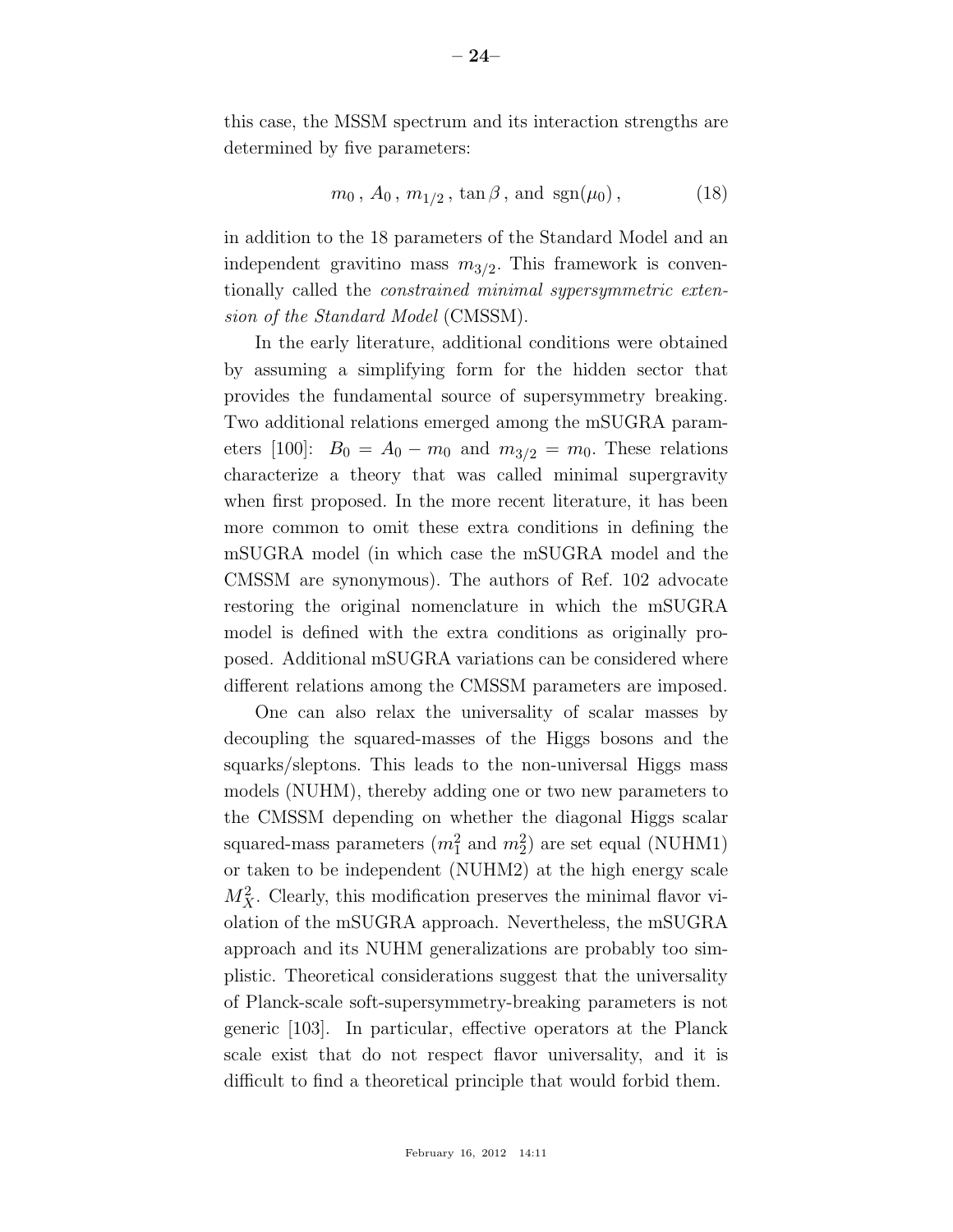*I.6.3. Gauge-mediated supersymmetry breaking:* In contrast to models of gravity-mediated supersymmetry breaking, the universality of the fundamental soft-supersymmetrybreaking squark and slepton squared-mass parameters is guaranteed in gauge-mediated supersymmetry breaking because the supersymmetry breaking is communicated to the sector of MSSM fields via gauge interactions [39,40]. In the minimal gauge-mediated supersymmetry-breaking (GMSB) approach, there is one effective mass scale,  $\Lambda$ , that determines all lowenergy scalar and gaugino mass parameters through loop effects (while the resulting A-parameters are suppressed). In order that the resulting superpartner masses be on the order of 1 TeV or less, one must have  $\Lambda \sim 100$  TeV. The origin of the  $\mu$ and B-parameters is quite model-dependent, and lies somewhat outside the ansatz of gauge-mediated supersymmetry breaking. The simplest models of this type are even more restrictive than the CMSSM, with two fewer degrees of freedom. Benchmark reference points for GMSB models have been proposed in Ref. 104 to facilitate collider studies.

The minimal GMSB is not a fully realized model. The sector of supersymmetry-breaking dynamics can be very complex, and no complete model of gauge-mediated supersymmetry yet exists that is both simple and compelling. However, advances in the theory of dynamical supersymmetry breaking (which exploit the existence of metastable supersymmetry-breaking vacua in broad classes of models [105]) have generated new ideas and opportunities for model building. As a result, simpler models of successful gauge mediation of supersymmetry breaking have been achieved with the potential for overcoming a number of long-standing theoretical challenges [106]. In addition, model-independent techniques that encompass all known gauge mediation models have been recently formulated [107]. These methods are well-suited for a comprehensive analysis [108] of the phenomenological profile of gauge-mediated supersymmetry breaking.

It was noted in Section I.2 that the gravitino is the LSP in GMSB models. As a result, the next-to-lightest supersymmetric particle (NLSP) now plays a crucial role in the phenomenology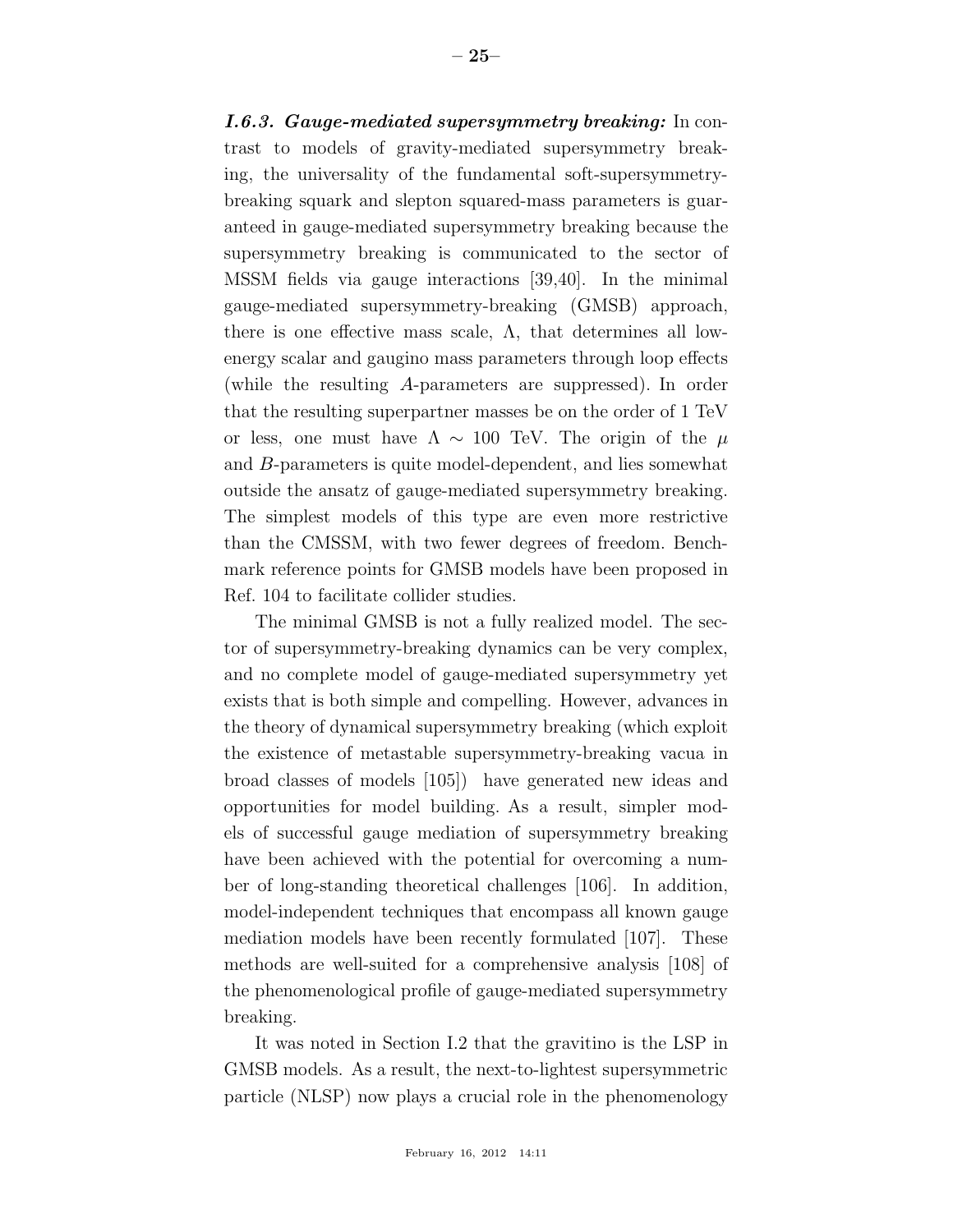of supersymmetric particle production and decays. Note that unlike the LSP, the NLSP can be charged. In GMSB models, the most likely candidates for the NLSP are  $\tilde{\chi}_1^0$  and  $\tilde{\tau}_R^{\pm}$ . The NLSP will decay into its superpartner plus a gravitino (*e.g.*,  $\widetilde{\chi}_1^0 \rightarrow \gamma \widetilde{G}, \ \widetilde{\chi}_1^0 \rightarrow Z \widetilde{G}, \text{ or } \widetilde{\tau}_R^{\pm} \rightarrow \tau^{\pm} \widetilde{G}$ , with lifetimes and branching ratios that depend on the model parameters.

Different choices for the identity of the NLSP and its decay rate lead to a variety of distinctive supersymmetric phenomenologies [40,109]. For example, a long-lived  $\tilde{\chi}_1^0$ -NLSP that decays outside collider detectors leads to supersymmetric decay chains with missing energy in association with leptons and/or hadronic jets (this case is indistinguishable from the standard phenomenology of the  $\tilde{\chi}_1^0$ -LSP). On the other hand, if  $\tilde{\chi}^0_1 \rightarrow \gamma \tilde{G}$  is the dominant decay mode, and the decay occurs inside the detector, then nearly *all* supersymmetric particle decay chains would contain a photon. In contrast, in the case of a  $\tilde{\tau}_R^{\pm}$ -NLSP, the  $\tilde{\tau}_R^{\pm}$  would either be long-lived or would decay inside the detector into a  $\tau$ -lepton plus missing energy.

*I.6.4. The phenomenological MSSM:* Of course, any of the theoretical assumptions described in this Section could be wrong and must eventually be tested experimentally. To facilitate the exploration of MSSM phenomena in a more model-independent way while respecting the constraints noted at the beginning of this Section, the phenomenological MSSM (pMSSM) has been introduced [110].

The pMSSM is governed by 19 independent real parameters beyond the Standard Model, which include the three gaugino masses  $M_1$ ,  $M_2$  and  $M_3$ , the Higgs sector parameters  $m_A$ and tan  $\beta$ , the Higgsino mass parameter  $\mu$ , five squark and slepton squared-mass parameters for the degenerate first and second generations  $(M<sup>2</sup><sub>o</sub>)$  $Q_{\text{D}q}$  $M_{\tilde{t}}^2$  $\frac{U}{D}$ ,  $M_{\tilde{\tau}}^2$  $\frac{D}{20}$ ,  $(M_z^2)$ L<br>1 and  $M_{\tilde{\tau}}^2$  $\frac{E}{r}$ ), the five corresponding squark and slepton squared-mass parameters for the third generation, and three third-generation A-parameters  $(A_t, A_b \text{ and } A_{\tau}).$  Note that the first and second generation A-parameters can be neglected as their phenomenological consequences are negligible. Search strategies at the LHC for the more general pMSSM have been examined in Ref. 111.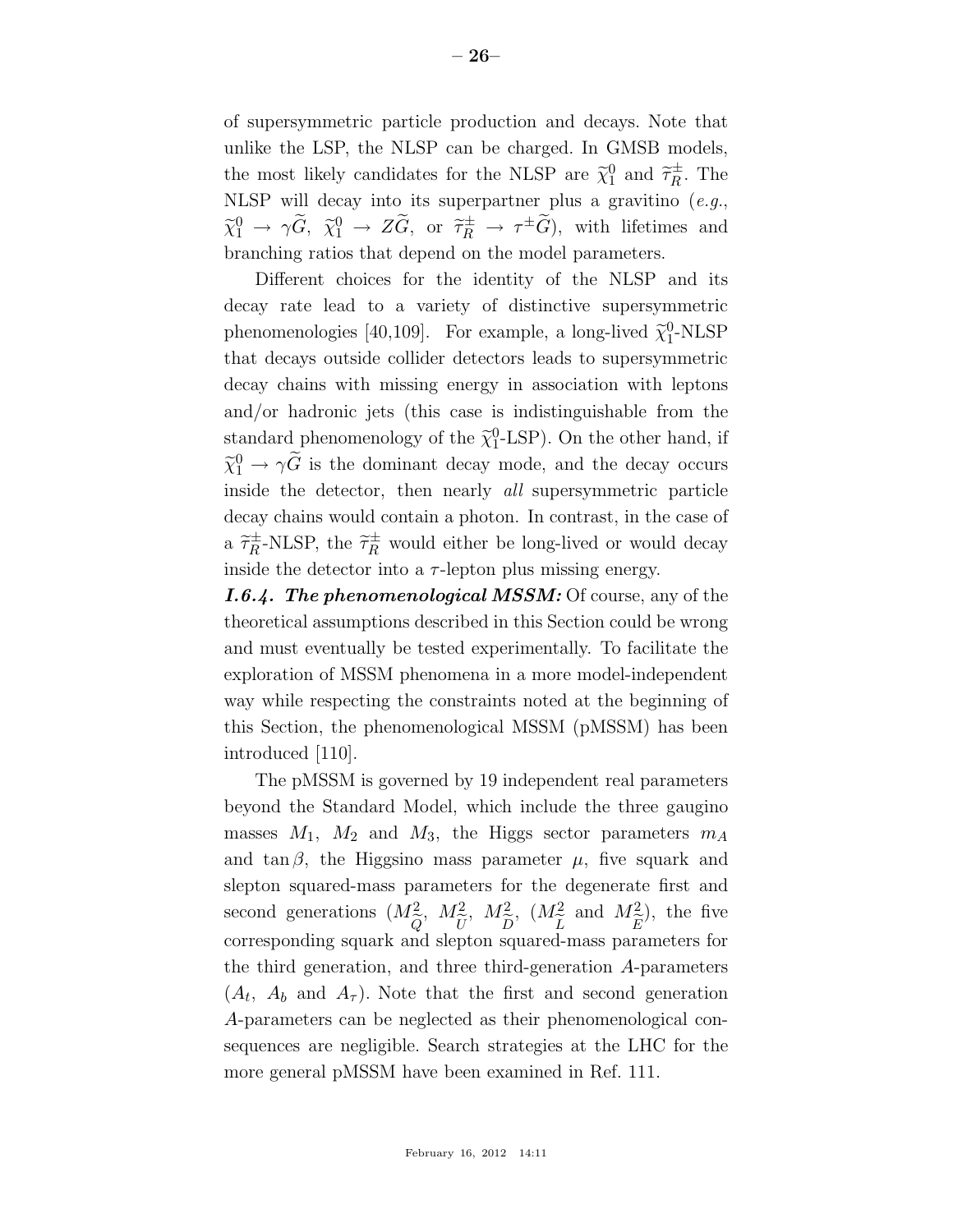If supersymmetric phenomena are discovered, the measurements of (low-energy) supersymmetric parameters may eventually provide sufficient information to determine the organizing principle governing supersymmetry breaking and yield significant constraints on the values of the fundamental (high-energy) supersymmetric parameters. In particular, a number of sophisticated techniques have been recently developed for analyzing experimental data to test the viability of the particular supersymmetric framework and for measuring the fundamental model parameters and their uncertainties [112].

## *I.7. Experimental data confronts the MSSM:*

Suppose some version of the MSSM satisfies the phenomenological constraints addressed in Section I.6. What are the expectations for the magnitude of the parameters that define such a model, and are these expectations consistent with present experimental data? For details on the constraints on supersymmetric particle masses from previous collider studies at LEP and the Tevatron and the most recent constraints from LHC data, see Ref. 94. Additional constraints arise from limits on the contributions of virtual supersymmetric particle exchange to a variety of Standard Model processes [88–90].

Recent LHC data has been especially effective in ruling out the existence of colored supersymmetric particles (primarily the gluino and the first two generations of squarks) with masses below about 1 TeV in the CMSSM [113]. However, such constraints are relaxed, in some cases by as much as a factor of two, in more generic frameworks of the MSSM [114].

## *I.7.1 Naturalness constraints and the little hierarchy*

In Section I, weak-scale supersymmetry was motivated as a natural solution to the hierarchy problem, which could provide an understanding of the origin of the electroweak symmetrybreaking scale without a significant fine-tuning of the fundamental MSSM parameters. In this framework, the soft-supersymmetry-breaking masses must be generally of the order of 1 TeV or below [115]. This requirement is most easily seen in the determination of  $m_Z$  by the scalar potential minimum condition. In light of Eq. (3), to avoid the fine-tuning of MSSM parameters, the soft-supersymmetry breaking squared-masses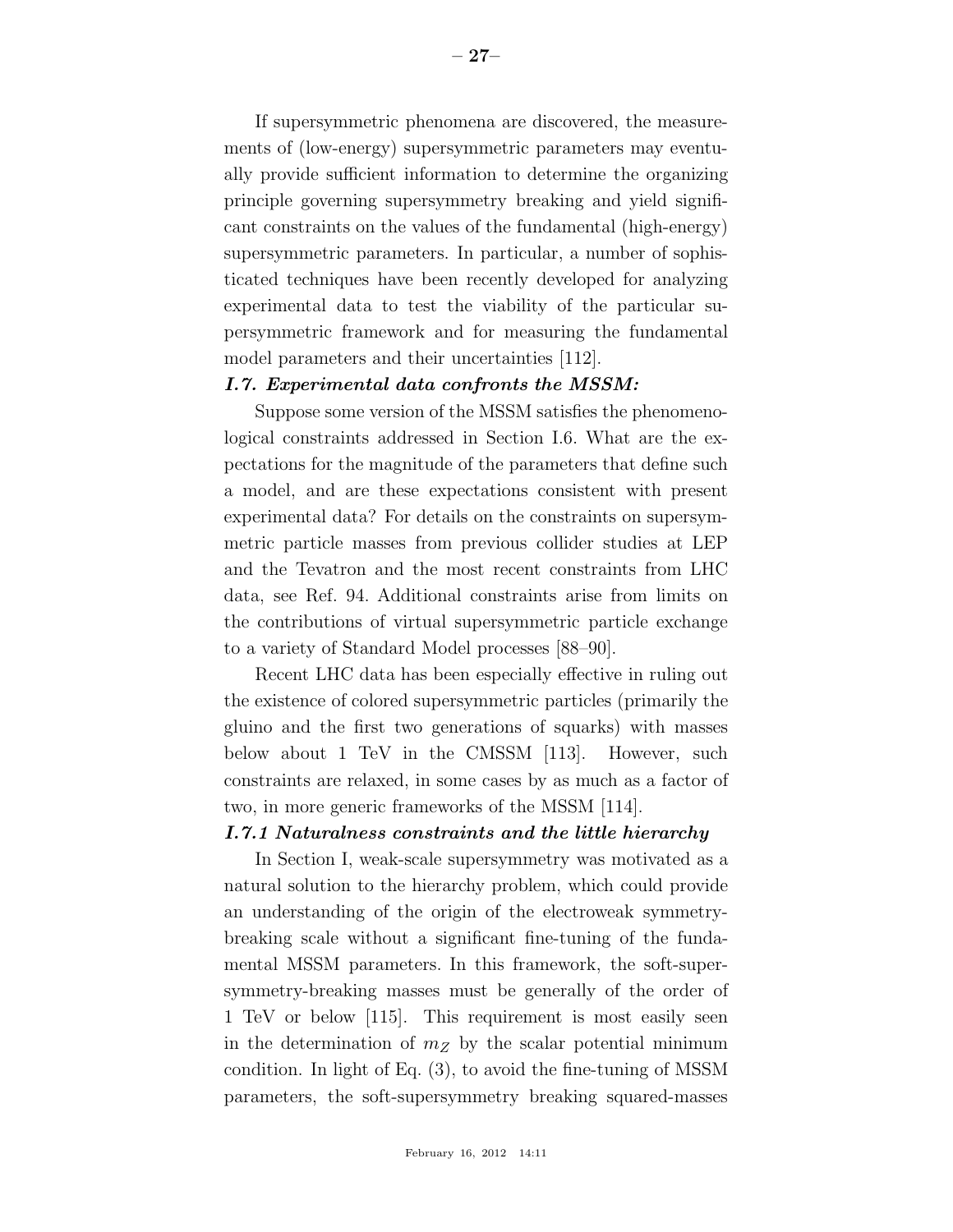$m_1^2$  and  $m_2^2$  and the higgsino squared-mass  $|\mu|^2$  should all be roughly of  $\mathcal{O}(m_Z^2)$ . Many authors have proposed quantitative measures of fine-tuning [115,116]. One of the simplest measures is the one given by Barbieri and Giudice [115],

$$
\Delta_i \equiv \left| \frac{\partial \ln m_Z^2}{\partial \ln p_i} \right|, \qquad \Delta \equiv \max \ \Delta_i, \tag{19}
$$

where the  $p_i$  are the MSSM parameters at the high-energy scale  $M_X$ , which are set by the fundamental supersymmetry-breaking dynamics. The theory is more fine-tuned as  $\Delta$  becomes larger.

One can apply the fine-tuning measure to any explicit model of supersymmetry-breaking. For example, in the approaches discussed in Section I.6, the  $p_i$  are parameters of the model at the energy scale  $M_X$  where the soft-supersymmetry breaking operators are generated by the dynamics of supersymmetry breaking. Renormalization group evolution then determines the values of the parameters appearing in Eq. (3) at the electroweak scale. In this way,  $\Delta$  is sensitive to all the supersymmetrybreaking parameters of the model (see e.g. Ref. 117).

Consequently, there is a tension between the present experimental lower limits on the masses of colored supersymmetric particles [118] and the expectation that supersymmetrybreaking is associated with the electroweak symmetry-breaking scale. Moreover, this tension is exacerbated [119,120] by the experimental lower Higgs mass bound  $(m_h \gtrsim 115 \text{ GeV})$  [83], which is not far from the the MSSM upper bound  $(m_h \lesssim 135 \text{ GeV})$ [the dependence of the latter on the top-squark mass and mixing was noted in Section I.5.2. If  $M_{\text{SUSY}}$  characterizes the scale of supersymmetric particle masses, then one would expect  $\Delta \sim M_{\text{SUSY}}^2/m_Z^2$ . For example, if  $M_{\text{SUSY}} \sim 1$  TeV then there must be at least a  $\Delta^{-1} \sim 1\%$  fine-tuning of the MSSM parameters to achieve the observed value of the Z mass. This separation of the electroweak symmetry breaking and supersymmetry breaking scales is an example of the *little hierarchy problem* [119,121].

However, one must be very cautious when drawing conclusions about the viability of weak-scale supersymmetry to explain the origin of electroweak symmetry breaking. First, one must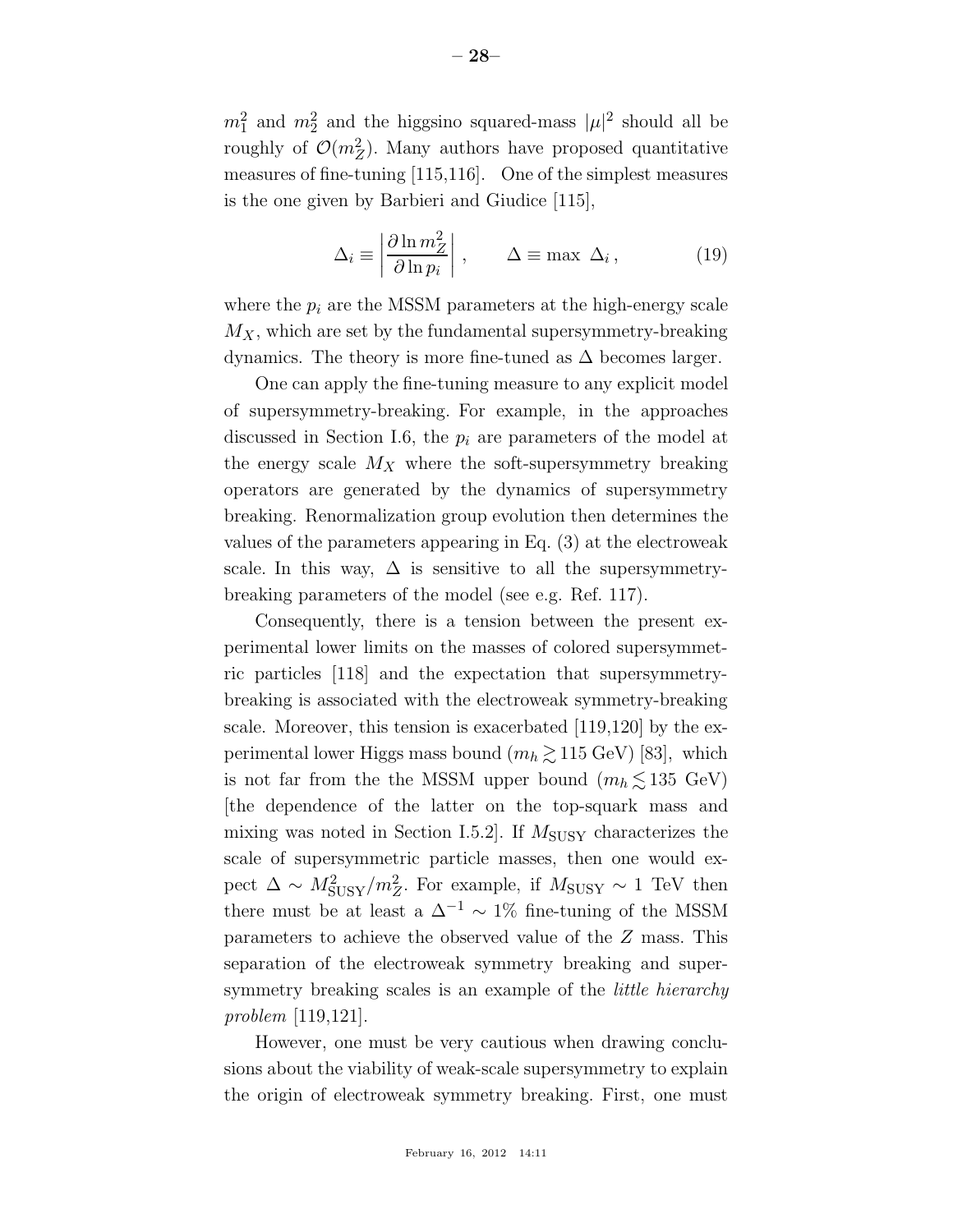decide the largest tolerable value of  $\Delta$  within the framework of weak-scale supersymmetry (should it be  $\Delta \sim 10$ ? 100? 1000?). Second, the fine-tuning parameter  $\Delta$  depends quite sensitively on the assumptions of the supersymmetry-breaking dynamics (e.g. the value of  $M_X$  and relations among supersymmetrybreaking parameters in the fundamental high energy theory).

For example, in so-called focus point supersymmetry models [122], all squark masses can be as heavy as 5 TeV *without* significant fine-tuning. This can be attributed to a focusing behavior of the renormalization group evolution when certain relations hold among the high-energy values of the scalar squared-mass supersymmetry-breaking parameters. In this approach, the mass of the light CP-even Higgs boson can naturally be near its maximally allowed MSSM upper bound [123]. A recent reanalysis of focus-point and related models with modest fine-tuning in the context of CMSSM can be found in Ref. 124.

Among the colored superpartners, the third generation squarks generically have the most significant impact on the naturalness constraints [125], whereas their masses are the least constrained by LHC data. Hence, in the absence of any relation between third generation squarks and those of the first two generations, the naturalness constraints due to present LHC data can be considerably weaker than those obtained in the CMSSM. Indeed, models with first and second generation squark masses in the multi-TeV range do not generically require significant fine tuning. Such models have the added benefit that undesirable FCNCs mediated by squark exchange are naturally suppressed [126]. Other MSSM mass spectra that are compatible with moderate fine tuning have been investigated in Ref. 127. Moreover, one can also consider extensions of the MSSM in which the degree of fine-tuning is relaxed [128].

Finally, experimentally reported upper limits for supersymmetric particle masses are rarely model-independent. For example, mass limits for the gluino and the first and second generation squarks obtained under the assumption of the CMSSM can often be evaded in alternative or extended MSSM models, e.g., compressed supersymmetry [129] and stealth supersymmetry [130]. Moreover, experimental limits on the masses for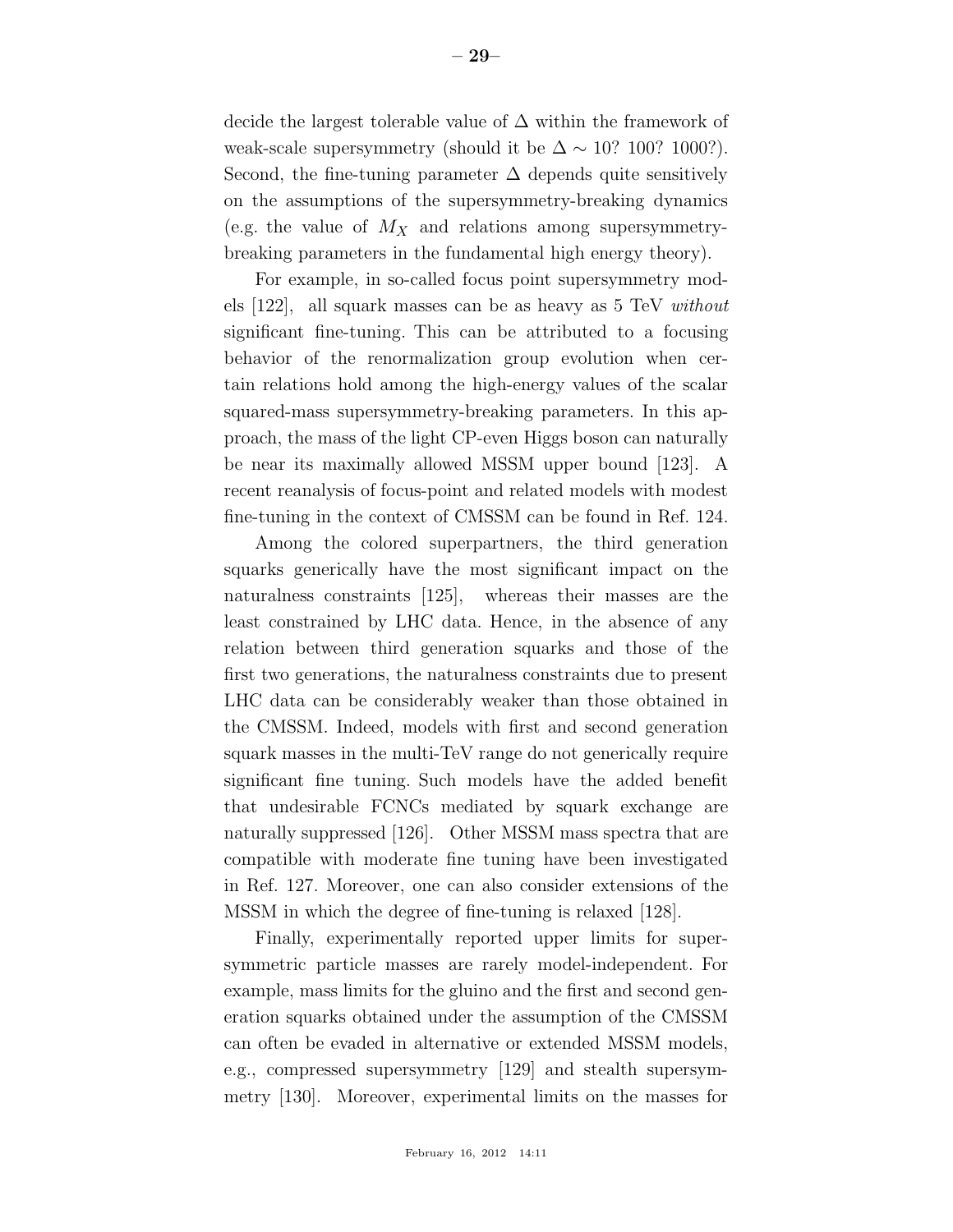the third generation squarks and color-neutral supersymmetric particles are less constrained than the masses of other colored supersymmetric states. The simplified models approach [131] is sometimes advertised as being more model-independent by focusing narrowly on a specific generic production process and decay chain. However this approach also depends on assumptions of the relative masses of the produced particle and decay products and the lack of interference from competing processes.

Thus, it is certainly premature in the first few years of the LHC era to conclude that weak scale supersymmetry is on the verge of exclusion.

# *I.7.2 Constraints from virtual exchange of supersymmetric particles*

There are a number of low-energy measurements that are sensitive to the effects of new physics through supersymmetric loop effects. For example, the virtual exchange of supersymmetric particles can contribute to the muon anomalous magnetic moment,  $a_{\mu} \equiv \frac{1}{2}$  $\frac{1}{2}(g-2)_{\mu}$  [132], The Standard Model prediction for  $a_{\mu}$  exhibits a 3.3 $\sigma$  deviation from the experimentally observed value [133], although a very recent theoretical re-analysis claims that the deviation exceeds  $4\sigma$  [134].

The rare inclusive decay  $b \to s\gamma$  also provides a sensitive probe to the virtual effects of new physics beyond the Standard Model. Experimental measurements of  $B \to X_s + \gamma$  by the BELLE collaboration [135] are in very good agreement with the theoretical predictions of Ref. 136. In both cases, supersymmetric corrections can contribute an observable shift from the Standard Model prediction in some regions of the MSSM parameter space [137,138].

The rare decay  $B_s \to \mu^+\mu^-$  is especially sensitive to supersymmetric loop effects, with some loop contributions that scale as  $\tan^{6} \beta$  when  $\tan \beta \gg 1$  [139]. Current experimental limits [140] are within about a factor of five of the predicted Standard Model rate. The absence of a *significant* deviation in these and other B-physics observables from their Standard Model predictions places interesting constraints on the lowenergy supersymmetry parameters  $|141|$ .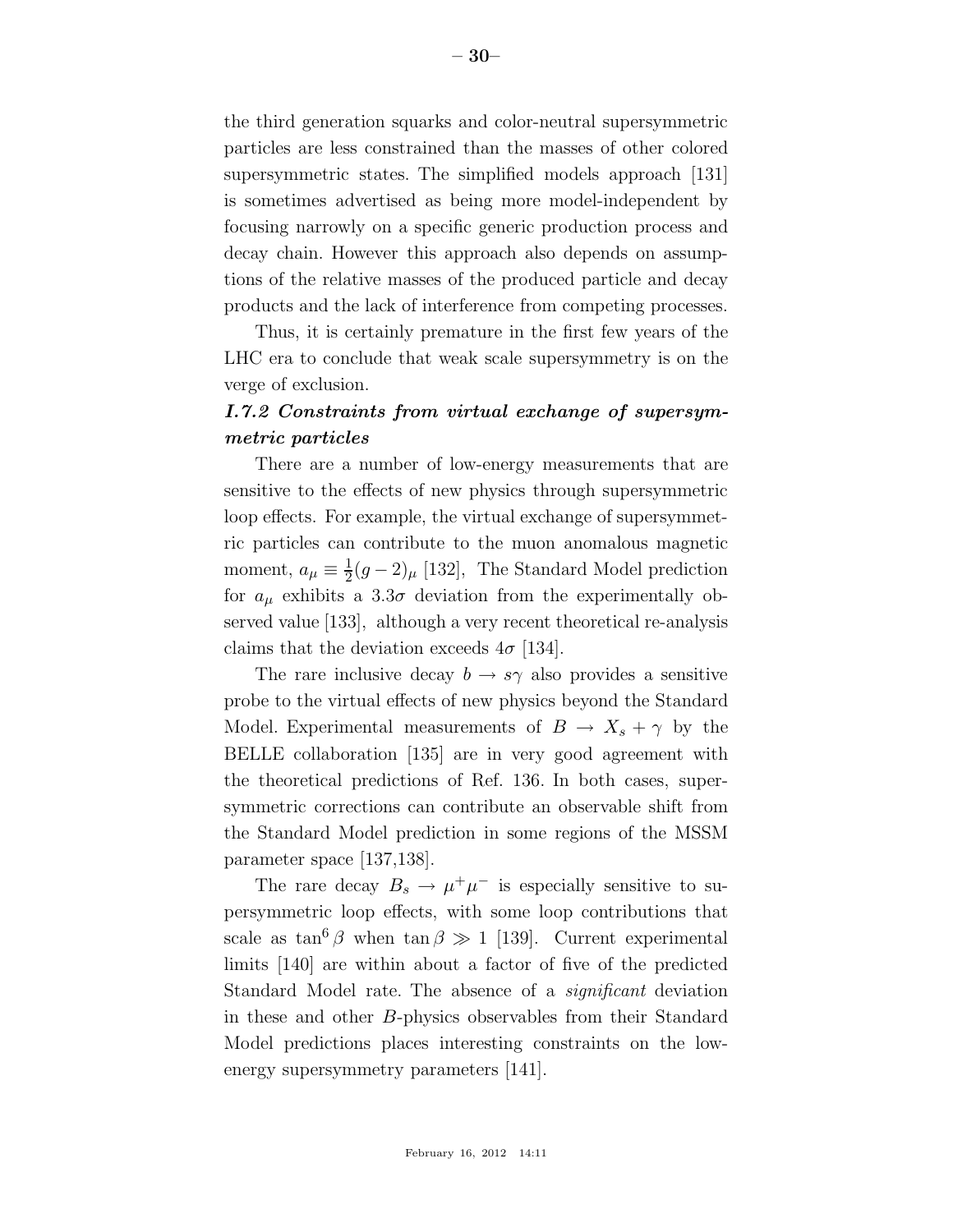### *I.8. Massive neutrinos in low-energy supersymmetry:*

In the minimal Standard Model and its supersymmetric extension, there are no right-handed neutrinos, and Majorana mass terms for the left-handed neutrinos are absent. However, given the overwhelming evidence for neutrino masses and mixing [142,143], any viable model of fundamental particles must provide a mechanism for generating neutrino masses [144]. In extended supersymmetric models, various mechanisms exist for producing massive neutrinos [145]. Although one can devise models for generating massive Dirac neutrinos [146], the most common approaches for incorporating neutrino masses are based on L-violating supersymmetric extensions of the MSSM, which generate massive Majorana neutrinos. Two classes of L-violating supersymmetric models will now be considered.

*I.8.1. The supersymmetric seesaw:* Neutrino masses can be incorporated into the Standard Model by introducing  $SU(3)\times SU(2)\times U(1)$  singlet right-handed neutrinos  $(\nu_R)$  and super-heavy Majorana masses (typically on the order of a grand unified mass) for the  $\nu_R$ . In addition, one must also include a standard Yukawa couplings between the lepton doublets, the Higgs doublet, and the  $\nu_R$ . The Higgs vacuum expectation value then induces an off-diagonal  $\nu_L-\nu_R$  masses on the order of the electroweak scale. Diagonalizing the neutrino mass matrix (in the three-generation model) yields three superheavy neutrino states, and three very light neutrino states that are identified as the light neutrino states observed in nature. This is the seesaw mechanism [147].

The supersymmetric generalization of the seesaw model of neutrino masses is now easily constructed [148,149]. In the seesaw-extended Standard Model, lepton number is broken due to the presence of  $\Delta L = 2$  terms in the Lagrangian (which include the Majorana mass terms for the light and superheavy neutrinos). Consequently, the seesaw-extended MSSM conserves R-parity. The supersymmetric analogue of the Majorana neutrino mass term in the sneutrino sector leads to sneutrino–antisneutrino mixing phenomena [149,150].

*I.8.2. R-parity-violating supersymmetry:* A second approach to incorporating massive neutrinos in supersymmetric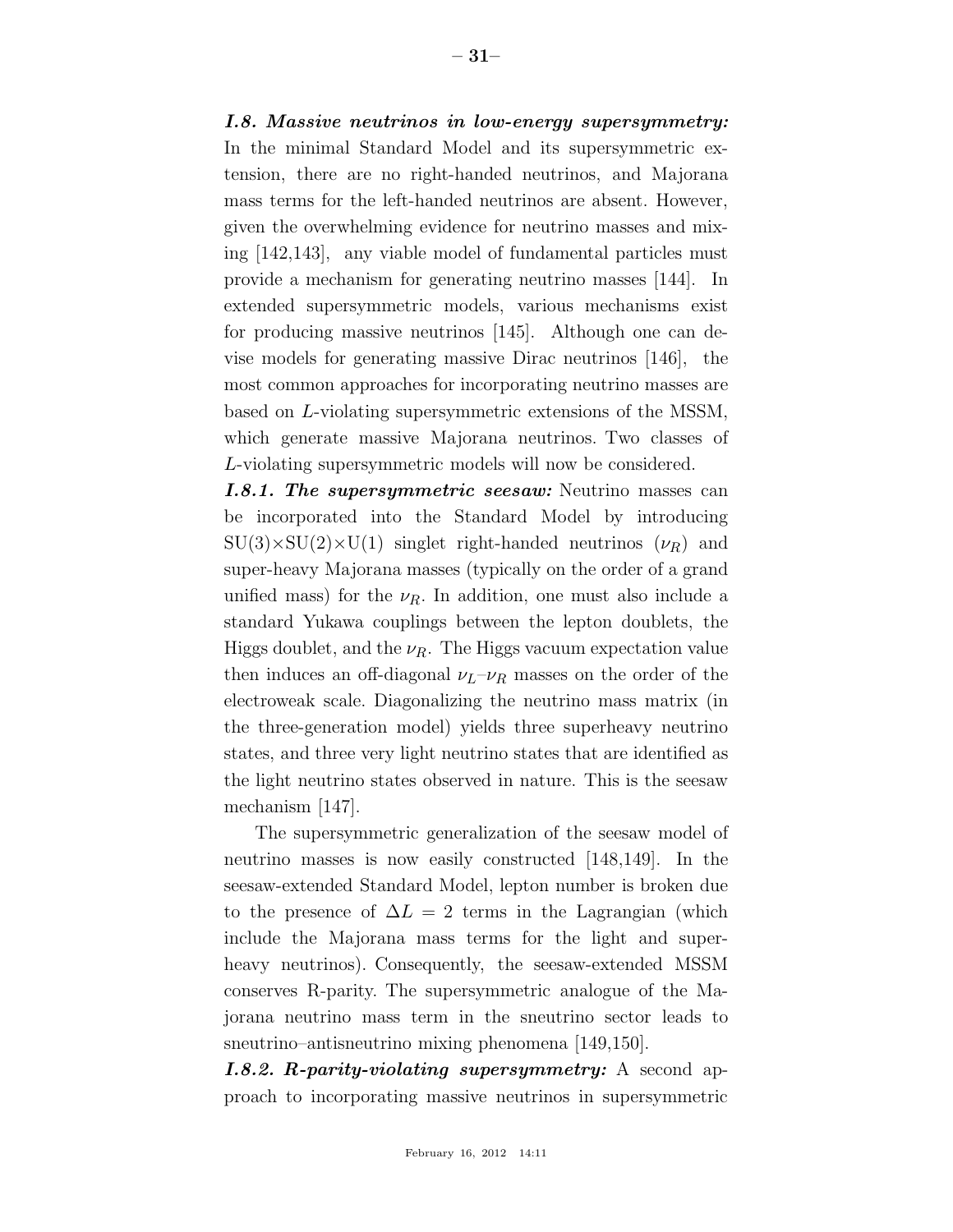models is to retain the minimal particle content of the MSSM, while removing the assumption of R-parity invariance [152]. The most general R-parity-violating (RPV) model involving the MSSM spectrum introduces many new parameters to both the supersymmetry-conserving and the supersymmetrybreaking sectors. Each new interaction term violates either B or L conservation. For example, consider new scalar-fermion Yukawa couplings derived from the following interactions:

$$
(\lambda_L)_{pmn} \widehat{L}_p \widehat{L}_m \widehat{E}_n^c + (\lambda'_L)_{pmn} \widehat{L}_p \widehat{Q}_m \widehat{D}_n^c + (\lambda_B)_{pmn} \widehat{U}_p^c \widehat{D}_m^c \widehat{D}_n^c , \tag{20}
$$

where p, m, and n are generation indices, and gauge group indices are suppressed. In the notation above,  $\hat{Q}$ ,  $\hat{U}^c$ ,  $\hat{D}^c$ ,  $\hat{L}$ , and  $\widehat{E}^c$  respectively represent  $(u, d)_L$ ,  $u_I^c$  $L^c, d_I^c$  $_L^c$ ,  $(\nu, e^-)_L$ , and  $e^c_L$ L and the corresponding superpartners.

The Yukawa interactions are obtained from Eq. (20) by taking all possible combinations involving two fermions and one scalar superpartner. Note that the term in Eq. (20) proportional to  $\lambda_B$  violates B, while the other two terms violate L. Even if all the terms of Eq. (20) are absent, there is one more possible supersymmetric source of R-parity violation. In the notation of Eq. (20), one can add a term of the form  $(\mu_L)_p\widehat{H}_u\widehat{L}_p,$  where  $\widehat{H}_u$  represents the  $Y=1$  Higgs doublet and its higgsino superpartner. This term is the RPV generalization of the supersymmetry-conserving Higgs mass parameter  $\mu$  of the MSSM, in which the  $Y = -1$  Higgs/higgsino super-multiplet  $H_d$  is replaced by the slepton/lepton super-multiplet  $L_p$ . The RPV-parameters  $(\mu_L)_p$  also violate L.

Phenomenological constraints derived from data on various low-energy B- and L-violating processes can be used to establish limits on each of the coefficients  $(\lambda_L)_{pmn}, (\lambda_L')_{pmn}$ , and  $(\lambda_B)_{pmn}$ taken one at a time [152,153]. If more than one coefficient is simultaneously non-zero, then the limits are, in general, more complicated [154]. All possible RPV terms cannot be simultaneously present and unsuppressed; otherwise the proton decay rate would be many orders of magnitude larger than the present experimental bound. One way to avoid proton decay is to impose  $B$  or  $L$  invariance (either one alone would suffice).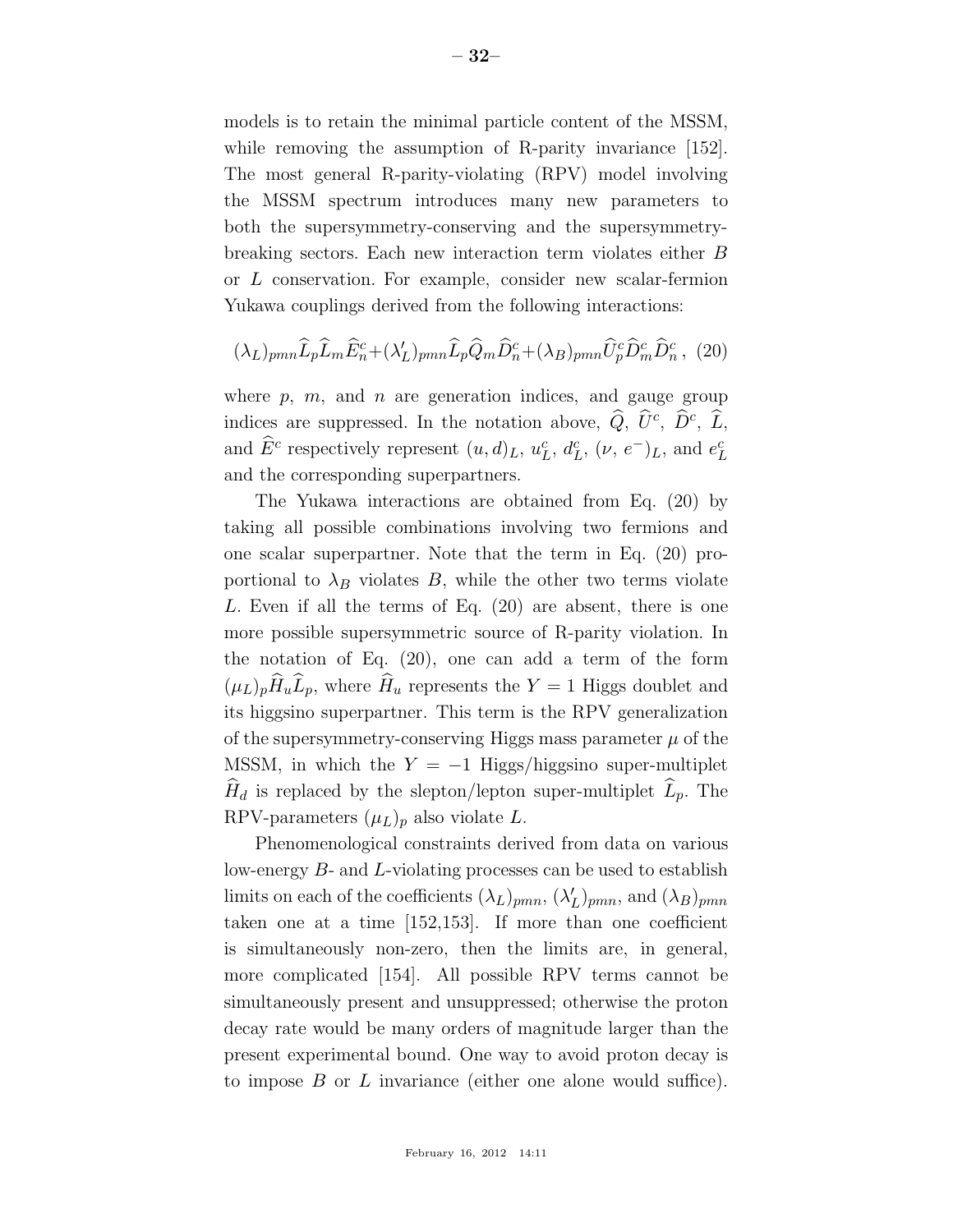Otherwise, one must accept the requirement that certain RPV coefficients must be extremely suppressed.

One particularly interesting class of RPV models is one in which  $B$  is conserved, but  $L$  is violated. It is possible to enforce baryon number conservation, while allowing for lepton-numberviolating interactions by imposing a discrete Z3 baryon *triality* symmetry on the low-energy theory [155], in place of the standard  $\mathbb{Z}_2$  R-parity. Since the distinction between the Higgs and matter super-multiplets is lost in RPV models, R-parity violation permits the mixing of sleptons and Higgs bosons, the mixing of neutrinos and neutralinos, and the mixing of charged leptons and charginos, leading to more complicated mass matrices and mass eigenstates than in the MSSM. Recent attempts to fit neutrino masses and mixing in this framework can be found in Ref. 151.

The supersymmetric phenomenology of the RPV models exhibits features that are quite distinct from that of the MSSM [152]. The LSP is no longer stable, which implies that not all supersymmetric decay chains must yield missing-energy events at colliders. Nevertheless, the loss of the missing-energy signature is often compensated by other striking signals (which depend on which R-parity-violating parameters are dominant). For example, supersymmetric particles in RPV models can be singly produced (in contrast to R-parity-conserving models where supersymmetric particles must be produced in pairs). The phenomenology of pair-produced supersymmetric particles is also modified in RPV models due to new decay chains not present in R-parity-conserving supersymmetry [152].

In RPV models with lepton number violation (these include low-energy supersymmetry models with baryon triality mentioned above), both  $\Delta L=1$  and  $\Delta L=2$  phenomena are allowed, leading to neutrino masses and mixing [156], neutrinoless double-beta decay [157], sneutrino-antisneutrino mixing [158], s-channel resonant production of sneutrinos in  $e^+e^-$  collisions [159] and charged sleptons in  $p\bar{p}$  and pp collisions [160].

*I.9. Extensions beyond the MSSM:* Extensions of the MSSM have been proposed to solve a variety of theoretical problems. One such problem involves the  $\mu$  parameter of the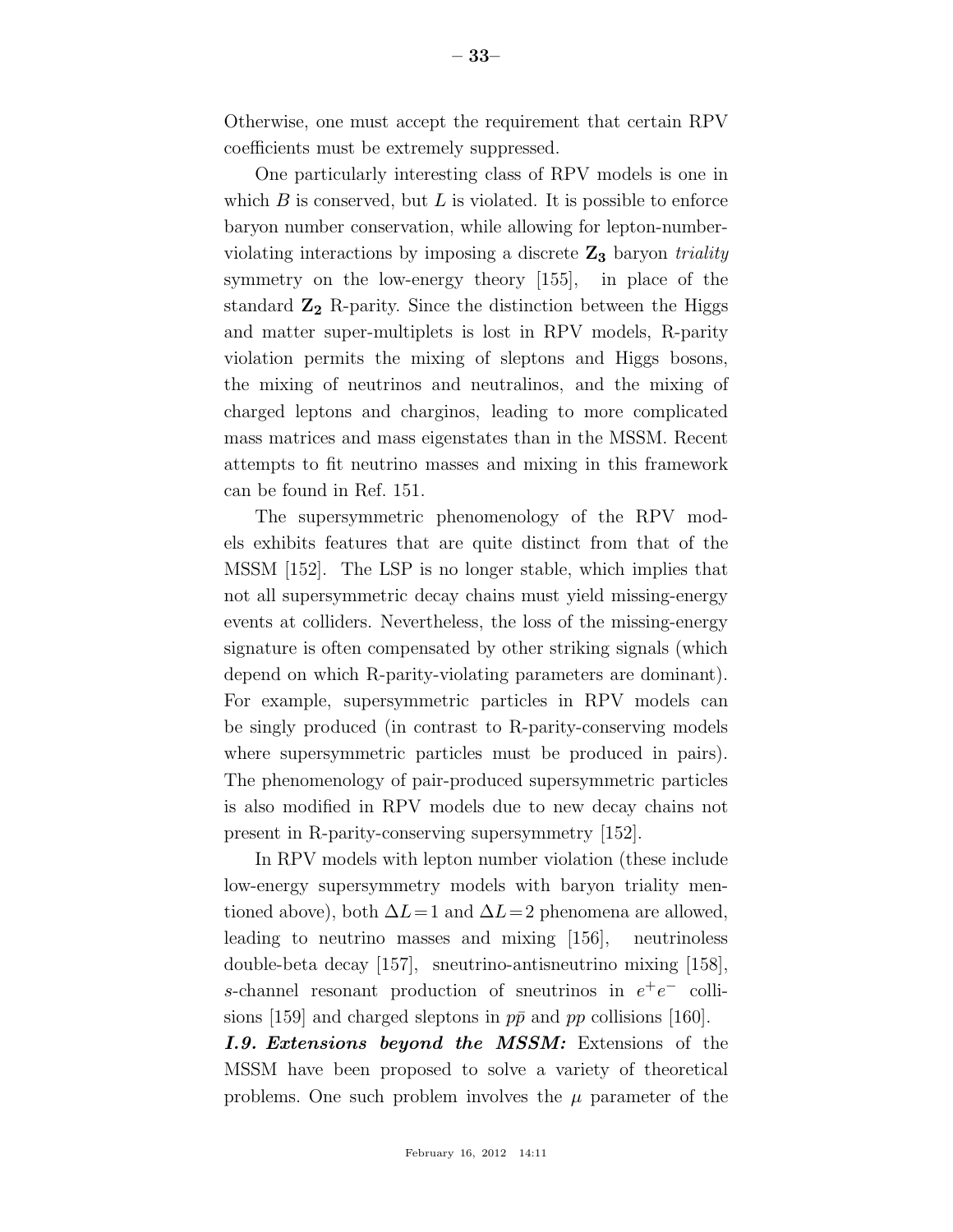MSSM. Although  $\mu$  is a supersymmetric-*preserving* parameter, it must be of order the supersymmetry-breaking scale to yield a consistent supersymmetric phenomenology. In the MSSM, one must devise a theoretical mechanism to guarantee that the magnitude of  $\mu$  is not larger than the TeV-scale (*e.g.*, in gravity-mediated supersymmetry, the Giudice-Masiero mechanism of Ref. 161 is the most cited explanation).

In extensions of the MSSM, new compelling solutions to the so-called  $\mu$ -problem are possible. For example, one can replace  $\mu$ by the vacuum expectation value of a new  $SU(3)\times SU(2)\times U(1)$ singlet scalar field. In such a model, the Higgs sector of the MSSM is enlarged and the corresponding fermionic higgsino superpartner is added. This is the so-called NMSSM (here, NM stands for non-minimal) [162]. There are some advantages to extending the model further by adding an additional  $U(1)$ broken gauge symmetry [163] (which yields the USSM [72]) .

Non-minimal extensions of the MSSM involving additional matter and/or Higgs super-multiplets can also yield a less restrictive bound on the mass of the lightest Higgs boson (as compared to the bound quoted in Section I.5.2). For example, MSSM-extended models consistent with gauge coupling unification can be constructed in which the upper limit on the lightest Higgs boson mass can be as high as 200—300 GeV [164] (a similar relaxation of the Higgs mass bound occurs in split supersymmetry [165] and extra-dimensional scenarios [166]) .

Other MSSM extensions considered in the literature include an enlarged electroweak gauge group beyond  $SU(2)\times U(1)$  [167]; and/or the addition of new, possibly exotic, matter supermultiplets (*e.g.*, new U(1) gauge groups and a vector-like color triplet with electric charge  $\frac{1}{3}e$  that appear as low-energy remnants in  $E_6$  grand unification models  $[168]$ . A possible theoretical motivation for such new structures arises from the study of phenomenologically viable string theory ground states [169].

#### References

1. R. Haag, J.T. Lopuszanski, and M. Sohnius, Nucl. Phys. B88, 257 (1975); S.R. Coleman and J. Mandula, Phys. Rev. 159 (1967) 1251.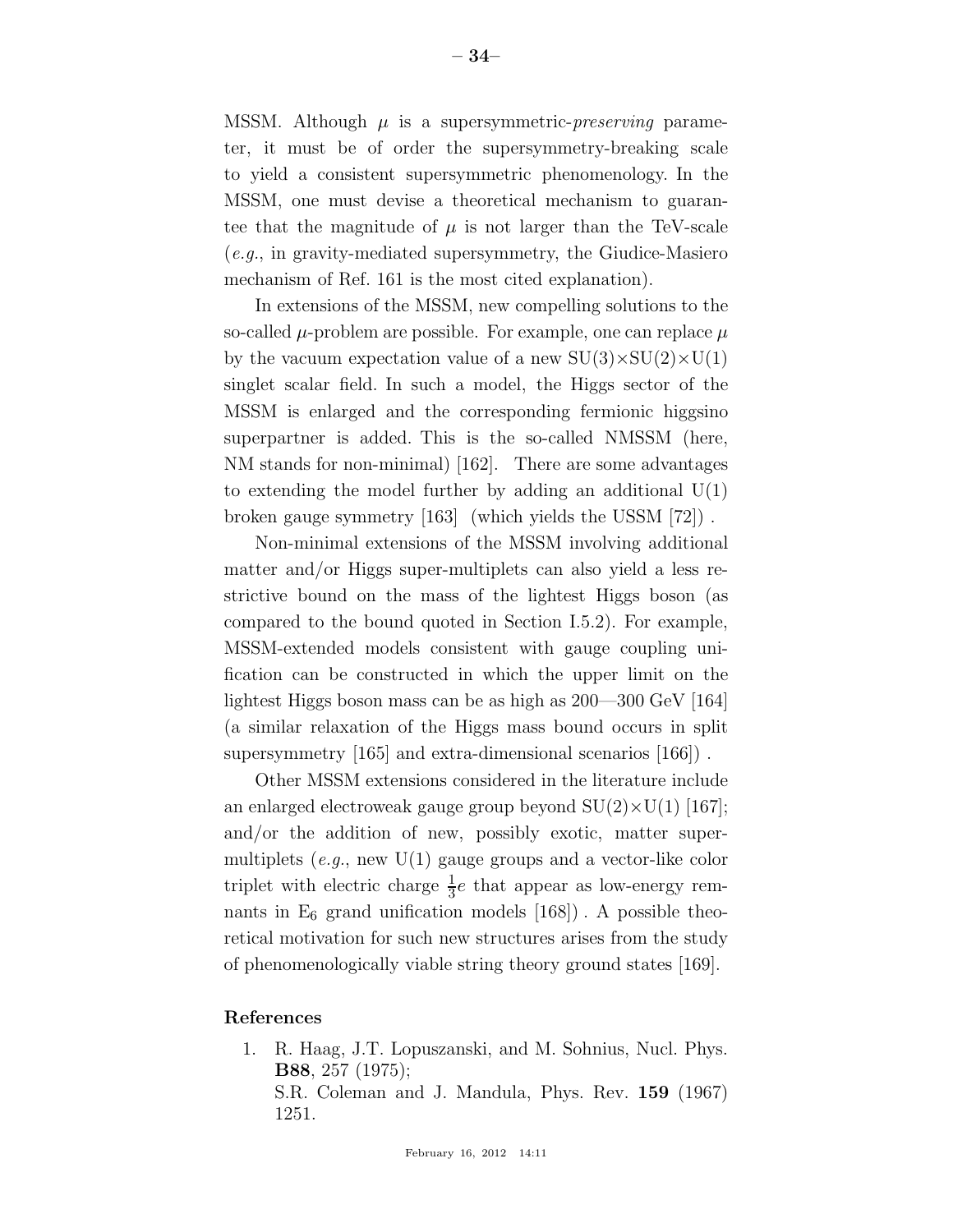- 2. H.P. Nilles, Phys. Reports 110, 1 (1984).
- 3. P. Nath, R. Arnowitt, and A.H. Chamseddine, *Applied*  $N = 1$  *Supergravity* (World Scientific, Singapore, 1984).
- 4. S.P. Martin, in *Perspectives on Supersymmetry II*, edited by G.L. Kane (World Scientific, Singapore, 2010) pp. 1– 153; see http://zippy.physics.niu.edu/primer.html for the latest version and errata.
- 5. S. Weinberg, *The Quantum Theory of Fields, Volume III: Supersymmetry* (Cambridge University Press, Cambridge, UK, 2000); P. Bin´etruy, *Supersymmetry : Theory, Experiment, and*

*Cosmology* (Oxford University Press, Oxford, UK, 2006).

- 6. L. Maiani, in *Vector bosons and Higgs bosons in the Salam-Weinberg theory of weak and electromagnetic interactions*, *Proceedings of the 11th GIF Summer School on Particle Physics*, Gif-sur-Yvette, France, 3—7 September, 1979, edited by M. Davier *et al.*, (IN2P3, Paris, 1980) pp. 1—52.
- 7. E. Witten, Nucl. Phys. B188, 513 (1981).
- 8. S. Dimopoulos and H. Georgi, Nucl. Phys. B193, 150 (1981).
- 9. N. Sakai, Z. Phys. C11, 153 (1981); R.K. Kaul, Phys. Lett. 109B, 19 (1982).
- 10. L. Susskind, Phys. Reports 104, 181 (1984).
- 11. L. Girardello and M. Grisaru, Nucl. Phys. B194, 65 (1982).
- 12. L.J. Hall and L. Randall, Phys. Rev. Lett. 65, 2939 (1990);

I. Jack and D.R.T. Jones, Phys. Lett. B457, 101 (1999).

- 13. For a review, see N. Polonsky, *Supersymmetry: Structure and phenomena. Extensions of the standard model*, Lect. Notes Phys. M68, 1 (2001).
- 14. G. Bertone, D. Hooper, and J. Silk, Phys. Rept. 405, 279 (2005).
- 15. D. Hooper, "TASI 2008 Lectures on Dark Matter," in *The Dawn of the LHC Era, Proceedings of the 2008 Theoretical and Advanced Study Institute in Elementary Particle Physics,* Boulder, Colorado, 2–27 June 2008, edited by Tao Han (World Scientific, Singapore, 2009).
- 16. G. Jungman, M. Kamionkowski, and K. Griest, Phys. Reports 267, 195 (1996); K. Griest and M. Kamionkowski, Phys. Reports 333, 167 (2000).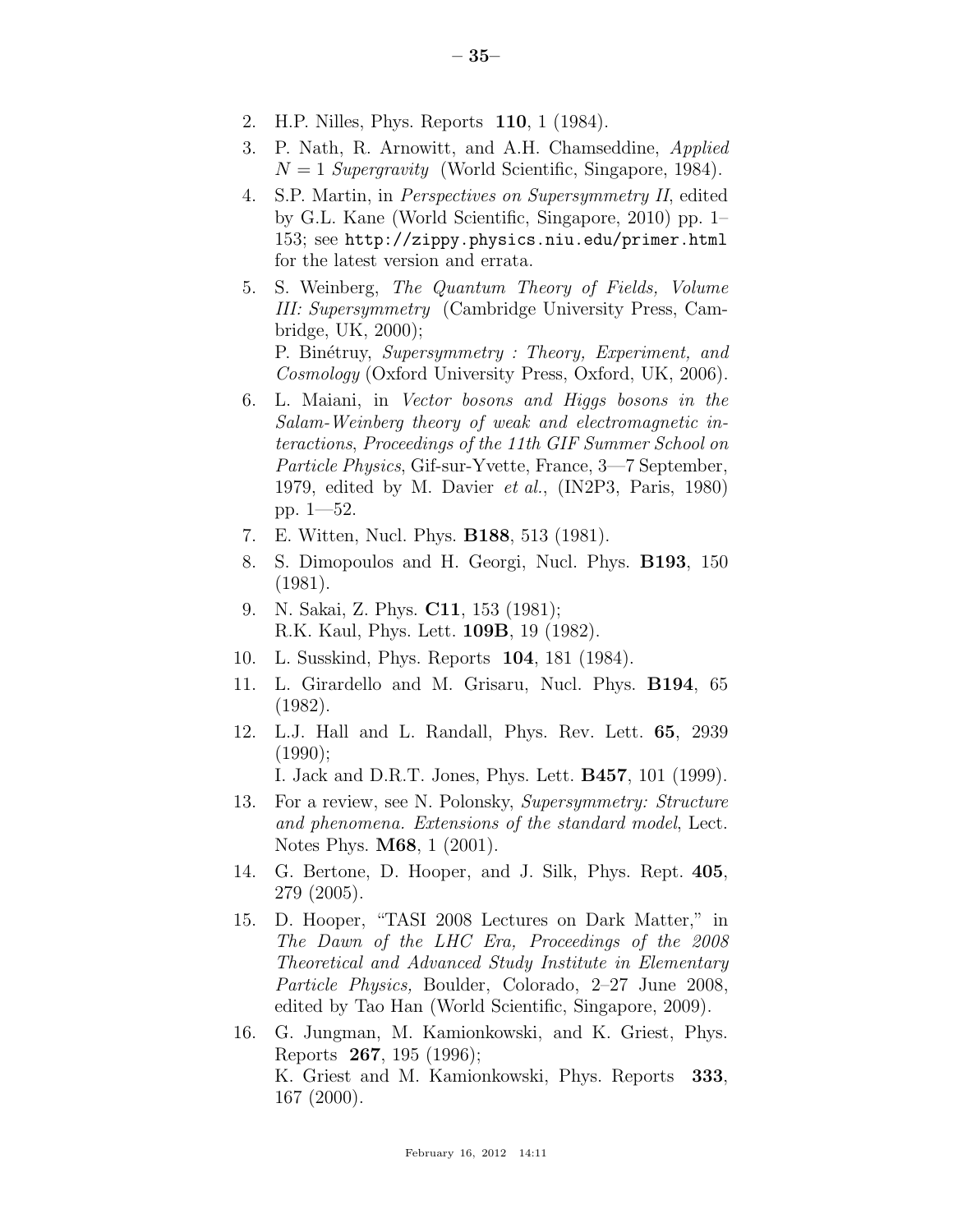- 17. F.D. Steffen, Eur. Phys. J. C59, 557 (2009).
- 18. M. Drees and G. Gerbier, "Dark Matter," in the section on Reviews, Tables, and Plots in this *Review*.
- 19. H.E. Haber and G.L. Kane, Phys. Rept. 117, 75 (1985).
- 20. M. Drees, R. Godbole, and P. Roy, *Theory and Phenomenology of Sparticles* (World Scientific, Singapore, 2005); H. Baer and X. Tata, *Weak Scale Supersymmetry: from Superfields to Scattering Events* (Cambridge University Press, Cambridge, UK, 2006); I.J.R. Aitchison, *Supersymmetry in Particle Physics: an elementary introduction* (Cambridge University Press, Cambridge, UK, 2007).
- 21. P. Fayet, Nucl. Phys. B78, 14 (1974); *ibid.*, B90, 104 (1975).
- 22. K. Inoue *et al.*, Prog. Theor. Phys. 67, 1889 (1982) [erratum: 70, 330 (1983)]; *ibid.*, 71, 413 (1984); R. Flores and M. Sher, Ann. Phys. (NY) 148, 95 (1983).
- 23. J.F. Gunion and H.E. Haber, Nucl. Phys. B272, 1 (1986) [erratum: B402, 567 (1993)].
- 24. For an overview of the theory and models of the softsupersymmetry-breaking Lagrangian, see D.J.H. Chung *et al.*, Phys. Rept. 407, 1 (2005).
- 25. P. Fayet, Phys. Lett. 69B, 489 (1977); G. Farrar and P. Fayet, Phys. Lett. 76B, 575 (1978).
- 26. J. Ellis *et al.*, Nucl. Phys. B238, 453 (1984).
- 27. S. Raby, Phys. Lett. B422, 158 (1998); S. Raby and K. Tobe, Nucl. Phys. B539, 3 (1999); A. Mafi and S. Raby, Phys. Rev. D62, 035003 (2000).
- 28. P. Fayet, Phys. Lett. 84B, 421 (1979); Phys. Lett. 86B, 272 (1979).
- 29. P. van Nieuwenhuizen, Phys. Reports 68, 189 (1981).
- 30. S. Deser and B. Zumino, Phys. Rev. Lett. 38, 1433 (1977);

E. Cremmer *et al.*, Phys. Lett. 79B, 231 (1978).

- 31. R. Casalbuoni *et al.*, Phys. Lett. B215, 313 (1988); Phys. Rev. D39, 2281 (1989); A.L. Maroto and J.R. Pelaez, Phys. Rev. D62, 023518  $(2000).$
- 32. Z. Komargodski and N. Seiberg, JHEP 0909, 066 (2009).
- 33. A.H. Chamseddine, R. Arnowitt, and P. Nath, Phys. Rev. Lett. 49, 970 (1982); R. Barbieri, S. Ferrara, and C.A. Savoy, Phys. Lett.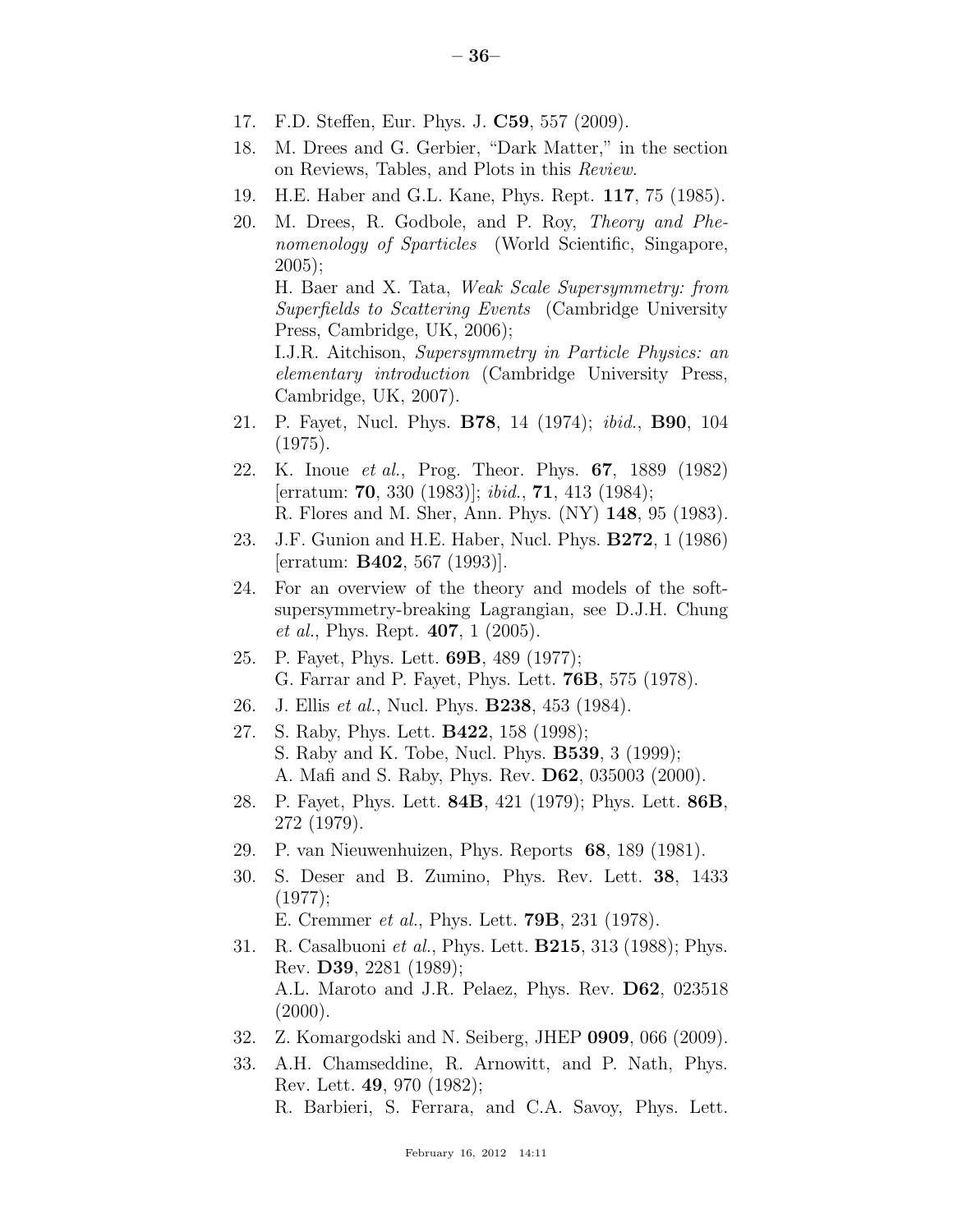119B, 343 (1982);

H.-P. Nilles, M. Srednicki, and D. Wyler, Phys. Lett. 120B, 346 (1983); 124B, 337 (1983);

E. Cremmer, P. Fayet, and L. Girardello, Phys. Lett. 122B, 41 (1983);

L. Ibáñez, Nucl. Phys. **B218**, 514 (1982);

L. Alvarez-Gaumé, J. Polchinski, and M.B. Wise, Nucl. Phys. B221, 495 (1983).

- 34. L.J. Hall, J. Lykken, and S. Weinberg, Phys. Rev. D27, 2359 (1983).
- 35. S.K. Soni and H.A. Weldon, Phys. Lett. 126B, 215 (1983); Y. Kawamura, H. Murayama, and M. Yamaguchi, Phys. Rev. D51, 1337 (1995).
- 36. A.B. Lahanas and D.V. Nanopoulos, Phys. Reports 145, 1 (1987).
- 37. J.L. Feng, A. Rajaraman, and F. Takayama, Phys. Rev. Lett. **91**, 011302 (2003); Phys. Rev. **D68**, 063504 (2003); Gen. Rel. Grav. 36, 2575 (2004).
- 38. M. Dine, W. Fischler, and M. Srednicki, Nucl. Phys. B189, 575 (1981); S. Dimopoulos and S. Raby, Nucl. Phys. B192, 353  $(1982)$ ; **B219**, 479  $(1983)$ ; M. Dine and W. Fischler, Phys. Lett. 110B, 227 (1982); C. Nappi and B. Ovrut, Phys. Lett. 113B, 175 (1982); L. Alvarez-Gaumé, M. Claudson, and M. Wise, Nucl. Phys. B207, 96 (1982).
- 39. M. Dine and A.E. Nelson, Phys. Rev. D48, 1277 (1993); M. Dine, A.E. Nelson, and Y. Shirman, Phys. Rev. D51, 1362 (1995);

M. Dine *et al.*, Phys. Rev. D53, 2658 (1996).

- 40. G.F. Giudice and R. Rattazzi, Phys. Reports 322, 419 (1999).
- 41. E. Poppitz and S.P. Trivedi, Phys. Rev. D55, 5508 (1997); H. Murayama, Phys. Rev. Lett. 79, 18 (1997);
	- M.A. Luty and J. Terning, Phys. Rev. D57, 6799 (1998);

N. Arkani-Hamed, J. March-Russell, and H. Murayama, Nucl. Phys. B509, 3 (1998);

K. Agashe, Phys. Lett. B435, 83 (1998);

C. Csaki, Y. Shirman, and J. Terning, JHEP 0705, 099 (2007);

M. Ibe and R. Kitano, Phys. Rev. D77, 075003 (2008).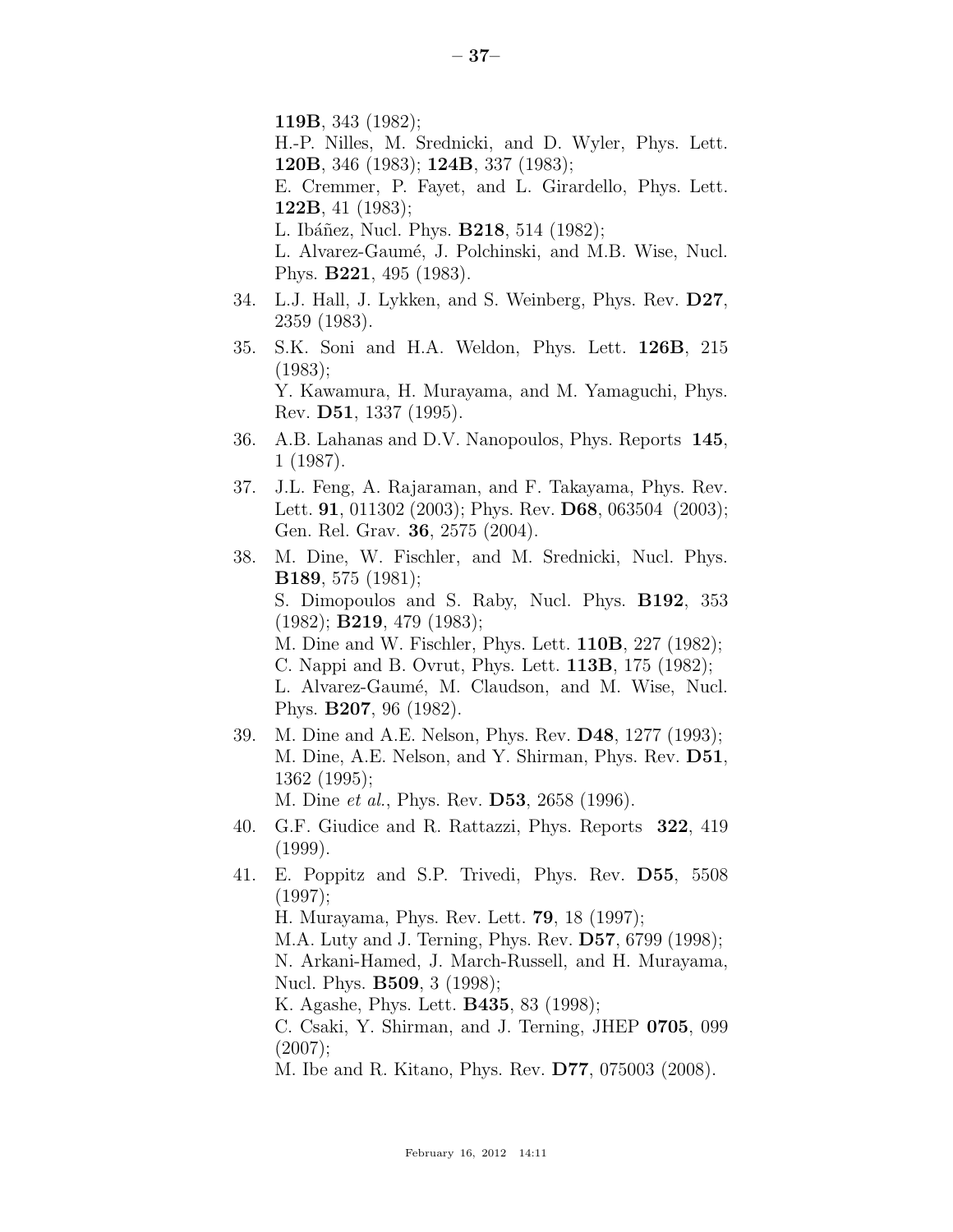- 42. M.J. Strassler and K. M. Zurek, Phys. Lett. B651, 374  $(2007);$ T. Han *et al.*, JHEP 0807, 008 (2008).
- 43. M.J. Strassler, arXiv:hep-ph/0607160; K.M. Zurek, Phys. Rev. D79, 115002 (2009).
- 44. Pedagogical lectures describing such mechanisms can be found in: M. Quiros, in *Particle Physics and Cosmology: The Quest for Physics Beyond the Standard Model(s)*, *Proceedings of the 2002 Theoretical Advanced Study Institute in Elementary Particle Physics (TASI 2002)*, edited by H.E. Haber and A.E. Nelson (World Scientific, Singapore, 2004) pp. 549–601; C. Csaki, in *ibid.*, pp. 605–698.
- 45. See, *e.g.*, J. Parsons and A. Pomarol "Extra Dimensions," in the section on Reviews, Tables, and Plots in this *Review*.
- 46. These ideas are reviewed in: V.A. Rubakov, Phys. Usp. 44, 871 (2001); J. Hewett and M. Spiropulu, Ann. Rev. Nucl. Part. Sci. 52, 397 (2002).
- 47. L. Randall and R. Sundrum, Nucl. Phys. B557, 79 (1999).
- 48. Z. Chacko, M.A. Luty, and E. Ponton, JHEP 0007, 036  $(2000);$ D.E. Kaplan, G.D. Kribs, and M. Schmaltz, Phys. Rev. D62, 035010 (2000); Z. Chacko *et al.*, JHEP 0001, 003 (2000).
- 49. J. Scherk and J.H. Schwarz, Phys. Lett. 82B, 60 (1979); Nucl. Phys. B153, 61 (1979).
- 50. See, *e.g.*, R. Barbieri, L.J. Hall, and Y. Nomura, Phys. Rev. D66, 045025 (2002); Nucl. Phys. B624, 63 (2002).
- 51. N. Arkani-Hamed and S. Dimopoulos, JHEP 0506, 073  $(2005)$ : G.F. Giudice and A. Romanino, Nucl. Phys. B699, 65 (2004) [erratum: B706, 487 (2005)].
- 52. N. Arkani-Hamed *et al.*, Nucl. Phys. B709, 3 (2005); W. Kilian *et al.*, Eur. Phys. J. C39, 229 (2005).
- 53. K. Cheung and W. Y. Keung, Phys. Rev. D71, 015015 (2005); P. Gambino, G.F. Giudice, and P. Slavich, Nucl. Phys. B726, 35 (2005).
- 54. H.E. Haber, in *Recent Directions in Particle Theory*, *Proceedings of the 1992 Theoretical Advanced Study Institute*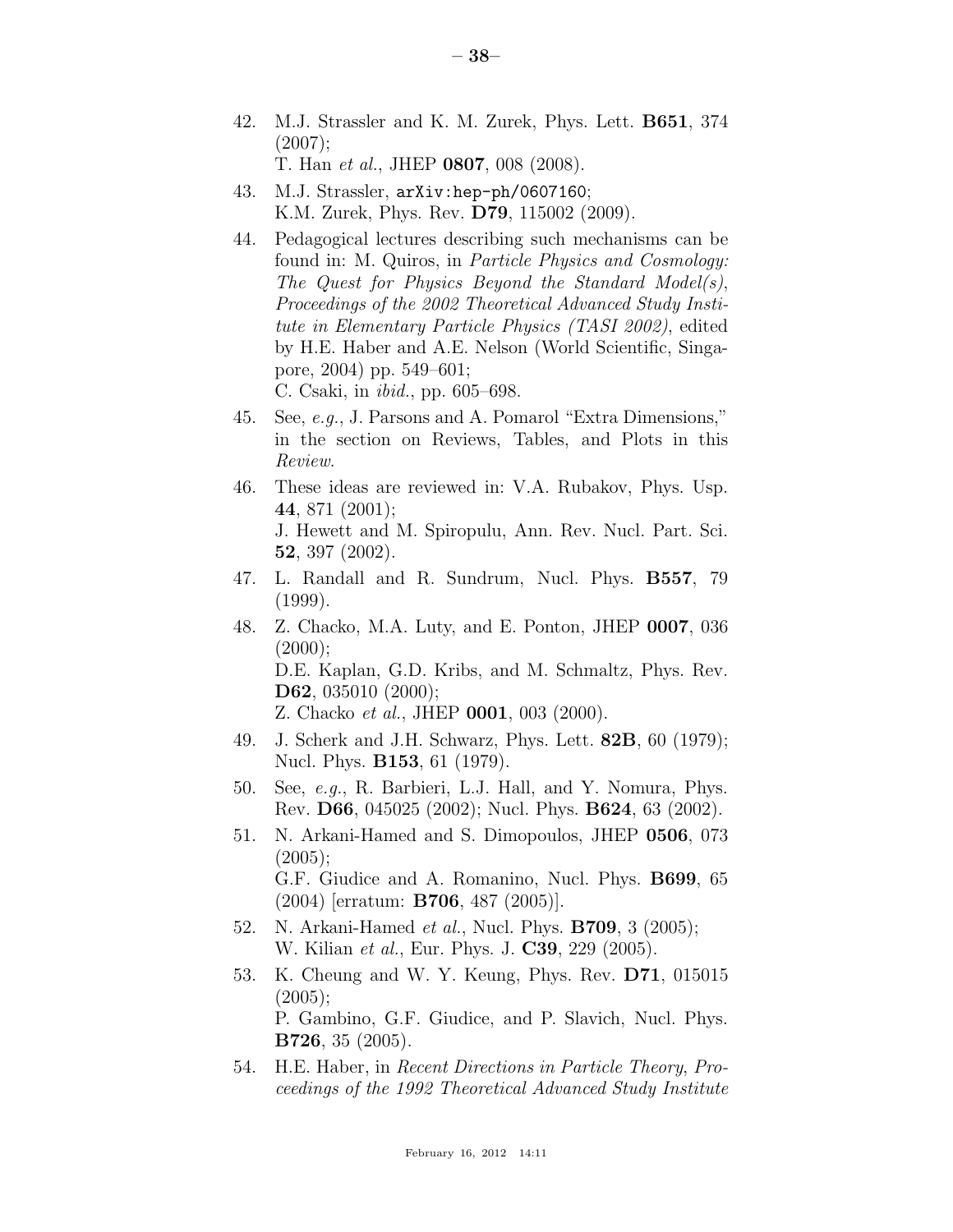*in Particle Physics*, edited by J. Harvey and J. Polchinski (World Scientific, Singapore, 1993) pp. 589–686.

55. S. Dimopoulos and D. Sutter, Nucl. Phys. B452, 496 (1995);

D.W. Sutter, Stanford Ph. D. thesis, hep-ph/9704390.

- 56. H.E. Haber, Nucl. Phys. B (Proc. Suppl.) 62A-C, 469 (1998).
- 57. R.M. Barnett, J.F. Gunion, and H.E. Haber, Phys. Lett. B315, 349 (1993); H. Baer, X. Tata, and J. Woodside, Phys. Rev. D41, 906 (1990).
- 58. S.M. Bilenky, E.Kh. Khristova, and N.P. Nedelcheva, Phys. Lett. B161, 397 (1985); Bulg. J. Phys. 13, 283 (1986); G. Moortgat-Pick and H. Fraas, Eur. Phys. J. C25, 189

(2002).

- 59. J. Rosiek, Phys. Rev. D41, 3464 (1990) [erratum: hep-ph/9511250]. The most recent corrected version of this manuscript can be found on the author's webpage, www.fuw.edu.pl/∼rosiek/physics/prd41.html.
- 60. J. Alwall *et al.*, JHEP 0709, 028 (2007). The MadGraph homepage is located at madgraph.hep.uiuc.edu/.
- 61. T. Hahn, Comput. Phys. Commun. 140, 418 (2001); T. Hahn and C. Schappacher, Comput. Phys. Commun. 143, 54 (2002). The FeynArts homepage is located at www.feynarts.de/.
- 62. A. Pukhov *et al.*, INP MSU report 98-41/542 (arXiv: hep-ph/9908288); E. Boos *et al.*[CompHEP Collaboration], Nucl. Instrum. Meth. A534, 250 (2004). The CompHEP homepage is located at http://comphep.sinp.msu.ru.
- 63. For further details, see *e.g.*, Appendix C of Ref. 19 and Appendix A of Ref. 23.
- 64. J.L. Kneur and G. Moultaka, Phys. Rev. D59, 015005 (1999).
- 65. S.Y. Choi *et al.*, Eur. Phys. J. C14, 535 (2000).
- 66. R.A. Horn and C.R. Johnson, *Matrix Analysis*, (Cambridge University Press, Cambridge, UK, 1985).
- 67. H.K. Dreiner, H.E. Haber, and S.P. Martin, Phys. Reports 494, 1 (2010).
- 68. L. Pape and D. Treille, Prog. Part. Nucl. Phys. 69, 63 (2006).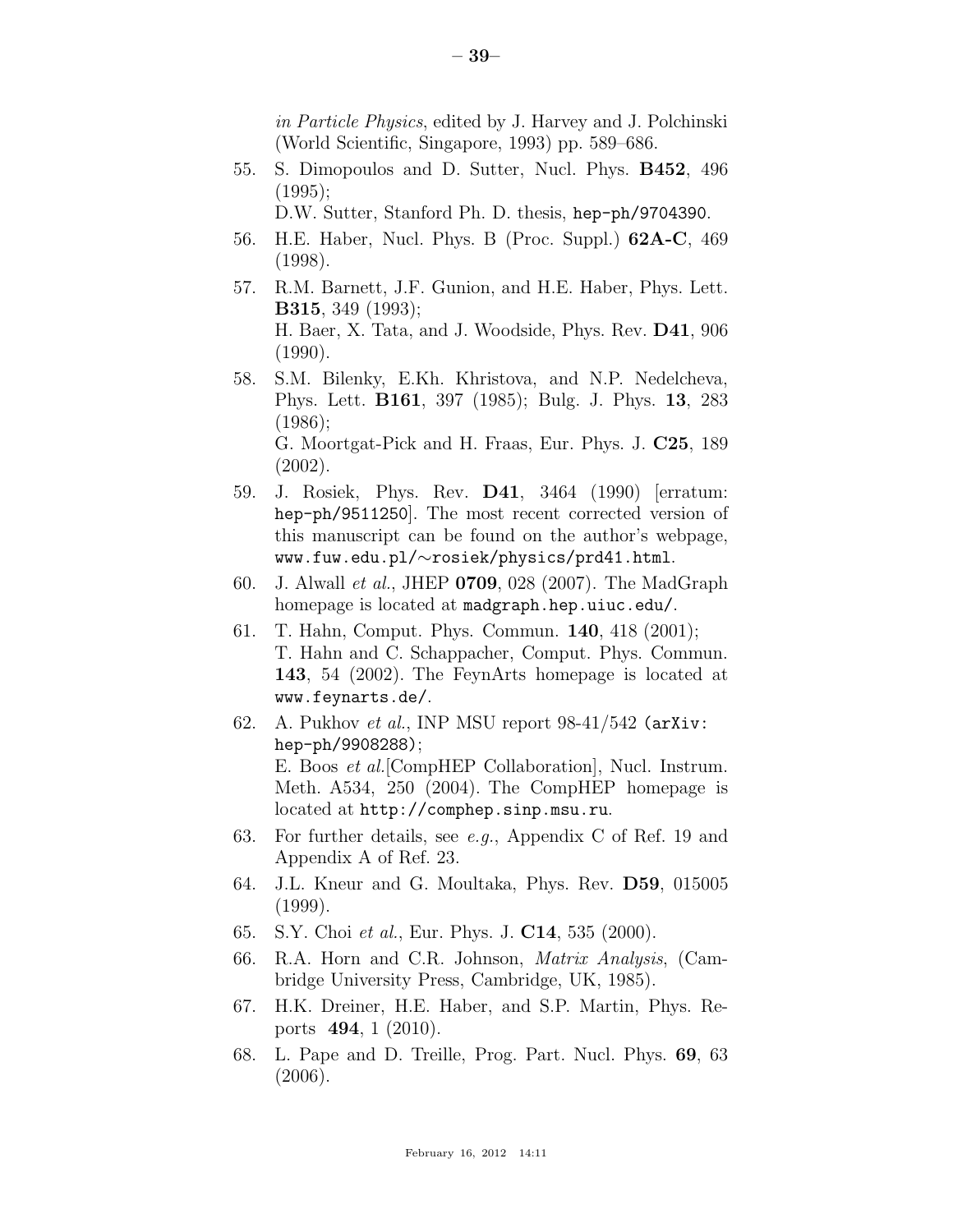- 69. S.Y. Choi *et al.*, Eur. Phys. J. C22, 563 (2001); C23, 769 (2002).
- 70. G.J. Gounaris, C. Le Mouel, and P.I. Porfyriadis, Phys. Rev. D65, 035002 (2002); G.J. Gounaris and C. Le Mouel, Phys. Rev. D66, 055007 (2002).
- 71. T. Takagi, Japan J. Math. 1, 83 (1925).
- 72. S.Y. Choi *et al.*, Nucl. Phys. B778, 85 (2007).
- 73. M.M. El Kheishen, A.A. Aboshousha, and A.A. Shafik, Phys. Rev. D45, 4345 (1992); M. Guchait, Z. Phys. C57, 157 (1993) [erratum: C61, 178 (1994)].
- 74. T. Hahn, preprint MPP-2006-85, physics/0607103.
- 75. K. Hikasa and M. Kobayashi, Phys. Rev. D36, 724 (1987); F. Gabbiani and A. Masiero, Nucl. Phys. B322, 235 (1989); Ph. Brax and C.A. Savoy, Nucl. Phys. B447, 227 (1995).
- 76. J. Ellis and S. Rudaz, Phys. Lett. 128B, 248 (1983); F. Browning, D. Chang, and W.Y. Keung, Phys. Rev. D64, 015010 (2001); A. Bartl *et al.*, Phys. Lett. B573, 153 (2003); Phys. Rev. D70, 035003 (2004).
- 77. D.M. Pierce *et al.*, Nucl. Phys. B491, 3 (1997).
- 78. P. Skands *et al.*, JHEP 07 036 (2004); B.C. Allanach *et al.*, Comput. Phys. Commun. 180, 8 (2009). The Supersymmetry Les Houches Accord homepage is located at home.fnal.gov/ skands/slha/.
- 79. J.F. Gunion *et al.*, *The Higgs Hunter's Guide* (Perseus Publishing, Cambridge, MA, 1990); M. Carena and H.E. Haber, Prog. Part. Nucl. Phys. 50, 63 (2003);

A. Djouadi, Phys. Reports 459, 1 (2008).

- 80. H.E. Haber and R. Hempfling, Phys. Rev. Lett. 66, 1815  $(1991):$ Y. Okada, M. Yamaguchi, and T. Yanagida, Prog. Theor. Phys. 85, 1 (1991); J. Ellis, G. Ridolfi, and F. Zwirner, Phys. Lett. B257, 83 (1991).
- 81. See, *e.g.*, G. Degrassi *et al.*, Eur. Phys. J. C28, 133  $(2003);$ B.C. Allanach *et al.*, JHEP 0409, 044 (2004); S.P. Martin, Phys. Rev. D75, 055005 (2007); P. Kant *et al.*, JHEP 1008, 104 (2010).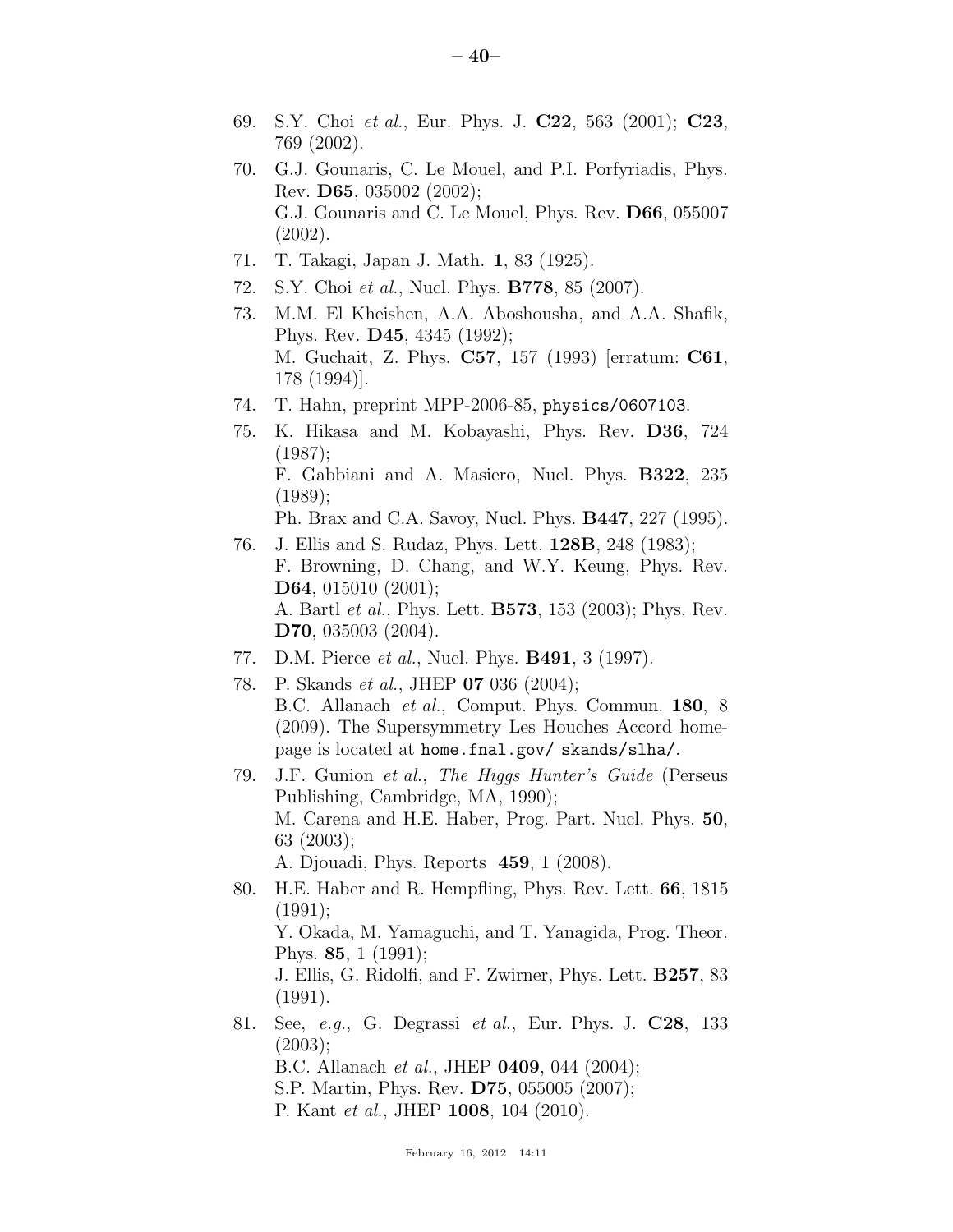- 82. A. Pilaftsis and C.E.M. Wagner, Nucl. Phys. B553, 3  $(1999)$ ; D.A. Demir, Phys. Rev. D60, 055006 (1999); S.Y. Choi, M. Drees, and J.S. Lee, Phys. Lett. B481, 57  $(2000);$ M. Carena *et al.*, Nucl. Phys. B586, 92 (2000); Phys. Lett. B495, 155 (2000); Nucl. Phys. B625, 345 (2002); M. Frank *et al.*, JHEP 0702, 047 (2007); S. Heinemeyer *et al.*, Phys. Lett. B652, 300 (2007). 83. The Standard Model and MSSM Higgs mass limits is reviewed in G. Bernardi, M. Carena, and T. Junk, "Higgs Bosons: Theory and Searches," in "Particle Listings— Gauge and Higgs bosons" in this *Review*. 84. S. Khalil, Int. J. Mod. Phys. A18, 1697 (2003). 85. W. Fischler, S. Paban, and S. Thomas, Phys. Lett. B289, 373 (1992); S.M. Barr, Int. J. Mod. Phys. A8, 209 (1993); T. Ibrahim and P. Nath, Phys. Rev. D58, 111301 (1998) [erratum: D60, 099902 (1999)]; M. Brhlik, G.J. Good, and G.L. Kane, Phys. Rev. D59, 115004 (1999); V.D. Barger *et al.*, Phys. Rev. D64, 056007 (2001); S. Abel, S. Khalil, and O. Lebedev, Nucl. Phys. B606, 151 (2001); K.A. Olive *et al.*, Phys. Rev. D72, 075001 (2005);
	- G.F. Giudice and A. Romanino, Phys. Lett. B634, 307 (2006).
- 86. A. Masiero and L. Silvestrini, in *Perspectives on Supersymmetry*, edited by G.L. Kane (World Scientific, Singapore, 1998) pp. 423–441.
- 87. M. Pospelov and A. Ritz, Annals Phys. 318, 119 (2005).
- 88. See, *e.g.*, F. Gabbiani *et al.*, Nucl. Phys. B477, 321 (1996);

A. Masiero, and O. Vives, New J. Phys. 4, 1 (2002).

- 89. For a recent review and references to the original literature, see: M.J. Ramsey-Musolf and S. Su, Phys. Reports 456, 1 (2008).
- 90. W. Altmannshofer *et al.*, Nucl. Phys. B830, 17 (2010).
- 91. M.B. Einhorn and D.R.T. Jones, Nucl. Phys. B196, 475 (1982).
- 92. For a review, see R.N. Mohapatra, in *Particle Physics 1999*, ICTP Summer School in Particle Physics, Trieste, Italy, 21 June—9 July, 1999, edited by G. Senjanovic and A.Yu. Smirnov (World Scientific, Singapore, 2000)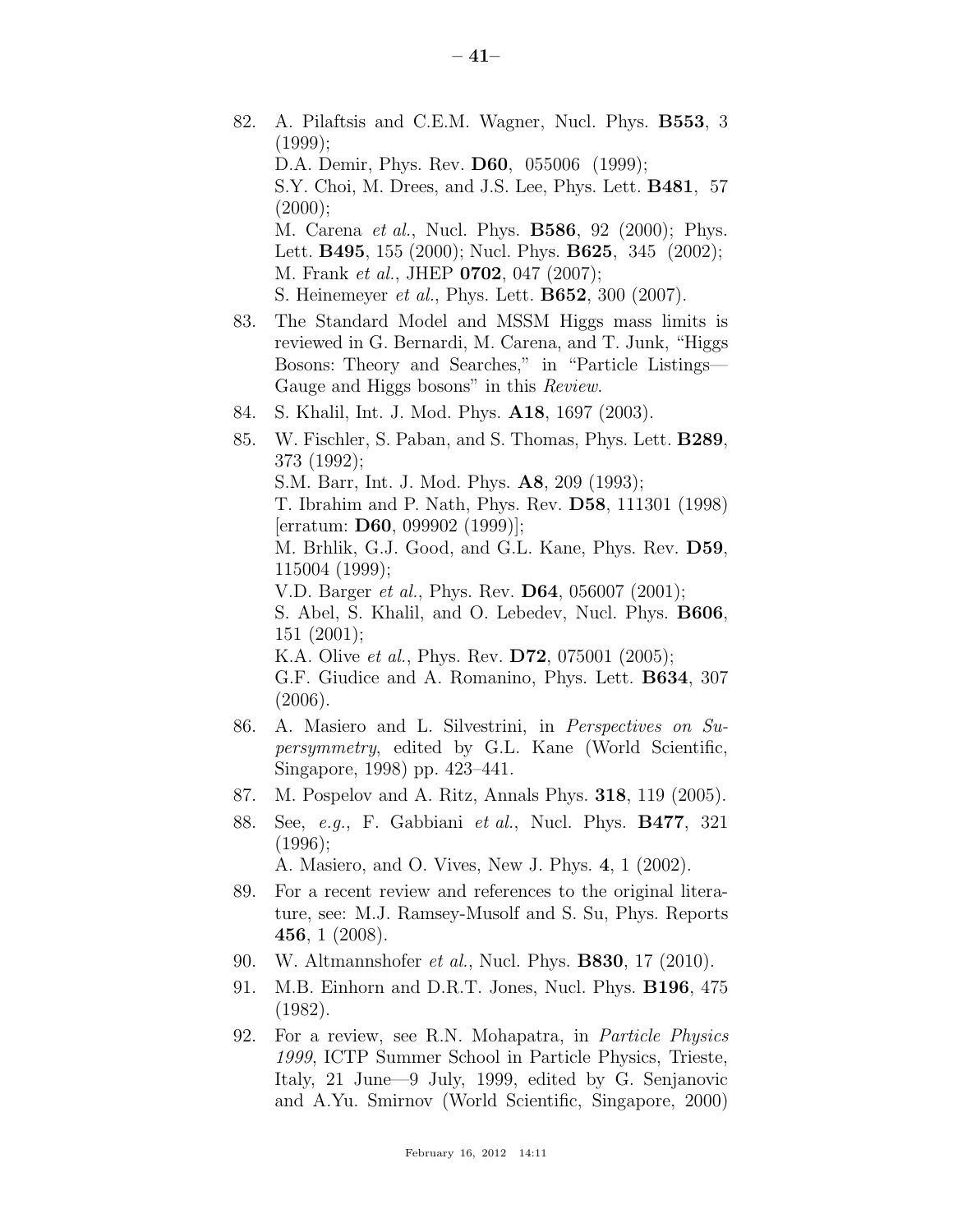pp. 336–394;

- W.J. Marciano and G. Senjanovic, Phys. Rev. D25, 3092 (1982).
- 93. L.E. Ibáñez and G.G. Ross, Phys. Lett. **B110**, 215 (1982).
- 94. P. de Jong and O. Buchmüller "Supersymmetry Part II (Experiment)," in the 2012 edition of PDG book. See also *Particle Listings: Other Searches–Supersymmetric Particles* .
- 95. H.K. Dreiner *et al.*, Eur. Phys. J. C62, 547 (2009).
- 96. J.F. Gunion and H.E. Haber, Phys. Rev. D37, 2515 (1988); S.Y. Choi, M. Drees, and B. Gaissmaier, Phys. Rev. D70, 014010 (2004).
- 97. J.L. Feng *et al.*, Phys. Rev. Lett. 83, 1731 (1999); T. Gherghetta, G.F. Giudice, and J.D. Wells, Nucl. Phys. B559, 27 (1999); J.F. Gunion and S. Mrenna, Phys. Rev. D62, 015002  $(2000).$
- 98. See *e.g.*, I. Jack, D.R.T. Jones, and R. Wild, Phys. Lett. B535, 193 (2002); B. Murakami and J.D. Wells, Phys. Rev. D68, 035006  $(2003);$ R. Kitano, G.D. Kribs, and H. Murayama, Phys. Rev. D70, 035001 (2004); R. Hodgson *et al.*, Nucl. Phys. B728, 192 (2005); D.R.T. Jones and G.G. Ross, Phys. Lett. B642, 540 (2006).
- 99. M. Endo, M. Yamaguchi, and K. Yoshioka, Phys. Rev. D, 015004 (2005); K. Choi, K.S. Jeong, and K-i. Okumura, JHEP 0509, 039 (2005).
- 100. See, *e.g.*, A. Brignole, L.E. Ibanez, and C. Munoz, in *Perspectives on Supersymmetry II*, edited by G.L. Kane (World Scientific, Singapore, 2010) pp. 244–268.
- 101. M. Drees and S.P. Martin, in *Electroweak Symmetry Breaking and New Physics at the TeV Scale*, edited by T. Barklow *et al.* (World Scientific, Singapore, 1996) pp. 146–215.
- 102. J.R. Ellis *et al.*, Phys. Lett. B573, 162 (2003); Phys. Rev. D70, 055005 (2004).
- 103. L.E. Ibáñez and D. Lüst, Nucl. Phys. **B382**, 305 (1992); B. de Carlos, J.A. Casas, and C. Munoz, Phys. Lett. B299, 234 (1993);
	- V. Kaplunovsky and J. Louis, Phys. Lett. B306, 269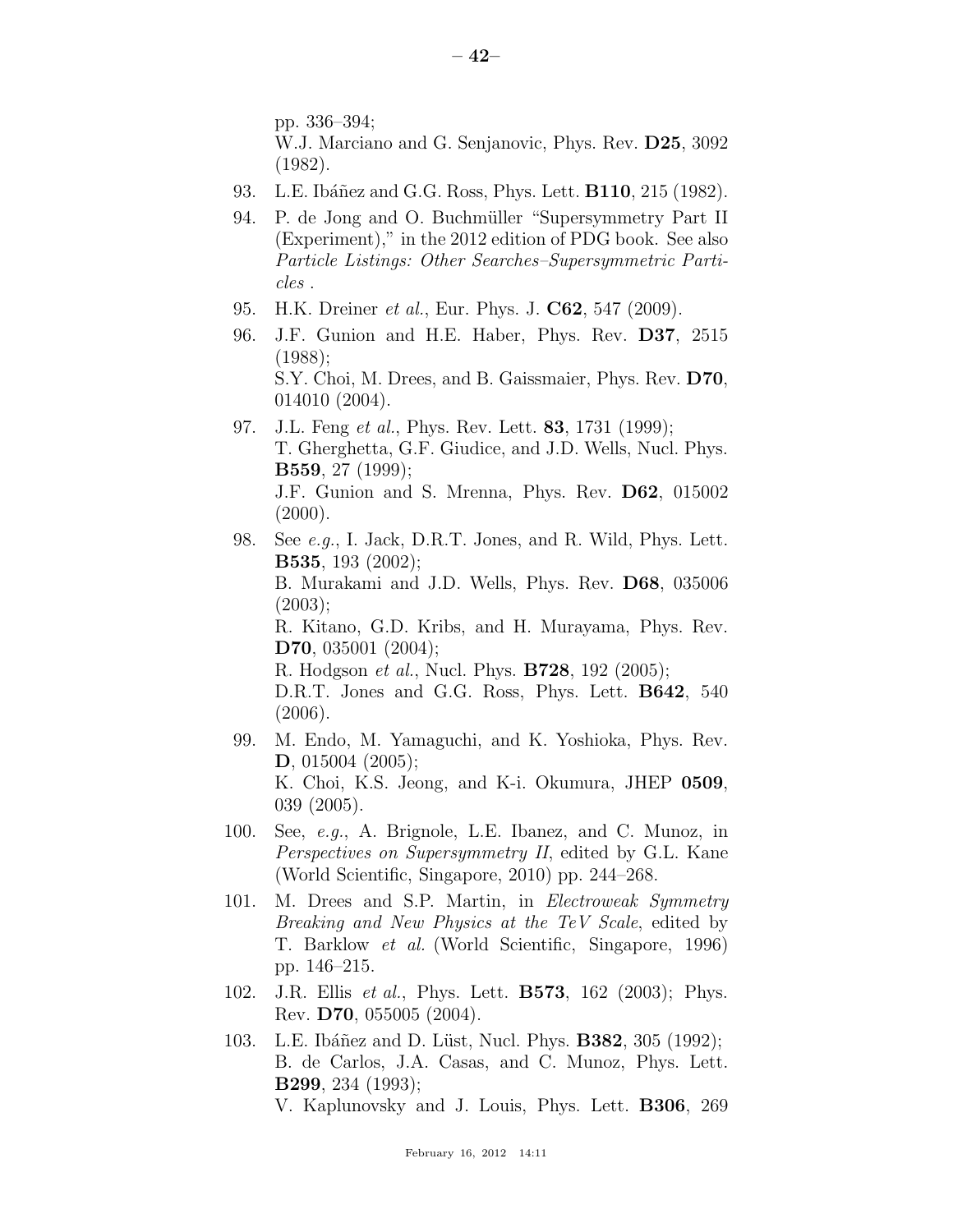(1993);

A. Brignole, L.E. Ibáñez, and C. Munoz, Nucl. Phys. B422, 125 (1994) [erratum: B436, 747 (1995)].

- 104. B.C. Allanach *et al.*, Eur. Phys. J. C25, 113 (2002).
- 105. K. Intriligator, N. Seiberg, and D. Shih, JHEP 0604, 021  $(2006)$ ; **0707**, 017  $(2007)$ .
- 106. See, *e.g.*, M. Dine, J.L. Feng, and E. Silverstein, Phys. Rev. D74, 095012 (2006); H. Murayama and Y. Nomura, Phys. Rev. Lett. 98, 151803 (2007); Phys. Rev. D75, 095011 (2007); R. Kitano, H. Ooguri, and Y. Ookouchi, Phys. Rev. D75, 045022 (2007); A. Delgado, G.F. Giudice, and P. Slavich, Phys. Lett. B653, 424 (2007); O. Aharony and N. Seiberg, JHEP 0702, 054 (2007); C. Csaki, Y. Shirman, and J. Terning, JHEP 0705, 099 (2007); N. Haba and N. Maru, Phys. Rev. D76, 115019 (2007). 107. P. Meade, N. Seiberg, and D. Shih, Prog. Theor. Phys.
- Suppl. 177, 143 (2009); M. Buican *et al.*, JHEP 0903, 016 (2009).
- 108. A. Rajaraman *et al.*, Phys. Lett. B678, 367 (2009); L.M. Carpenter *et al.*, Phys. Rev. D79, 035002 (2009).
- 109. For a review and guide to the literature, see J.F. Gunion and H.E. Haber, in *Perspectives on Supersymmetry II*, edited by G.L. Kane (World Scientific, Singapore, 2010) pp. 420–445.
- 110. A. Djouadi, J.L. Kneur, and G. Moultaka, Comput. Phys. Commun. 176, 426-455 (2007); C.F. Berger *et al.*, JHEP 0902, 023 (2009).
- 111. J.A. Conley *et al.*, Eur. Phys. J. C71, 1697 (2011); B.C. Allanach *et al.*, JHEP 1107, 104 (2011).
- 112. B.C. Allanach *et al.*, JHEP 0708, 023 (2007); R. Lafaye *et al.*, Eur. Phys. J. C54, 617 (2008); O. Buchmueller *et al.*, JHEP 0809, 117 (2008); O. Buchmueller *et al.*, Eur. Phys. J. C64, 391 (2009); S.S. AbdusSalam *et al.*, Phys. Rev. D80, 035017 (2009); S.S. AbdusSalam *et al.*, Phys. Rev. D81, 095012 (2010); P. Bechtle *et al.*, Eur. Phys. J. C66, 215 (2010); O. Buchmueller *et al.*Eur. Phys. J. C71, 1583 (2011); O. Buchmueller *et al.*Eur. Phys. J. C71, 1722 (2011).
- 113. See e.g., O. Buchmueller *et al.*, arXiv:1110.3568 [hep-ph].
- 114. S. Sekmen *et al.*, arXiv:1109.5119 [hep-ph].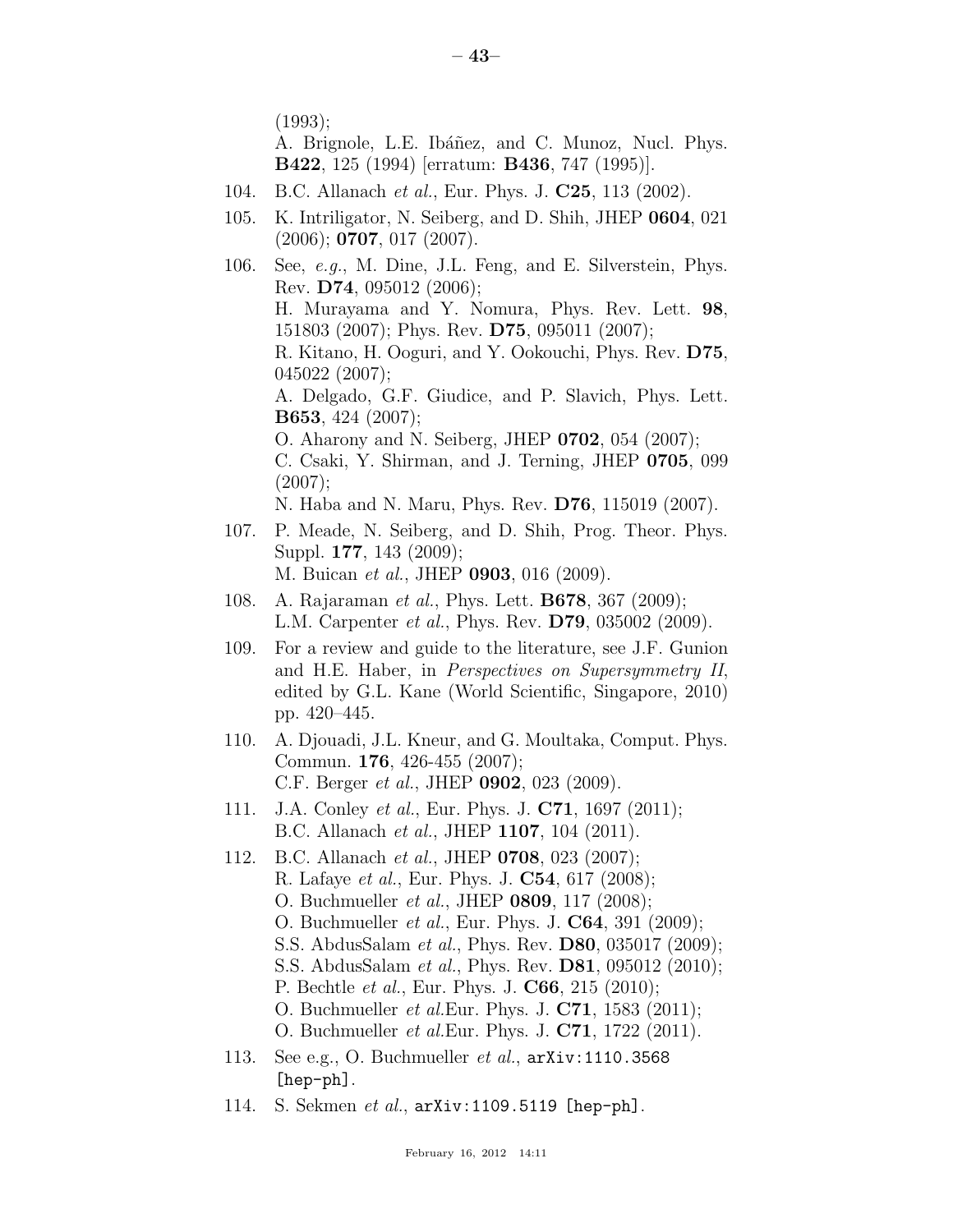- 115. R. Barbieri and G.F. Giudice, Nucl. Phys. B305, 63 (1988).
- 116. G.W. Anderson and D.J. Castano, Phys. Lett. B347, 300 (1995); Phys. Rev. D52, 1693 (1995); Phys. Rev. D53, 2403 (1996); J.L. Feng, K.T. Matchev, and T. Moroi, Phys. Rev. D61, 075005 (2000); P. Athron and D.J. Miller, Phys. Rev. D76, 075010  $(2007);$

M.E. Cabrera, J.A. Casas, and R.R. de Austri, JHEP 0903, 075 (2009).

117. G.L. Kane and S.F. King, Phys. Lett. B451, 113 (1999); M. Bastero-Gil, G.L. Kane, and S.F. King, Phys. Lett. B474, 103 (2000); J.A. Casas, J.R. Espinosa, and I, Hidalgo, JHEP 0401, 008 (2004);

J. Abe, T. Kobayashi, and Y. Omura, Phys. Rev. D76, 015002 (2007);

R. Essig and J.-F. Fortin, JHEP 0804, 073 (2008).

- 118. A. Strumia, JHEP 1104, 073 (2011); S. Cassel *et al.*, JHEP 1105, 120 (2011).
- 119. R. Barbieri and A. Strumia, Talk given at *4th Rencontres du Vietnam: International Conference on Physics at Extreme Energies (Particle Physics and Astrophysics),* Hanoi, Vietnam, 19-25 July 2000, hep-ph/0007265.
- 120. J.A. Casas, J.R. Espinosa, and I. Hidalgo, JHEP 0401, 008 (2004); P. Batra *et al.*, JHEP 0406, 032 (2004); R. Harnik *et al.*, Phys. Rev. D70, 015002 (2004); A. Birkedal, Z. Chacko, and M.K. Gaillard, JHEP 0410, 036 (2004).
- 121. L. Giusti, A. Romanino, and A. Strumia, Nucl. Phys. B550, 3 (1999); H.C. Cheng and I. Low, JHEP 0309, 051 (2003); 0408, 061 (2004).
- 122. J. Feng, K. Matchev, and T. Moroi, Phys. Rev. Lett. 84, 2322 (2000); Phys. Rev. D61, 075005 (2000); J. Feng and F. Wilczek, Phys. Lett. B631, 170 (2005).
- 123. J.L. Feng, K.T. Matchev and D. Sanford, arXiv:1112.3021 [hep-ph].
- 124. S. Akula *et al.*, arXiv:1111.4589 [hep-ph].
- 125. M. Drees, Phys. Rev. D33, 1468 (1986); S. Dimopoulos and G.F. Giudice, Phys. Lett. B357, 573  $(1995);$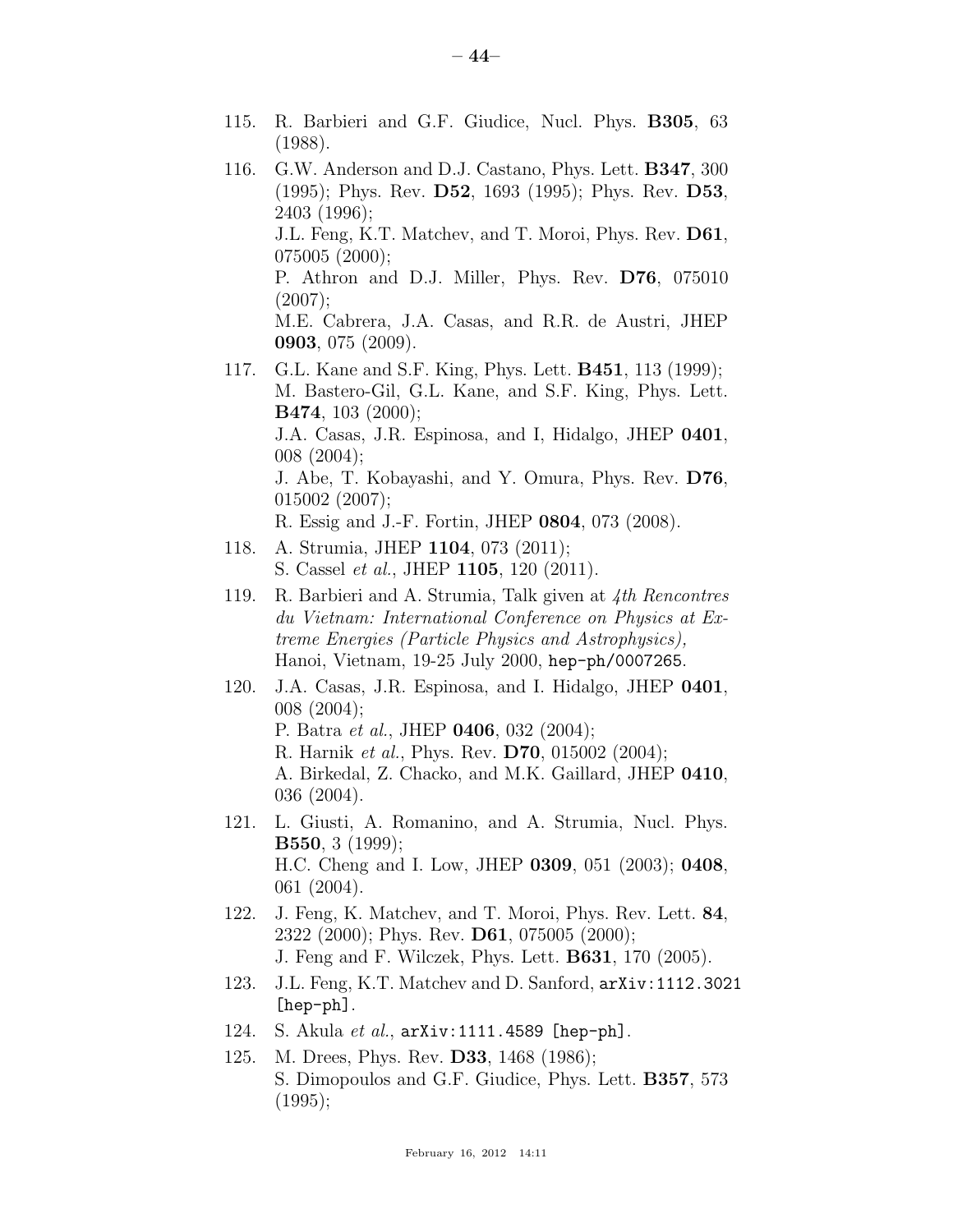A. Pomarol and D. Tommasini, Nucl. Phys. B466, 3 (1996).

- 126. M. Dine, A. Kagan, and S. Samuel, Phys. Lett. B243, 250 (1990); A.G. Cohen, D.B. Kaplan, and A.E. Nelson, Phys. Lett. B388, 588 (1996).
- 127. R. Kitano and Y. Nomura, Phys. Rev. D73, 095004  $(2006);$ M. Perelstein and C. Spethmann, JHEP 0704, 070  $(2007);$ H. Abe, T. Kobayashi and Y. Omura, Phys. Rev. D76, 015002 (2007); D. Horton and G.G. Ross, Nucl. Phys. B830, 221 (2010); H. Baer *et al.*, JHEP 1010, 018 (2010); H. Baer, V. Barger, and P. Huang, JHEP 1111, 031  $(2011);$ M. Papucci, J.T. Ruderman, and A. Weiler, arXiv:1110.6926 [hep-ph]. 128. R. Dermisek and J.F. Gunion, Phys. Rev. Lett. 95,
- 041801 (2005); Phys. Rev. **D75**, 095019 (2007); Phys. Rev. D76, 095006 (2007); B. Bellazzini *et al.*, Phys. Rev. D79, 095003 (2009); G.G. Ross and K.Schmidt-Hoberg, arXiv:1108.1284 [hep-ph]; L.J. Hall, D. Pinner, and J.T. Ruderman, arXiv:1112.2703 [hep-ph].
- 129. S.P. Martin, Phys. Rev. D75, 115005 (2007); Phys. Rev. D78, 055019 (2009); T.J. LeCompte and S.P. Martin, arXiv:1111.6897 [hep-ph].
- 130. J. Fan, M. Reece, J.T. Ruderman, JHEP 1111, 012 (2011).
- 131. N. Arkani-Hamed *et al.*, hep-ph/0703088; J. Alwall *et al.*, Phys. Rev. D 79, 015005 (2009); J. Alwall, P. Schuster, and N. Toro, Phys. Rev. D79, 075020 (2009); D.S.M. Alves, E. Izaguirre, and J. G. Wacker, Phys. Lett. B 702, 64 (2011); JHEP 1110, 012 (2011); D. Alves *et al.*, arXiv:1105.2838 [hep-ph].
- 132. For a review, see D. Stockinger, J. Phys. G34, R45 (2007).
- 133. A. Hoecker, Nucl. Phys. Proc. Suppl. 218, 189 (2011); K. Hagiwara *et al.*, J. Phys. G38, 085003 (2011).
- 134. M. Benayoun *et al.*, arXiv:1106.1315 [hep-ph].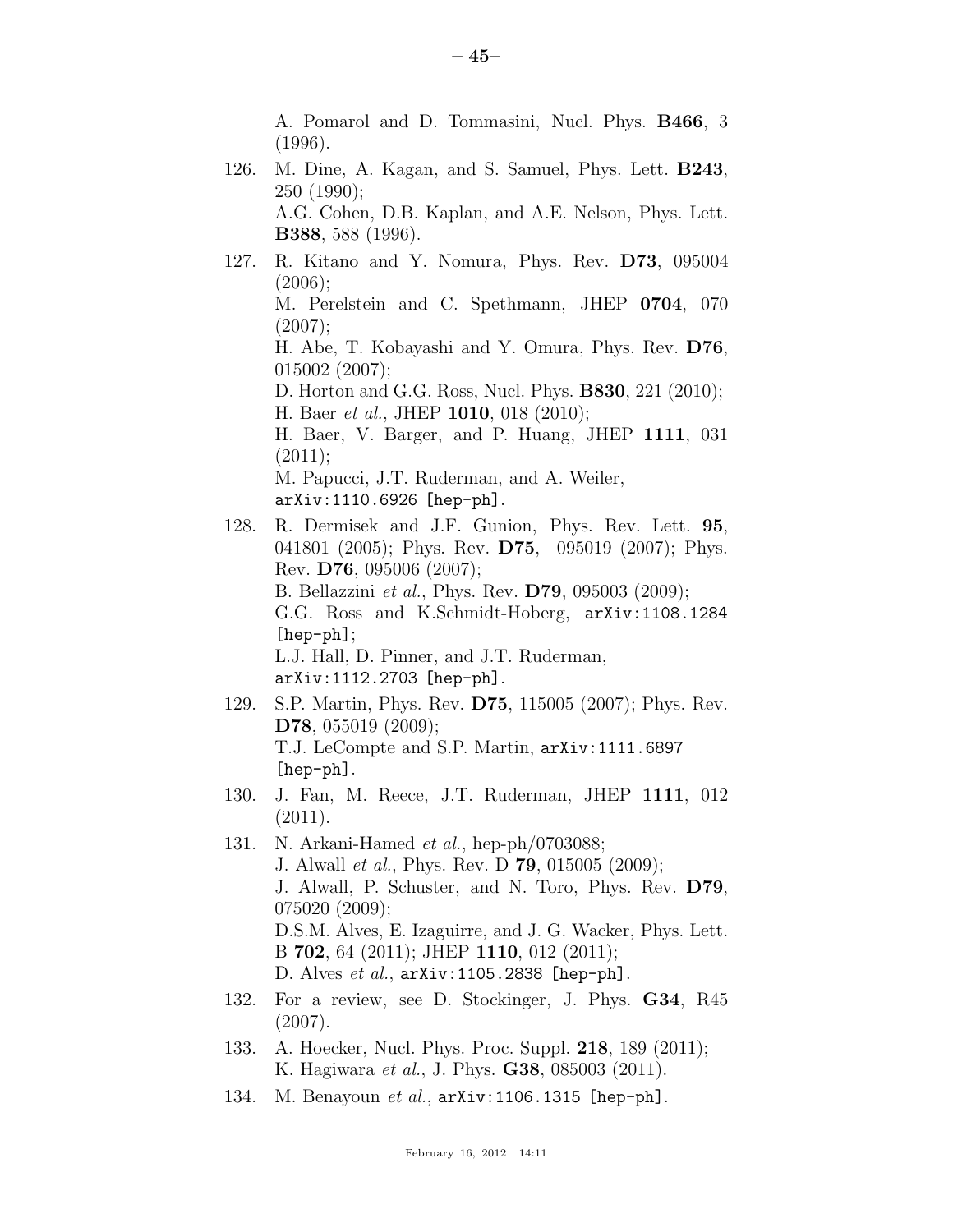- 135. A. Limosani *et al.* [Belle Collaboration], Phys. Rev. Lett. 103, 241801 (2009).
- 136. M. Misiak *et al.*, Phys. Rev. Lett. 98, 022002 (2007); T. Becher and M. Neubert, Phys. Rev. Lett. 98, 022003 (2007).
- 137. See, *e.g.*, M. Ciuchini *et al.*, Phys. Rev. D67, 075016  $(2003);$ T. Hurth, Rev. Mod. Phys. 75, 1159 (2003).
- 138. T. Moroi, Phys. Rev. D53, 6565 (1996) [erratum: D56, 4424 (1997)]; U. Chattopadhyay and P. Nath, Phys. Rev. D66, 093001  $(2002);$ S.P. Martin and J.D. Wells, Phys. Rev. D67, 015002 (2003).
- 139. S.R. Choudhury and N. Gaur, Phys. Lett. B451, 86  $(1999);$ K.S. Babu and C.F. Kolda, Phys. Rev. Lett. 84, 228  $(2000);$ G. Isidori and A. Retico, JHEP 0111, 001 (2001); JHEP 0209, 063 (2002).
- 140. S. Chatrchyan *et al.* [CMS Collaboration], Phys. Rev. Lett. **107**, 191802 (2011); T. Kuhr *et al.* [CDF Collaboration], arXiv:1111.2428 [hep-ex]; R. Aaij *et al.* [LHCb Collaboration], arXiv:1112.1600 [hep-ex].
- 141. J.R. Ellis *et al.*, Phys. Lett. B653, 292 (2007); J.R. Ellis *et al.*, JHEP 0708, 083 (2007); S. Heinemeyer *et al.*, JHEP 0808, 087 (2008); A.G. Akeroyd, F. Mahmoudi, and D.M. Santos, JHEP 1112, 088 (2011).
- 142. For a review of the current status of neutrino masses and mixing, see: M.C. Gonzalez-Garcia and M. Maltoni, Phys. Reports 460, 1 (2008); M.C. Gonzalez-Garcia, M. Maltoni, and J. Salvado, JHEP **1004**, 056 (2010); T. Schwetz, M. Tortola, and J.W.F. Valle, New J. Phys. 13, 063004 (2011); New J. Phys. 13, 109401 (2011).
- 143. See the section on neutrinos in "Particle Listings— Leptons" in this *Review*.
- 144. K. Zuber, Phys. Reports 305, 295 (1998).
- 145. For a review of neutrino masses in supersymmetry, see B. Mukhopadhyaya, *Proc. Indian National Science*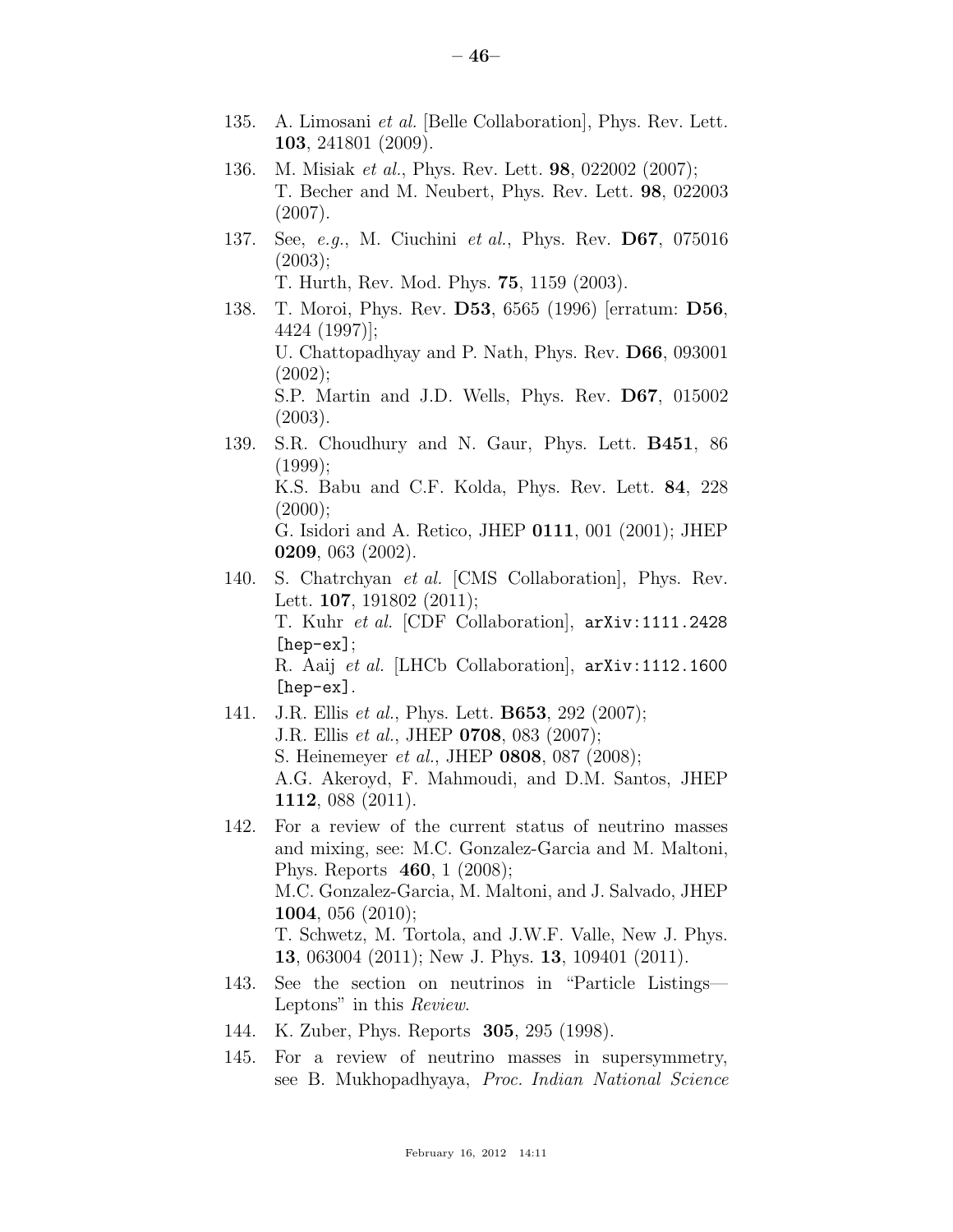*Academy* A70, 239 (2004);

- M. Hirsch and J.W.F. Valle, New J. Phys. 6, 76 (2004).
- 146. F. Borzumati and Y. Nomura, Phys. Rev. D64, 053005 (2001).
- 147. P. Minkowski, Phys. Lett. 67B, 421 (1977); M. Gell-Mann, P. Ramond, and R. Slansky, in *Supergravity*, edited by D. Freedman and P. van Nieuwenhuizen (North Holland, Amsterdam, 1979) p. 315; T. Yanagida, Prog. Theor. Phys. 64, 1103 (1980); R. Mohapatra and G. Senjanovic, Phys. Rev. Lett. 44, 912 (1980); Phys. Rev. D23, 165 (1981).
- 148. J. Hisano *et al.*, Phys. Lett. B357, 579 (1995); J. Hisano *et al.*, Phys. Rev. D53, 2442 (1996); J.A. Casas and A. Ibarra, Nucl. Phys. B618, 171 (2001); J. Ellis *et al.*, Phys. Rev. D66, 115013 (2002); A. Masiero, S.K. Vempati, and O. Vives, New J. Phys. 6, 202 (2004); E. Arganda *et al.*, Phys. Rev. D71, 035011 (2005); F.R. Joaquim and A. Rossi, Phys. Rev. Lett. 97, 181801  $(2006);$ J.R. Ellis and O. Lebedev, Phys. Lett. B653, 411 (2007). 149. Y. Grossman and H.E. Haber, Phys. Rev. Lett. 78, 3438 (1997); A. Dedes, H.E. Haber, and J. Rosiek, JHEP 0711, 059 (2007). 150. M. Hirsch, H.V. Klapdor-Kleingrothaus, and S.G. Kovalenko, Phys. Lett. B398, 311 (1997); L.J. Hall, T. Moroi, and H. Murayama, Phys. Lett. B424, 305 (1998); K. Choi, K. Hwang, and W.Y. Song, Phys. Rev. Lett. 88, 141801 (2002); T. Honkavaara, K. Huitu, and S. Roy, Phys. Rev. D73, 055011 (2006). 151. A. Dedes, S. Rimmer, and J. Rosiek, JHEP 0608, 005  $(2006)$ ;
	- B.C. Allanach and C.H. Kom, JHEP 0804, 081 (2008); H.K. Dreiner *et al.*, Phys. Rev. D84, 113005 (2011).
- 152. For a review and references to the original literature, see M. Chemtob, Prog. Part. Nucl. Phys. 54, 71 (2005); R. Barbier *et al.*, Phys. Rept. 420, 1 (2005).
- 153. H. Dreiner, in *Perspectives on Supersymmetry II*, edited by G.L. Kane (World Scientific, Singapore, 2010) pp. 565– 583.
- 154. B.C. Allanach, A. Dedes, and H.K. Dreiner, Phys. Rev. D60, 075014 (1999).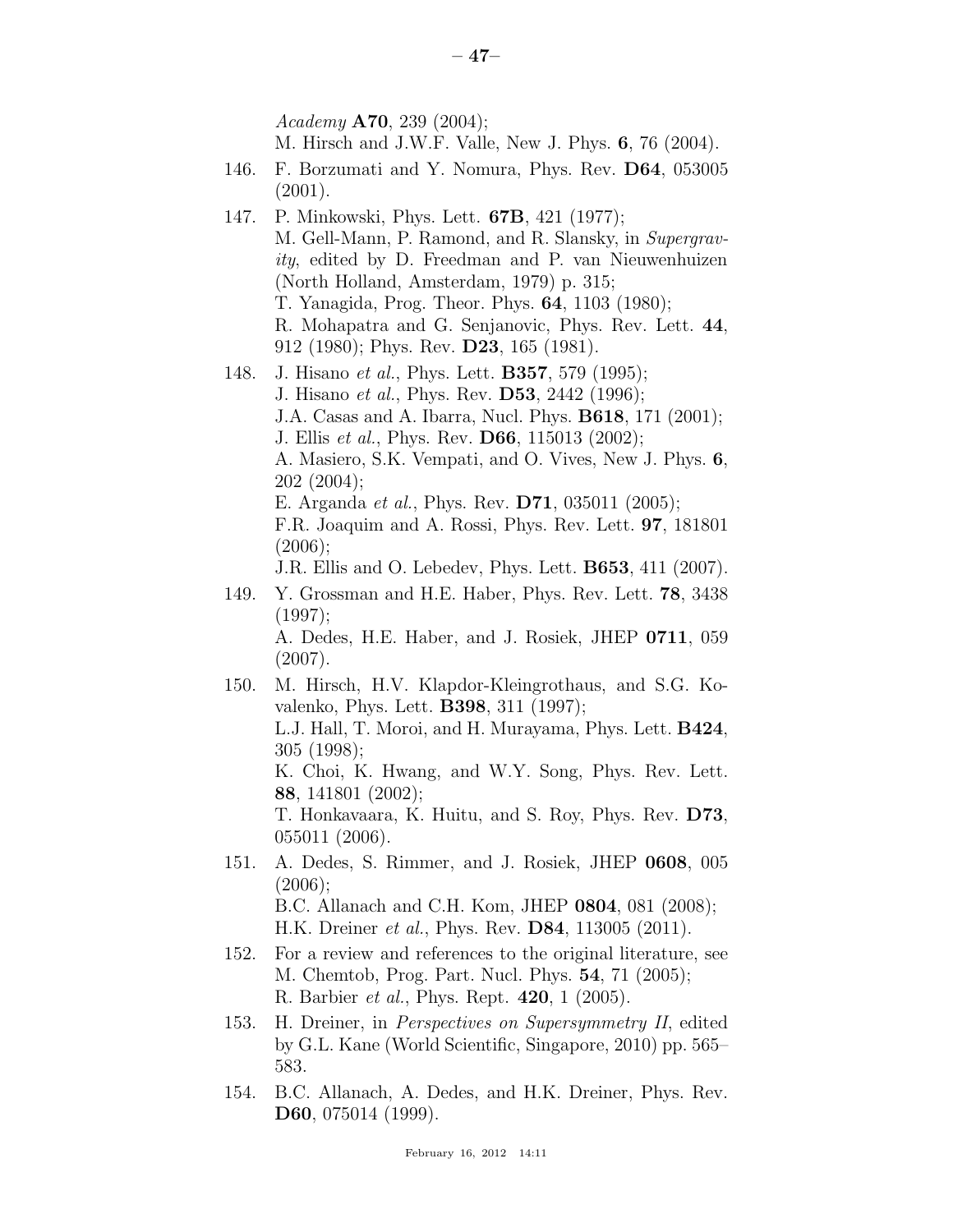- 155. L.E. Ibáñez and G.G. Ross, Nucl. Phys. **B368**, 3 (1992); L.E. Ibáñez, Nucl. Phys. **B398**, 301 (1993).
- 156. For a review, see J.C. Romao, Nucl. Phys. Proc. Suppl. 81, 231 (2000).
- 157. R.N. Mohapatra, Phys. Rev. D34, 3457 (1986); K.S. Babu and R.N. Mohapatra, Phys. Rev. Lett. 75, 2276 (1995); M. Hirsch, H.V. Klapdor-Kleingrothaus, and S.G. Kovalenko, Phys. Rev. Lett. 75, 17 (1995); Phys. Rev. D53, 1329 (1996).
- 158. Y. Grossman and H.E. Haber, Phys. Rev. D59, 093008 (1999).
- 159. S. Dimopoulos and L.J. Hall, Phys. Lett. B207, 210 (1988); J. Kalinowski *et al.*, Phys. Lett. B406, 314 (1997); J. Erler, J.L. Feng, and N. Polonsky, Phys. Rev. Lett. 78, 3063 (1997).
- 160. H.K. Dreiner, P. Richardson, and M.H. Seymour, Phys. Rev. D63, 055008 (2001).
- 161. G.F. Giudice and A. Masiero, Phys. Lett. B206, 480 (1988).
- 162. See, *e.g.*, U. Ellwanger, M. Rausch de Traubenberg, and C.A. Savoy, Nucl. Phys. B492, 21 (1997); U. Ellwanger and C. Hugonie, Eur. J. Phys. C25, 297 (2002); U. Ellwanger, C. Hugonie, and A.M. Teixeira, Phys. Reports 496, 1 (2010), and references contained therein.
- 163. M. Cvetič *et al.*, Phys. Rev. **D56**, 2861 (1997) [erratum: D58, 119905 (1998)].
- 164. J.R. Espinosa and M. Quiros, Phys. Rev. Lett. 81, 516 (1998); P. Batra *et al.*, JHEP 0402, 043 (2004); K.S. Babu, I. Gogoladze, and C. Kolda, hep-ph/0410085; R. Barbieri *et al.*, Phys. Rev. D75, 035007 (2007).
- 165. N. Haba and N. Okada, Prog. Theor. Phys. 114, 1057 (2006).
- 166. A. Birkedal, Z. Chacko, and Y. Nomura, Phys. Rev. D71, 015006 (2005).
- 167. J.L. Hewett and T.G. Rizzo, Phys. Reports 183, 193 (1989).
- 168. S.F. King, S. Moretti, and R. Nevzorov, Phys. Lett. B634, 278 (2006); Phys. Rev. D73, 035009 (2006).